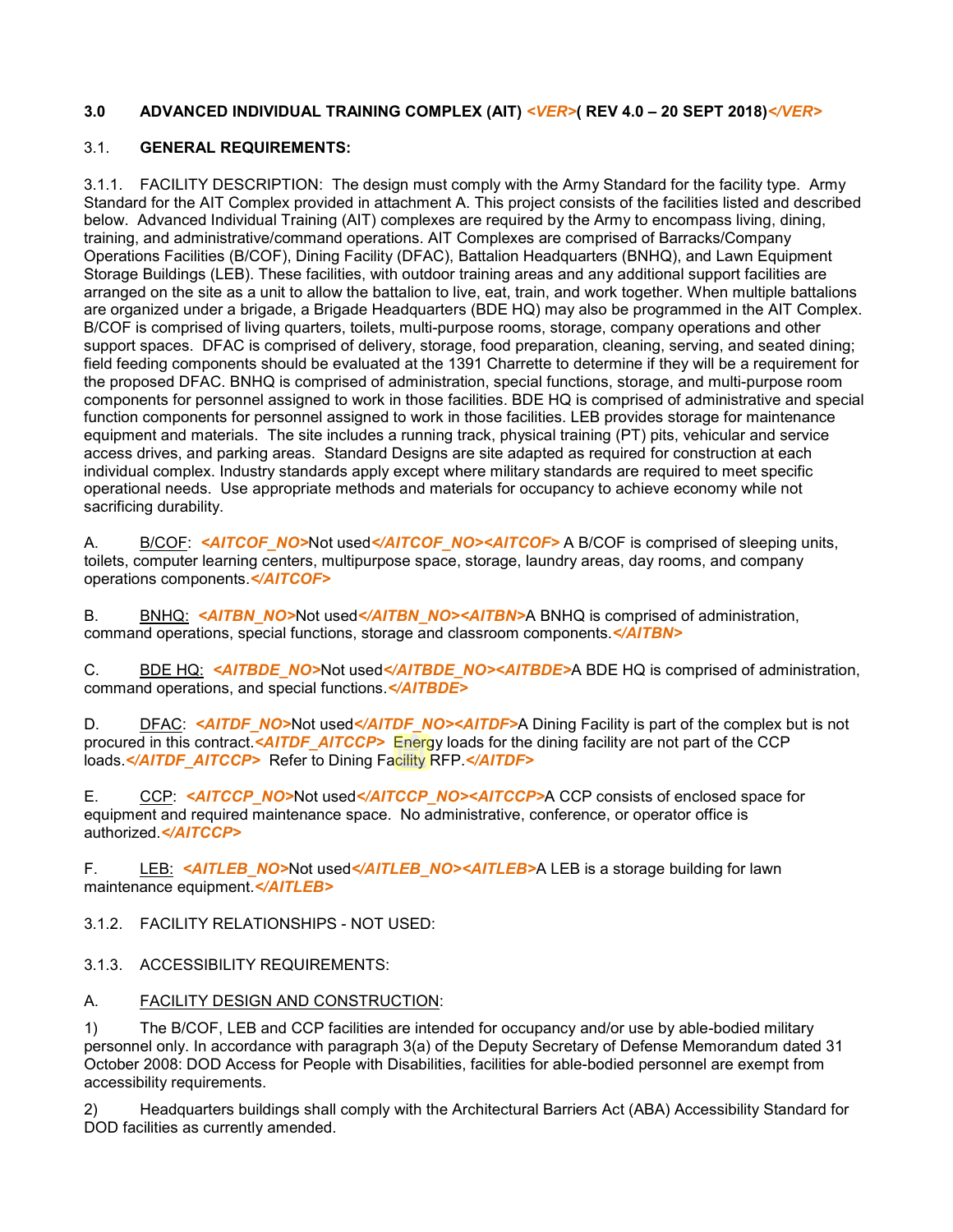#### 3.1.4. BUILDING AREAS:

A. GENERAL: Calculate building areas in accordance with 011000-Par 5-GENERAL TECHNICAL section 5.4.4 COMPUTATIONS OF AREAS. Overall building gross area and gross square feet per occupant shall be in accordance with the Army Standard and with paragraph 3.2.1 FUNCTIONAL SPACES below.

### 3.1.5. ADAPT BUILD MODEL - NOT USED

### 3.2. FUNCTIONAL AND OPERATIONAL REQUIREMENTS:*<AITCOF>*

3.2.1.AITBCOF FUNCTIONAL SPACES – BARRACKS/COMPANY OPERATIONS FACILITIES (B/COF)

### A. PRIMARY SPACES

# 1) **Company Operations (First Floor):**

#### a) **Offices**

(1) Company Supply: Provide one (1) company supply room for each company (as applicable) for storage of general equipment and consumable supplies. The minimum area of each company supply room shall be 280 NSF. Shipping and receiving functions are performed from company supply area. Provide a pair of exterior doors with removable stanchion - in company supply room.

b) **Caged Storage**: In the company supply area, provide one (1) a lockable caged storage area for each company supply to provide a minimum of 100 NSF of storage for securing higher-valued equipment. The caged storage area shall be separated from the company supply area with a fixed partition and accessible through the company supply room only.

c) **Arms Vault:** Provide a separate arms vault at 200 NSF minimum for each company. The Arms Vault shall be designed in accordance with AR 190-11 Arms door shall incorporate a steel Dutch-door type day-gate with a steel issue shelf built into the lower leaf of the day- gate

d) **Covered Training** /Assembly Area: Provide 1,750 NSF of covered training/assembly area near the rear building entrances for each company (as applicable). Outside, sheltered spaces may be used for equipment maintenance, weapons cleaning, PT during inclement weather and pre/post-training preparation and clean-up.

# 2) **Barracks (Upper Floors)**:

a) **Living Quarters:** A total of 50% of the living quarters will be designed with two (2) person sleeping areas at 90 NSF per person or a minimum of 180 NSF for the room. The remaining 50% of the living quarters will be designed to accommodate the peak design capacity of the building, accommodating three (3) persons per sleeping area at 72 NSF per person or a minimum of 216 NSF for the room.

(1) **Bedroom**: Non-surge sleeping units shall have one, two person bedroom. Bedrooms must be of equal size and able to accommodate two of each of the following; beds, nightstands, desks and chairs with adequate circulation. Surge sleeping units shall have one, three person bedroom. Bedrooms must be of equal size and able to accommodate three of each of the following; beds, nightstands, desks and chairs with adequate circulation. Provide and mount one full length wall mirror at the end of plumbing chase in each sleeping unit. *<AIT\_FAN\_YES>*Provide a ceiling fan for each sleeping unit. *</AIT\_FAN\_YES>*

(2) **Bathroom**: Each sleeping unit shall include one bathroom with water closet and shower. Exterior to the bathroom shall be a lavatory/vanity with a solid surface vanity countertop, mirror and recessed medicine cabinet. Provide each vanity with storage cabinets below and a towel bar.

(3) **Entry**: Each sleeping unit entry area shall have three lockable built-in closets Provide each built-in closet with interior dimensions of 36 inches wide by 25 inches deep with solid wood or steel shelf with clothes rod

(4) **Utility Closet**: Provide one utility closet per sleeping unit to house the HVAC fan cooling/heating unit. Provide utility closet access from the corridor with a 42 inch minimum width door. Filter changes and preventative maintenance shall be performed without requiring access to the bedrooms.

b) **Platoon Sergeant (PS)** Offices will be located on each floor of the facility. Each office will be designed to include: two standard 6' x 6' Workstations (cubicles), Private Toilet Room with Shower. Individual office areas, excluding the Toilet Rooms, shall be a minimum of 160 NSF with the total minimum aggregate area for all offices of 960 NSF.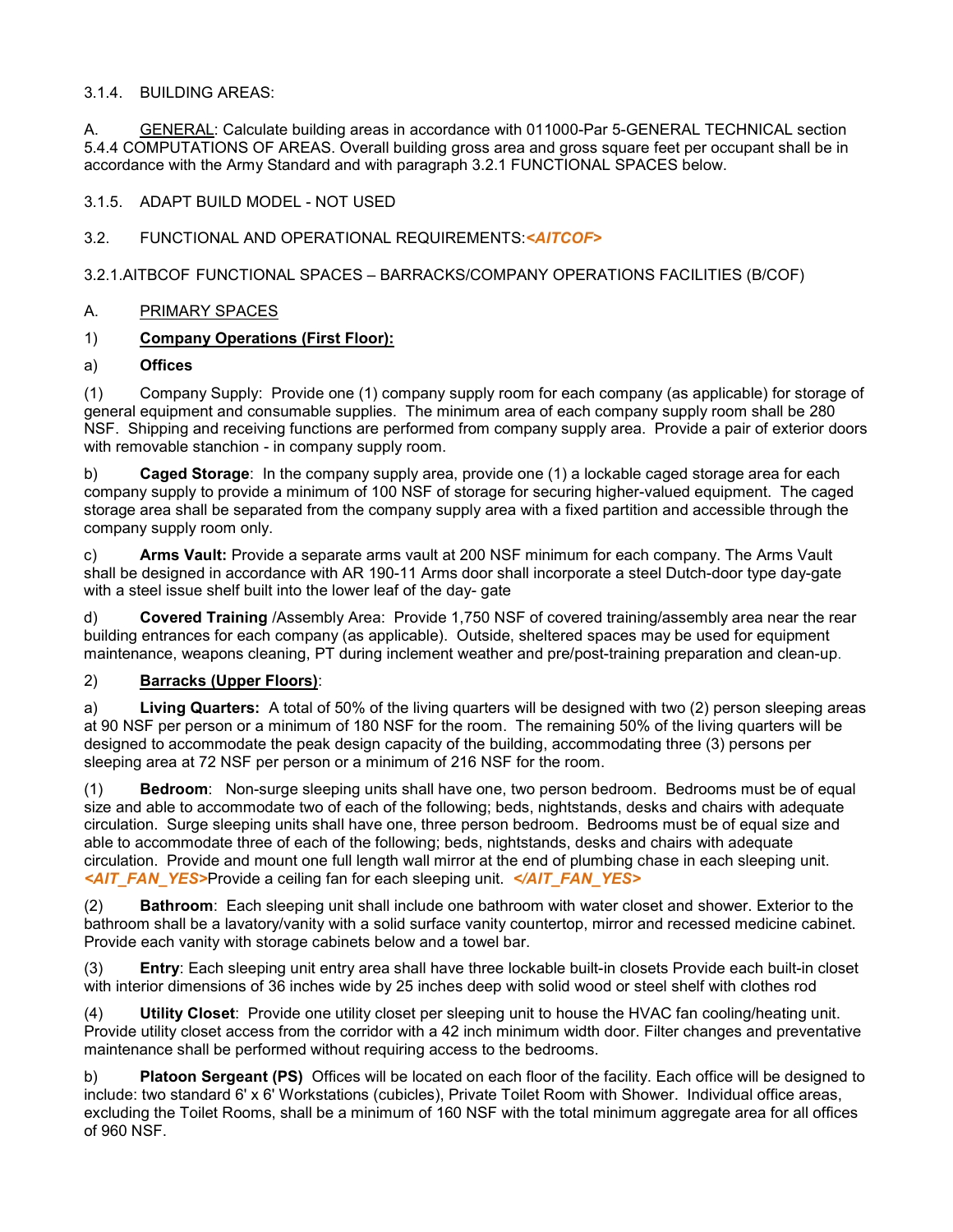# B. COMMON AREAS

1) **Lobby:** Provide an entry lobby with a minimum width of 10 feet. Provide space to accommodate guest chairs with adequate circulation.

2) **Charge of Quarters (CQ) Station:** Provide one (1) Charge of Quarters (CQ) Station centrally located in the lobby on the first floor at the building's main entrance. Q Station shall be positioned to provide maximum visibility to the main entrance, main stairs, service elevator and main company housed in the B/COF and will be designed to accommodate the installation of an 'optional' or 'future' camera-assisted visual surveillance system. Provide the CQ station with modesty screening for occupant, a minimum of two lockable file drawers and securable compartments for the computer monitor, keyboard, and CPU.

# 3) **Common Toilet Rooms:**

a) **Command Toilet Rooms**: Provide single occupant, Men's and Women's Toilet Rooms with a shower adjacent to the Command Suite(s) for the use of administrative personnel and authorized visitors only

b) **Trainee Toilet Rooms**: Provide Men's and Women's Toilet Rooms adjacent to the Multi-purpose Room for the common use of trainees and other building occupants

4) **Vestibule:** Provide an enclosed transition space between the exterior and interior of the building at the lobby and rear entrances. Provide a minimum of 7 feet between doors and match width of adjacent lobby and corridor.

5) **Corridors:** Provide 6 feet minimum width corridors.

6) **Janitor and Custodial Supply Closets:** Provide one (1) janitor closet and one (1) custodial supply closet per floor per Company. Each janitor and custodial closet shall be a minimum of 20 NSF. Each janitor closet will include a floor drain and a built-in mop sink (either wall-hung with appropriate support or floor mounted). two janitor closets per floor each shall have a mop sink, mop rack, storage shelving and space for buckets and vacuum.

7) **Stairs:** Provide 4 feet 6 inch minimum width stairs.

8) **Mechanical and Electrical:** Size mechanical rooms to accommodate equipment maintenance and repair access without having to remove other equipment. First floor exterior access is required for centralized mechanical room.

9) **Telecommunications:** Provide a 100 NSF minimum secured communications room to accommodate facility telecommunications equipment. All telecommunications rooms shall be conditioned space.

10) **Vending Area**: Locate a vending area in corridor immediately adjacent to the day room. Provide a 45 NSF minimum open space to accommodate three (3) vending machines (beverage, snack, and ice) that allows access from the Lobby Corridor. Include floor drains and plumbing as appropriate

11) **Recyclables Storage:**. Provide a 35 NSF minimum recycling room for storage of full and excess collection bins. The room shall include an oversized 4'-0" door for ease of access.

12) *<AIT\_BOOTWASH>***Boot wash:** Provide two (2) boot wash stations – one (1) at the building's primary main entrance and two (2), one each located at the building' secondary entrances near the covered training/assembly area. Boot wash stations may be either wet or dry type per the installations functional requirements. an outdoor area for soldiers to rinse mud from field gear, boots and clothing at main entrances*.</AIT\_BOOTWASH><AIT\_BOOTSCRAPER>* **Boot Scraper/Brush Station:** Provide cast iron dry boot scraper stations at main entrances. *</AIT\_BOOTSCRAPER>*

13) **Scrub Room/ Weapons Cleaning:** Provide a Scrub Room/Weapons Cleaning Room for each Company. The room(s) shall be a minimum of 240 NSF per company and shall be designed to accommodate the cleaning of field equipment and gear. This space shall be situated to provide direct access from the outdoors prior to entering the primary building spaces. Room shall include standing work height, built-in countertops with storage below. Cabinet storage shall have lockable doors with internal shelving. The room(s) shall also include floor mounted (or appropriately braced scrub sinks in the room's center. Provide ten rinsing stations in an indoor area for soldiers to rinse mud from field gear, boots and clothing.

14) **Platoon Classroom**: Provide a room divided into three equal spaces with operable partitions and adequate space for training of 30 persons in a three classroom arrangement or 100 persons with the partitions retracted. Each partitioned space shall have a separate exit, marker boards, one projection screen, projector mounting system and VTC flat panel screen. Provide each storage room with lockable double doors.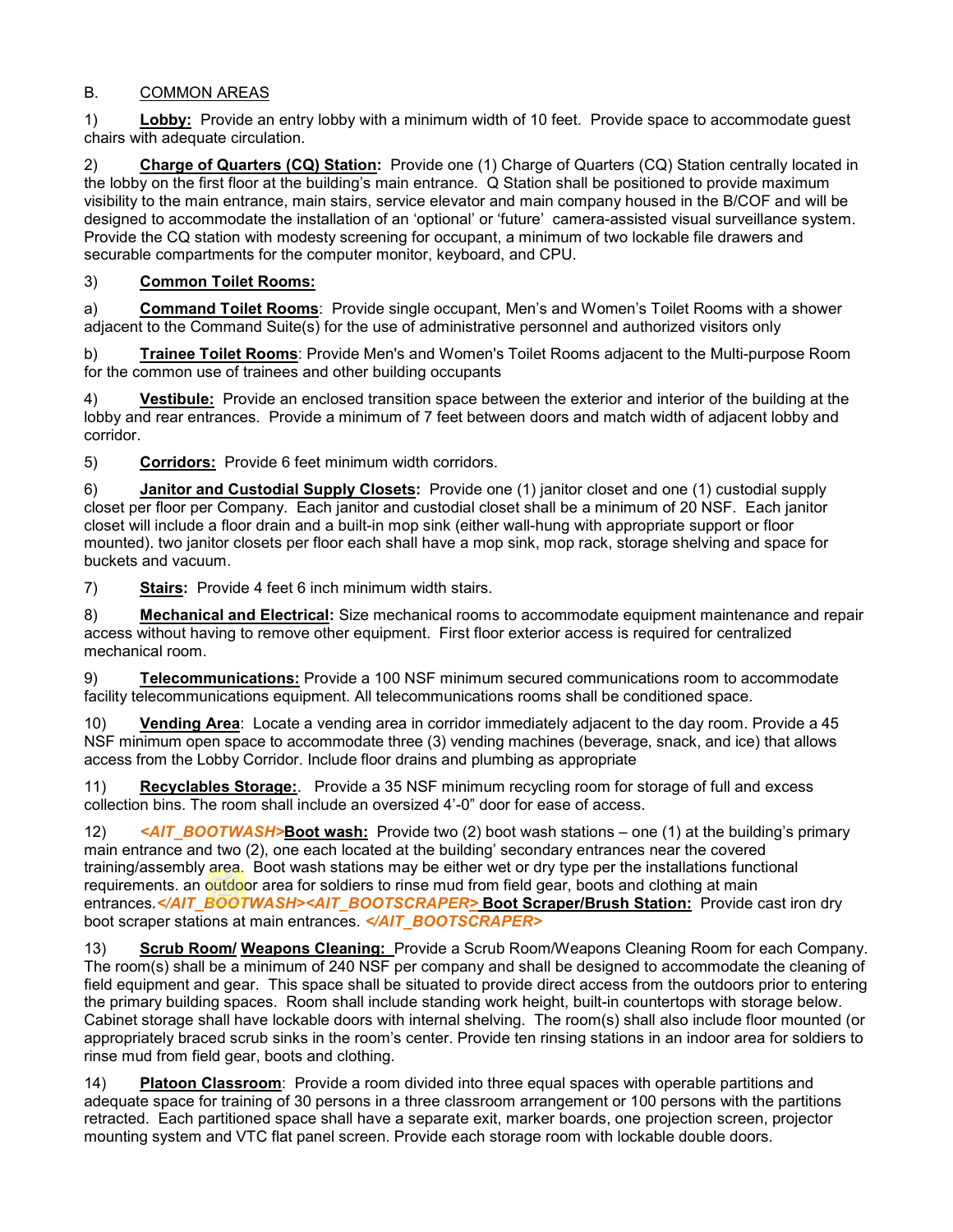15) **Computer Learning Center (with Storage):** Computer Learning Centers shall be provided as Labs with one (1) on each floor for each company (as applicable). Each computer learning lab shall be a minimum of 250 NSF and is to be used to facilitate self-paced, computer-based learning and study. Each Learning Lab will include a printer station and a lockable storage area or storage closet for miscellaneous technology items. Computer Learning Labs shall be sized space to accommodate twenty-four computer carrels and task chairs with adequate circulation. Storage areas, shall be a minimum of 250 NSF with a total minimum aggregate area for all Learning Labs of 1,500 NSF

16) **Day Room**: Day Rooms shall be provided for the recreational use of trainees on each floor of the building. Individual Day Rooms with a minimum of 540 NSF for a 5-story, Two Company B/COF and 900 NSF for a 3-story, One Company B/COF, with the total minimum aggregate area for all Day Rooms of 2,700 NSF for both the 5-story B/COF and the 3-StoryB/COF. Day room functions as a soldier's lounge and includes a lockable storage room. First Floor Day Room shall be able to accommodate one sofa, two love seats, two side tables, one table with chairs, and entertainment center and either one table tennis or pool table with adequate circulation.

17) **Multi-Purpose Rooms:** Provide a Multi-Purpose Room for each Company centrally located at the back of the building. Each Multi-Purpose Room shall be designed to accommodate 150 trainees seated in chairs equipped with folding tablet-arms and 300 trainees for a standing muster. The Room will be divisible by the use of operable wall partitions to provide three (3) Instructional areas, each accommodating 50 trainees in chairs equipped with folding tablet-arms plus presentation space for the instructor(s). The total minimum area for each Instructional Area will be 770 NSF with a minimum aggregate area of 2,310 NSF. Each Multi-Purpose Room(s) and Instructional Areas will be designed to accommodate Classroom XXI, Level 1 Technology configurations. Provide Storage Room(s) and Audio/Visual (AV) Rooms to accommodate each Instructional Area.

18) **Laundry**: Provide designated laundry rooms for each company. (Rooms shall not be shared between companies.) Company laundry spaces shall be divided among each occupied floor according to the population of each floor. Rooms shall be sized to accommodate large capacity washers at a ratio of 8:1 and stackable dryers at a ratio of 6:1. Ratios shall be calculated per floor occupancy and based on maximum surge capacity. Each laundry room shall accommodate spaces for dryers, washers, clothes folding/hanging tables, laundry supplies vending machines, three (3) outlets accessible to trainees and a utility sink. Designers are encouraged to design laundry rooms that are identical from floor to floor.

19) **Luggage Storage**: Provide secure storage for four (4) luggage rooms. Each room shall be a minimum 90 NSF and capable to store soldier's suitcases. Central luggage storage shall be lockable and partitioned into four separate and equal storage rooms. Each storage room shall be accessible from the central core of the central luggage storage area and shall have a lockable door.

20) **Profile Recovery**: Provide a minimum 270 NSF Profile Recovery room for each company. This is an exercise area for injured trainees and shall be designed to accommodate fitness equipment and promote aerobic conditioning for inured trainees. Space shall be sized and oriented to allow installation of treadmills, stationary bikes, or similar equipment designed to improve a trainee's recovery from minor physical injuries. This space shall not serve as a company weight-room. It shall not be used for physical therapy nor shall it duplicate services that are provide at fitness centers or elsewhere on-post .

# *</AITCOF><AITBN>*

3.2.1.AITBN FUNCTIONAL SPACES – BATTALIAN HEADQUARTERS (BNHQ)

#### A. PRIMARY SPACES:

#### 1) **Private and Semi-private Offices:**

a) **Private Command Suite**: Battalion Commander (150 NSF); Executive Officer (110 NSF); Sergeant Major (110 NSF); S-1 (100 NSF); S-3 (100 NSF); S-4 (100 NSF). Note: An S-2 office is not authorized in training battalions Private Chaplain Suite: Chaplain (130 NSF); and Chaplain Assistant (120 NSF). Note: The Chaplain Suite shall have a separate exterior entrance located away from the primary facility entrance and shall not be immediately adjacent to the Command Suite

b) **General Office Space.** Provide semi-private offices with Cubicle work areas accommodating seven (7) standard 6'x6' workstations for S-1 personnel, one (1) receptionist-type workstation in the S-1 work area, nine (9) standard 6'x6' workstations for S-3 personnel, and two (2) standard 6'x6' workstations for S-4 personnel. Cubicle work area shall be open-plan to allow maximum flexibility for adjustments based on future TDA assignments.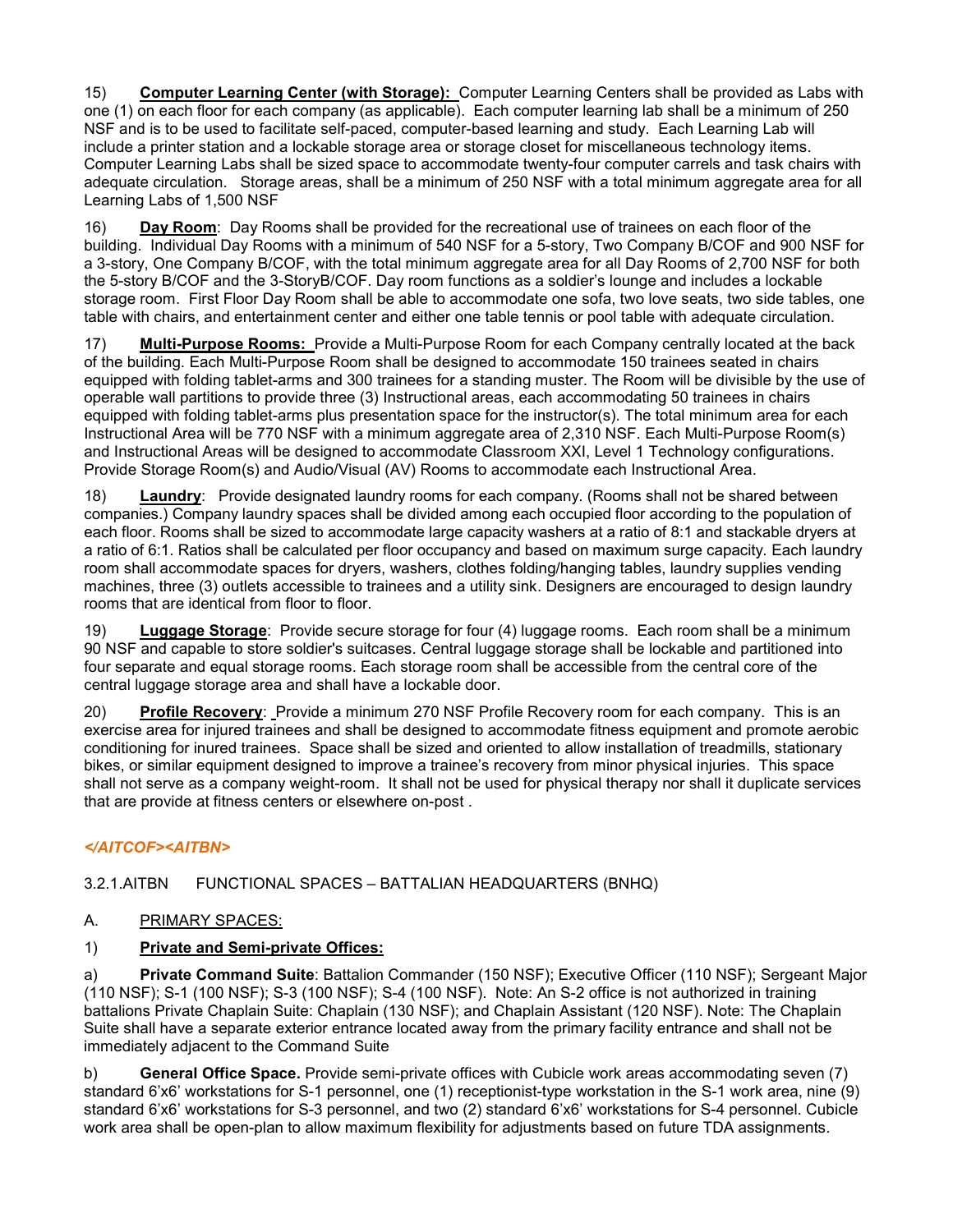c) **Conference Room:** Conference room shall have seating for approximately 20 persons, one projection screen, projector mounting system and VTC flat panel screen. Provide a 490 NSF minimum Conference Room capable of accommodating at least 16 chairs around a central conference table, twelve (12) additional chairs along the Conference Room walls, and equipped to provide video teleconferencing capability. .

d) **Multipurpose Room**: Provide one (1) multi-purpose room at 2100 NSF minimum and capable of accommodating 300 PN using standard tablet desks. Multi-purpose room shall accommodate Classroom XXI Level 1 technology configurations.

e) **Intelligence Work Spaces:** Provide an open administrative office for multiple personnel.

f) **Training and Operations Work Spaces**: Provide an open administrative office for multiple personnel.

B. COMMON AREAS: Secret Internet Protocol Router Network (SIPRNET) is not authorized for training facilities. Requests for inclusion of SIPRNET shall be made, in writing, to the G-3/5/7. Written approval must be obtained as preliminary documentation for request of an Army Standard Waiver for this criterion. Conduit in support of SIPRNET shall not be installed.

1) **Lobby**: Provide a handicapped accessible entry lobby with a vestibule.

2) **Drinking Fountains**: Provide at least one "high" and one "low" drinking fountain in the primary corridor near the multi-purpose room.

3) **Multi-Purpose Room:** Provide one (1) multi-purpose room at 2100 NSF minimum and capable of accommodating 300 PN using standard tablet desks. Multi-purpose room shall accommodate Classroom XXI Level 1 technology configurations.

# 4) **Toilet Rooms**:

a) **Staff Toilet Rooms:** Staff Toilet Rooms: Provide separate male and female toilet rooms. Toilet Rooms shall be located adjacent to the Command Suites(s) for the use of the administrative personnel and authorized visitors only. Each toilet room shall have at least one (1) shower.

b) **Women's Toilet Room/Shower** Provide one shower stall and toilet facilities to serve the administrative personnel assigned to battalion. Provide a dressing area with a built-in wooden bench adjacent to the shower stall shall include a separate room to accommodate nursing mother lactation with a compact refrigerator, power outlet, countertop, sink and seating for one (1) person. Door shall be lockable from the interior with an occupancy indicator. When facility staffing does not warrant use as lactation room, space may be repurposed for facility storage

c) **Trainee Toilet Rooms**: Provide separate male and female toilet rooms. Toilet Rooms shall be located adjacent to the Multi- purpose room for trainee use.

5) **Vestibule**: Provide a 45 NSF minimum open space to accommodate three (3) vending machines (beverage, snack, and ice) that allows access from the Lobby Corridor. Include floor drains and plumbing as appropriate..

6) **Corridors:** Provide 6 foot minimum width corridors.

7) **Janitor Closet:** Provide a minimum of 45 NSF janitor closet and include a floor drain and a built-in mop sink (either wall-hung or floor mounted).

8) **Mechanical and Electrical Rooms:** Size mechanical rooms to accommodate equipment maintenance and repair access without having to remove other equipment. First floor exterior access is required for centralized mechanical room.

9) **Telecommunications Room**: Provide a 100 NSF minimum secured communications room to accommodate facility telecommunications equipment. All telecommunications rooms shall be conditioned space.

10) **Vending Area**: Provide a 45 NSF minimum open space to accommodate three (3) vending machines (beverage, snack, and ice) that allows access from the Lobby Corridor. Include floor drains and plumbing as appropriate.

11) **Recycling Room:** Provide a 35 NSF minimum recycling room for storage of full and excess collection bins. The room shall include an oversized 4'-0" door for ease of access.

12) **Storage:**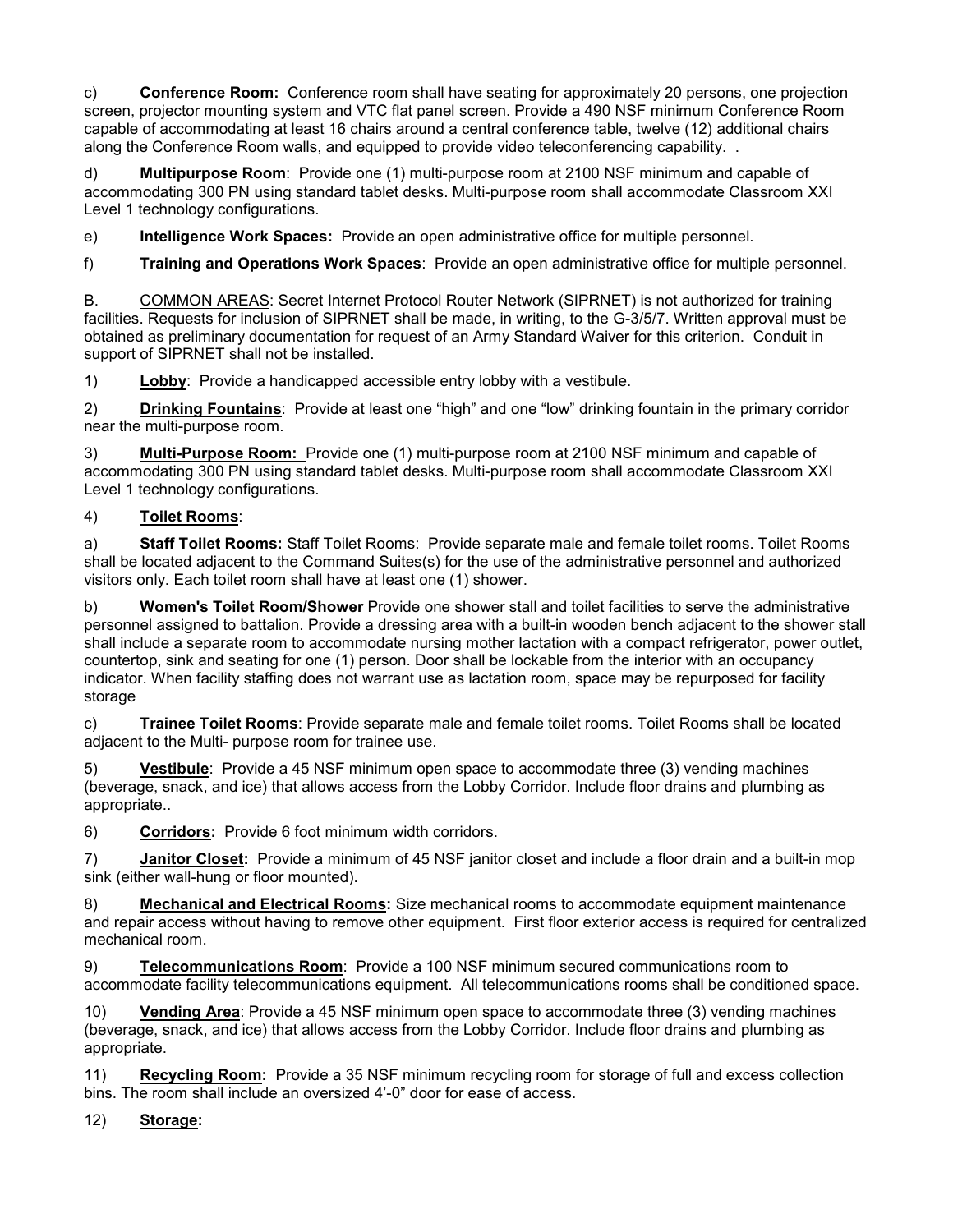a) **Supply Storage**: Provide a 100 NSF minimum storage room located along the Command Suite corridor.

b) **Multi-Purpose Audio / Video Storage**: Provide a total 20 NSF via a storage closet located adjacent to the Multi-Purpose Room.

13) **Staff Duty:** Provide a 110 NSF minimum Staff Duty station adjacent to the Lobby Corridor. Additional shelving and storage shall be built-in to accommodate holding of pre- screened packages and letters.

# *</AITBN><AITBDE>*

3.2.1.AITBDE FUNCTIONAL SPACES – BRIGADE HEADQUARTERS (BDE HQ)

# A. PRIMARY SPACE:

# 1) **Private Offices:**

a) **Command Suite:** Brigade Commander (220 NSF); Executive Officer (150 NSF); Sergeant Major (150 NSF); S-1 (100 NSF); S-2 (100 NSF); S-3 (100 NSF); S-4 (100 NSF).

b) **Chaplain Suite:** Chaplain (130 NSF); and Chaplain Assistant (120 NSF). Note: The Chaplain Suite shall have a separate exterior entrance located away from the primary facility entrance and shall not be immediately adjacent to the Command Suite.

c) **Brigade Support:** SHARP (100 NSF); Equal Opportunity (90 NSF); Re-Enlistment (90 NSF). Note: Brigade Support offices shall be discreetly located and not be immediately adjacent to view from the Command Suite.

d) **Brigade Legal Suite:** Brigade Legal Suite – Provide a 300 NSF Brigade Legal Suite capable of accommodating four (4) persons in standard 6'x6' cubicles.

e) **Conference Room:** Provide a 490 NSF minimum Conference Room capable of accommodating at least 16 chairs around a T-Shaped central conference table, twelve (12) additional chairs along the Conference Room walls, and equipped to provide video teleconferencing capability. Conference Room shall serve dual purpose of Legal Conference Room for hearings and legal proceedings as required after regular work hours.

f) **Team Room:** Provide a 240 NSF minimum Team Room located near the Brigade Legal Suite. The Team Room shall be sized to accommodate at least ten (10) chairs around a central table. Team Room shall serve dual purpose of a Legal Conference Room for attorney/client meetings and depositions as required during regular work hours.

2) **Semi-Private Offices:** Provide semi-private offices with cubicle work areas accommodating five (5) standard 6'x6' workstations for S-1 personnel, one (1) receptionist-type workstation in the Command Suite, four (4) standard 6'x6' workstations for S-2 personnel, ten (10) standard 6'x6' workstations for S-3 personnel, and seven (7) standard 6'x6' workstations for S-4 personnel. Cubicle work area shall be open- plan to allow maximum flexibility for adjustments based on future TDA assignments.

3) **Document Storage:** Provide a storage room.

B. COMMON AREAS: Secret Internet Protocol Router Network (SIPRNET) is not authorized for training facilities. Requests for inclusion of SIPRNET shall be made, in writing, to the G-3/5/7. Written approval must be obtained as preliminary documentation for request of an Army Standard Waiver for this criterion. Conduit in support of SIPRNET shall not be installed.

1) **Lobby**: Provide a handicapped accessible entry lobby with a vestibule.

2) **Staff Toilet Rooms** Provide separate male and female staff toilet rooms. Toilet Rooms shall be located near the Lobby Corridor for visitors and building occupant use. Each toilet room shall have at least one (1) shower. A separate room, near the women's toilet room, shall be provided to accommodate nursing mother lactation with a compact refrigerator, power outlet, countertop, sink and seating for one (1) person. Door shall be lockable from the interior with an occupancy indicator. When facility staffing does not warrant use as lactation room, space may be repurposed for facility storage.

3) **Vestibule**: Provide a minimum of 7 feet between doors and match width of adjacent lobby and corridor.

4) **Corridors:** Provide 6 foot minimum width corridors.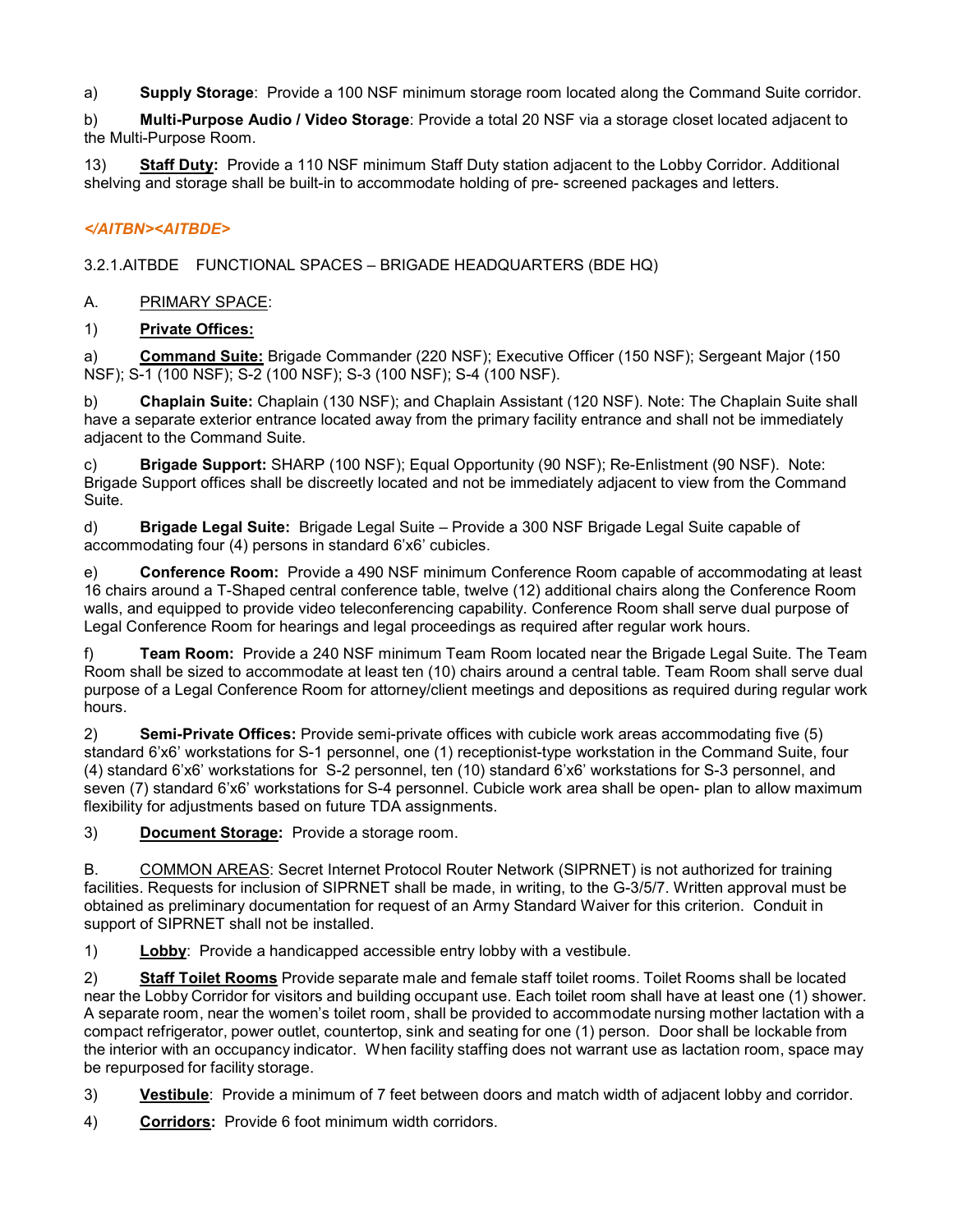5) **Janitor Closet:** Provide a minimum of 20 NSF janitor closet and include a floor drain and a built- in mop sink (either wall-hung or floor mounted)., mop rack, storage shelving and space for buckets and vacuum.

6) **Mechanical and Electrical, Rooms:** Size mechanical rooms to accommodate equipment maintenance and repair access without having to remove other equipment. First floor exterior access is required for centralized mechanical room.

7) **Telecommunications Room**: Provide an 85 NSF minimum secured communications room to accommodate facility telecommunications equipment. All telecommunications rooms shall be conditioned space.

8) **Break Room, Vending and Recycling Area**: Provide a 270 NSF minimum combined Break Room and Vending area located off of primary corridor. Break Room shall include a sink, countertop, upper and lower storage cabinets, space for a refrigerator, and seating for at least six (6) persons. Integrated space shall accommodate three (3) vending machines (beverage, snack, and ice) that allow access from Lobby Corridor. Include floor drains and plumbing as appropriate.

9) **Storage:** Provide a 55 NSF minimum Supply Storage room..

10) **Staff Duty:** Provide a security office for building surveillance and a message center for distributing mail and directives. Staff Duty Station shall be 115 NSF minimum located adjacent to the Lobby Corridor. Additional shelving and storage shall be built-in to accommodate holding of pre- screened packages and letters.

# *</AITBDE><AITLEB>*

3.2.1.AITLEB FUNCTIONAL SPACES – LAWN EQUIPMENT BUILDING (LEB)

A. GENERAL: Provide 1,000 gross square feet lawn maintenance equipment storage building. Divide LEB with partitions into four equal spaces, to provide an individually securable storage space with separate access for each B/COF. Provide access to each individual storage space through an overhead coiling door.*</AITLEB><AITCCP>*

3.2.1.AITCCP FUNCTIONAL SPACES –CENTRAL ENERGY PLAN (CCP)

A. GENERAL: The Standard Design does not utilize or include a Central Chiller or Energy Plant.

3.3. SITE FUNCTIONAL REQUIREMENTS

#### A. PARKING:

1) **Privately Owned Vehicle (POV) Parking:** *<AIT\_POV\_NO>*POV parking details within the designated AIT Complex are provided below for information only; as parking will not be procured under this contract. *</AIT\_POV\_NO><AIT\_POV\_YES>*Design and construct POV parking, within the designated AIT Complex construction area as identified below. Base the location and design of the POV parking area(s) on the Installation's site constraints. Parking can either be consolidated or spread out along the perimeter of the complex. Ensure that the location of parking complies with UFC 4-010-01. See paragraph 5.2.3 VEHICLE PAVEMENTS for additional information. POV parking shall be as follows: *</AIT\_POV\_YES><AITCOF>*

a) **B/COF**: Provide 18 spaces per 300 man B/COF. *</AITCOF><AITBN>*

b) **BNHQ**: Provide 23 total spaces of which includes two accessible and three visitor spaces. *</AITBN><AITBDE>*

c) **BDE HQ**: Provide 50 total spaces of which includes two accessible and five visitor spaces. *</AITBDE><AITDF>*

d) **DFAC** - Provide 65 total spaces of which include three accessible spaces. *</AITDF>*

#### B. ACCESS DRIVES AND LANES:

1) **Access Drives:** Provide access drives to each building and locate in accordance with UFC 4-010-01. Restrict access to the drives, where applicable as required by UFC 4-010-01. Design the pavements as required by paragraph 5.2.3 VEHICLE PAVEMENTS. Minimum access drive width shall be 24 feet. Provide drives with curb and gutter and a minimum turning radius as required for emergency vehicle access.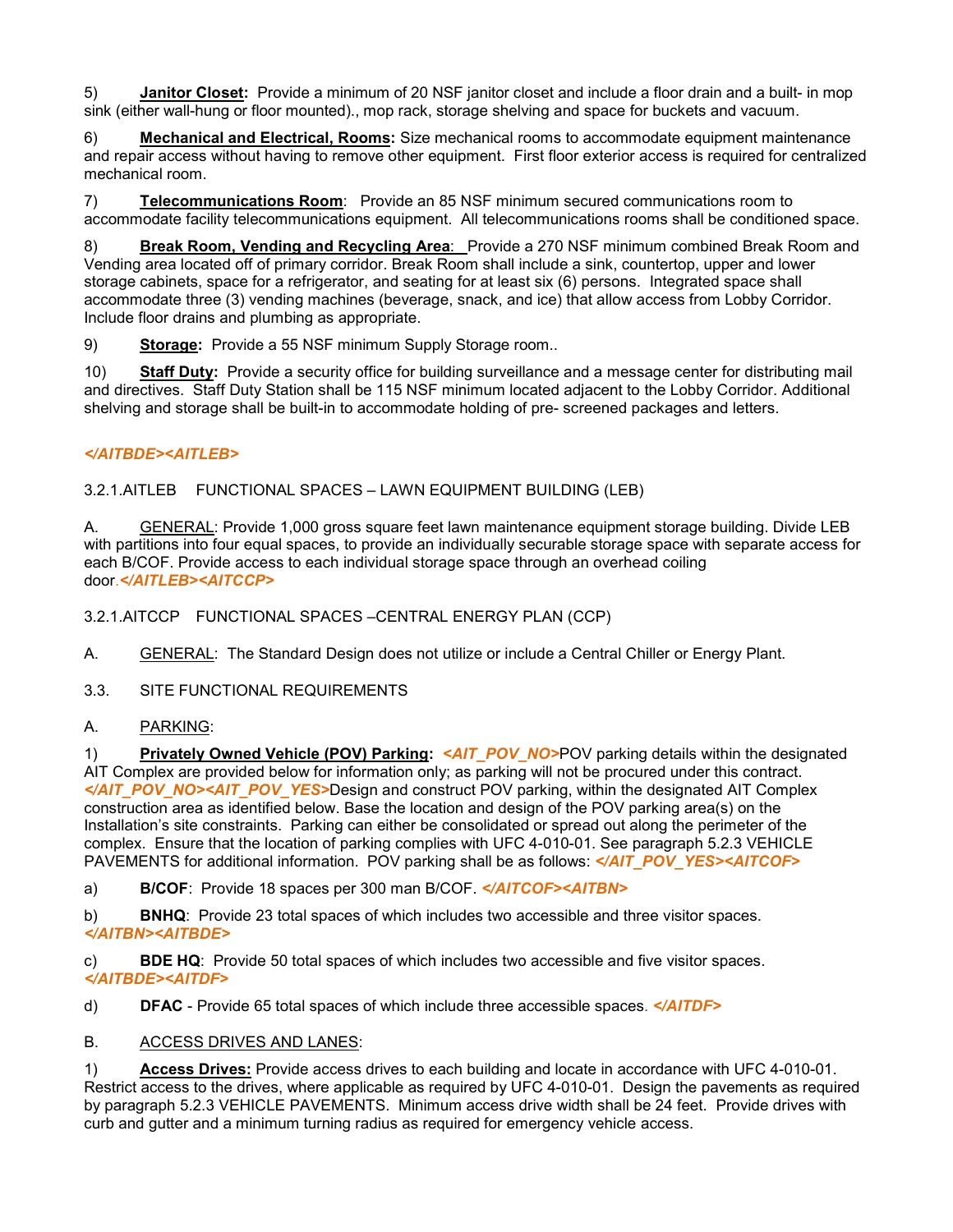# C. TROOP FORMATION/ASSEMBLY AREA: *<AITCOF\_NO>*Not

Used</**AITCOF\_NO><AITCOF>**Construct pavements for Troop formation/assembly areas, such as the pavement beneath the outdoor "Covered Training Areas" of Portland cement concrete having a minimum nominal thickness of 4 inches. Troop formation areas that are designed to also support emergency and service vehicle traffic shall be designed as roadway pavements. See Roadway Pavements of Paragraph 3.4 Site and Landscape Requirements for design requirements.*</AITCOF>*

# 3.4. SITE AND LANDSCAPE REQUIREMENTS

# A. SITE STRUCTURES

1) **Dumpster Enclosure Area:** Locate, design and construct dumpster enclosure area(s) and screening. Locate dumpster enclosures outside of restricted areas to allow for servicing activities and in accordance with UFC 4-010-01 DoD Minimum Antiterrorism Standards for Buildings. Dumpsters are GFGI. Size dumpster pads to accommodate*<AIT\_TRASH\_DUMP>* trash dumpsters only. No recycling dumpsters are required.</AIT\_TRASH\_DUMP><AIT\_RECYC\_DUMP> both trash and recycling dumpsters.<sup>«/AIT\_RECYC\_DUMP>\_Dumpster screening shall be aesthetically and architecturally compatible with</sup> the building it serves and shall be designed in accordance with the Installations guidelines.

#### B. LANDSCAPING/HARDSCAPING

1) **Non-Vehicular Walks:** Construct non-vehicular pedestrian and troop formation sidewalks of Portland cement concrete having a minimum nominal thickness of 4 inches. Design uniform and symmetrical joint patterns in accordance with AASHTO standards. The length to width ratio shall not exceed 1.25 for non-reinforced pavements.Locate walks paralleling buildings beyond the eave drip line and at least 5 feet from the foundation.

a) **Pedestrian Sidewalks**: Provide pedestrian walks within the designated construction area and connect to existing sidewalks, where applicable. Sidewalks shall be a minimum of 6 feet wide

b) **Troop Formation Sidewalks**: Troop formation sidewalks shall be a minimum of 15 feet wide. Troop formation sidewalks that are also designed to support emergency and service vehicle traffic shall be a minimum of 20 feet wide will be considered roadway pavements.

2) **Roadway Pavement:** Troop formation areas and sidewalks designed to support emergency and service vehicle traffic shall meet AASHTO standards for roadway pavements. Construct vehicular supported walks of Portland cement concrete having a minimum nominal thickness of 7 inches. Design uniform and symmetrical joint patterns in accordance with AASHTO standards. The length to width ratio shall not exceed 1.25 for nonreinforced pavements.

3) **Physical Training Areas:** *<AIT\_PT\_NO>*Physical training areas are an integral component of the AIT Complex. However the details below are for information only; as PT areas will not be procured under this contract.</*AIT\_PT\_NO><AIT\_PT\_YES>*The design and construction of physical training areas is required.*</AIT\_PT\_YES>*Locate outdoor training areas, particularly those that are needed for physical fitness, to the interior areas of the AIT Complex. The minimum mandatory exterior training areas for the complex include one running track per Battalion, one physical training (PT) pit per B/COF and four 4-station climbing bar sets per B/COF.

a) **Running Track**: If required by RFP, provide one closed, oval or round shaped, 1/4 mile running track per BN. The track must be a separate stand-alone feature, not incorporated into other site features, such as roads or walks. The entire track must be observable from one central location to allow minimal drill instructor oversight. Construct the track of a synthetic sports surface material, as specified in Specification Section 02 83 30 Synthetic Sports Surface of Appendix J. Track width shall be 15 feet. Running lanes are not required. Design surface and subsurface drainage for the track. Standing water is not permitted on the track.

b) **PT Pits**: If required by RFP, provide one PT Pit and four 4-station climbing bar sets for each B/COF. Refer to Appendix J, drawings for physical training equipment. Each pit shall be a minimum of 11,250 square feet. Square pits are desired, but pits configurations may be adjusted to accommodate site conditions. Locate the pits to the rear of each facility as either be stand-alone facilities or located within the interior of the track. Separation of PT pits located within the track shall be visibly defined. PT pits will be used for hand to hand combat drills, as well as, calisthenics. Construct the PT pit of a durable, low maintenance surface, such as shredded rubber chips. Design surface and subsurface drainage for the PT pits. Standing is not permitted on the PT pits. Providing canopy coverings over the PT pits or fencing around the pits is not permitted.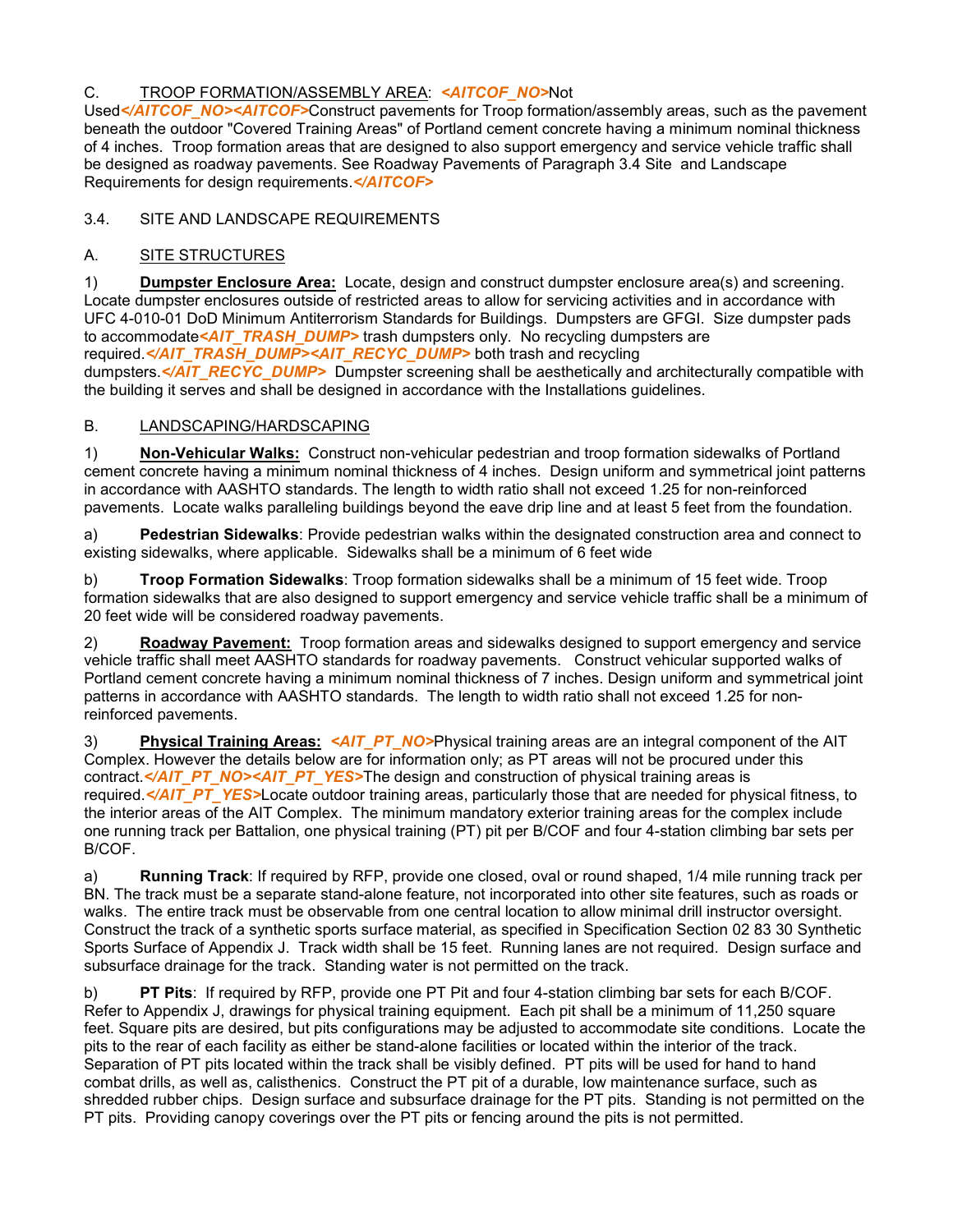# 3.5. ARCHITECTURAL REQUIREMENTS

A. GENERAL: Provide durable and easily maintainable materials. Do not use exterior materials that require periodic repainting or similar refinishing processes. Material exposed to weather shall be factory pre-finished, integrally colored or provided with intrinsic weathering finish.

# B. WALLS:

1) **Exterior Walls**: Where Exterior Insulation and Finish Systems (EIFS), or any other material except CMU or other Masonry material is used as exterior finish material, it shall be in conjunction with a CMU wainscot. EIFS shall be "high-impact" type and shall be "drainable" type.

C. MOLD AND MILDEW: The Designer of Record shall provide details in the design analysis and design showing steps taken to mitigate the potential growth of mold and mildew in the facility. All gypsum board shall achieve a score of 10, the highest level of performance for mold resistance under the ASTM D 3273 test method. All gypsum board shall be transported, handled, stored and installed in accordance with the GYPSUM ASSOCIATION – Guidelines for Prevention of Mold Growth on Gypsum Board (GA-238-03).

D. ROOF SYSTEMS: For membrane roof systems provide a minimum slope of 1/4 inch per foot and roof crickets with a minimum ½ inch per foot slope. Membrane roof systems shall be fully adhered. Provide pitched roof systems with a minimum slope of 3 inches per foot. Roof pitch shall also comply with applicable Area Design Guideline and Installation Design Guideline if conflict exists design roof in accordance with most stringent slope. Structural standing seam metal roofs shall comply with the requirements of ASTM E 1592. Roof system shall be Underwriters Laboratory (UL 580 Class 90) rated or Factory Mutual Global (FM) I-90 rated and comply with applicable criteria for fire rating.

1) **Roof Mounted Equipment**: For roof mounted equipment, provide permanent access walkways and platforms to protect roof. Roof mounted equipment on pitched roof systems is unacceptable. Roof mounted equipment on membrane roof systems shall be completely screened by the roof parapet.

2) **Roof Access:** Roof access from building exterior is prohibited.

3) **Trim and Flashing:** Gutters, downspouts, and fascias shall be factory pre-finished metal and shall comply with SMACNA Architectural Sheet Metal Manual.

# E. OPENINGS

# 1) **Storefronts/Curtain Walls & Entrances:**

a) **Storefronts (Main Entrance Doors):** Provide aluminum storefront doors and frames with Architectural Class 1 anodized finish, fully glazed, with medium or wide stile for entry into lobbies or corridors. Provide doors complete with frames, framing members, subframes, transoms, sidelights, trim, applied muntins, and accessories. Provide framing with thermal-break design. Storefront systems shall comply with wind-load requirements of applicable codes and criteria including UFC 4-010-01.

b) **Curtain Wall Systems:** Curtain wall systems shall be capable of withstanding area wind loads, thermal and structural movement required by location and project requirements, and shall comply with applicable codes and criteria including UFC 4-010-01

#### 2) **Windows:**

a) **Exterior Windows:** Provide insulated, high efficiency window systems, with thermally broken frames complying with applicable codes and criteria including UFC 4-010-01. Design window sills to discourage bird nesting.

# 3) **Doors and Frames**:

a) **Exterior Insulated Hollow Metal Doors & Frames**: Provide galvanized insulated hollow metal doors and frames opening to spaces other than corridors or lobbies compliant with ANSI A250.8/SDI 100. Doors shall be heavy duty (grade 2) insulated with 18-gage steel cladding; top edge closed flush; A60 galvannealed. Frames shall be 12-gauge, with continuously welded mitered corners and seamless face joints. Construct doors and frames of hot dipped zinc coated steel sheet, complying with ASTM A653, Commercial Steel, Type B, minimum A40 coating weight; factory primed. Fire-rated openings shall comply with applicable codes, and the requirements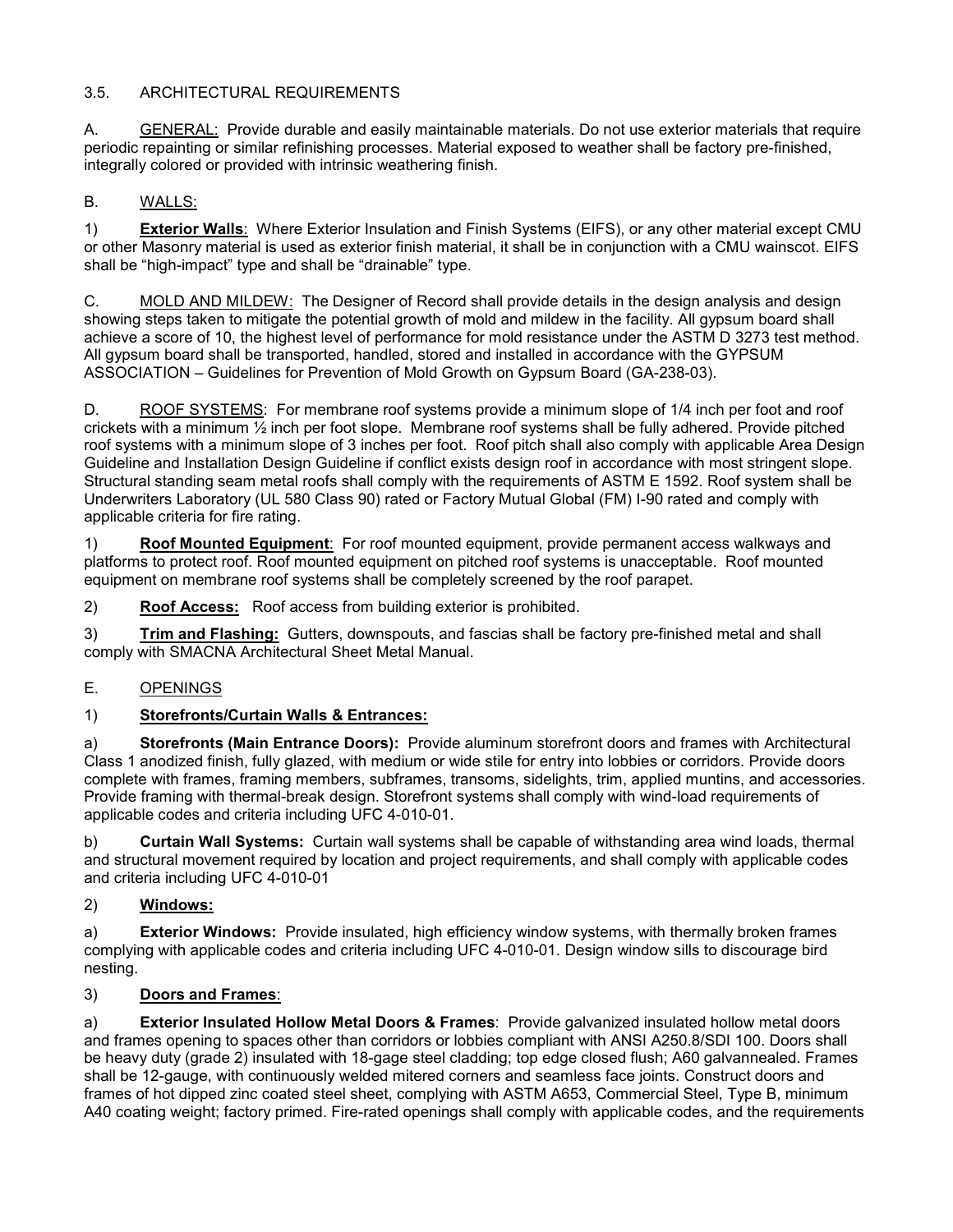of the labeling authority. Door and frame installation shall comply with applicable codes and criteria including UFC 4-010-01.

b) **Interior Insulated Metal Doors:** Insulated hollow metal doors shall comply with ANSI A250.8/SDI 100. Doors shall be minimum Level 2, physical performance Level B, Model 2; factory primed. Provide insulated hollow metal doors for utility rooms, storage rooms and toilets.

c) **Solid Core Wood Doors:** All doors shall be wood doors except noted otherwise Provide flush solid core wood doors conforming to WDMA I.S.-1A. Stile edges shall be non-finger jointed hardwood compatible with face veneer. Provide Architectural Woodwork Institute (AWI) Grade A hardwood face veneer for transparent finished doors.

d) **Interior Hollow Metal Frames:** Hollow metal frames shall comply with ANSI A250.8/SDI 100. Frames shall be minimum Level 2, 16 gauge, with continuously welded mitered corners and seamless face joints; factory primed.

# 4) **Hardware:**

a) **Door Hardware:** Provide closers for all exterior doors, all doors opening to corridors and as required by codes. Install exit devices on all building egress doors. Provide other hardware as necessary for a complete installation.

(1) **Finish Hardware (Master Keying System/Cores):** All hardware shall be consistent and shall conform to ANSI/BMHA standards for Grade 1. Coordinate all requirements for hardware with the Contracting Officer. Hardware finish shall conform to ANSI/BHMA A156 18; finish shall be Code #

«AIT\_HARDWARE\_FINISH\_CODE». Provide extension of the existing Installation's keying system. Installation keying system is «AIT\_KEYING\_SYSTEM». Cores for locksets other than those for mechanical, electrical, and telecommunications rooms shall be manufactured by «AIT\_KEY\_MANUFACTURER». Locksets shall have interchangeable cores with no less than seven pins. Provide key-removable type cylinder cores that allow core removal from the lockset without disassembly of knob or lockset. Locksets for mechanical, electrical and telecommunications rooms only shall be keyed to the existing Installation Master Keying System. Provide HVAC terminal units that are accessed from a central corridor with a deadbolt and fixed pull to minimize protrusion into corridor. Plastic cores are unacceptable. Door hardware and security requirements must be coordinated with the functional requirements, the room-by-room criteria, and the electrical security/fire alarm system requirements of this document

(2) **Fire and Exit Door Labeling:** Install hardware for fire doors in accordance with the requirements of applicable codes. Exit devices installed on fire doors shall have a visible label bearing the marking "Fire Exit Hardware". Other hardware installed on fire doors, such as locksets, closers, and hinges shall have a visible label or stamp indicating that the hardware items have been approved by an approved testing agency for installation on fire-rated doors. Hardware for smoke-control door assemblies shall be installed in accordance with applicable codes.

(3) **Door Stops:** Provide wall or floor stops for all exterior doors that do not have overhead holder/stops.

- b) **Auxiliary Hardware:**
- (1) **Clothes/Robe Hooks**
- (a) **Toilets/Showers**: Provide double robe hook adjacent to shower enclosure entry.
- c) **Electronic Key Card Access System:**

d) **Non-Destructive Emergency Access System (KNOX Box)**: *<AIT\_LOCKBOX\_NO>*Not Used</AIT\_LOCKBOX\_NO><AIT\_LOCKBOX>Fire Department Secure Lock-Box: «AIT\_LOCKBOX\_DESCRIPTION»*</AIT\_LOCKBOX>*

5) **Exterior:** Provide exterior louvers with bird, bug and/or both screens designed to exclude wind-driven rain constructed to withstand wind loads in accordance with the applicable codes. Wall louvers shall bear the Air Movement & Control Association (AMCA) International certified ratings program seal for air performance and water penetration in accordance with AMCA 500-D and AMCA 511. Louver finish shall be factory applied.

# F. **EXTERIOR SPECIALTIES:**

1) **Bird Habitat Mitigation:** Provide details in the design necessary to eliminate the congregating and nesting of birds at, on, and in the facility.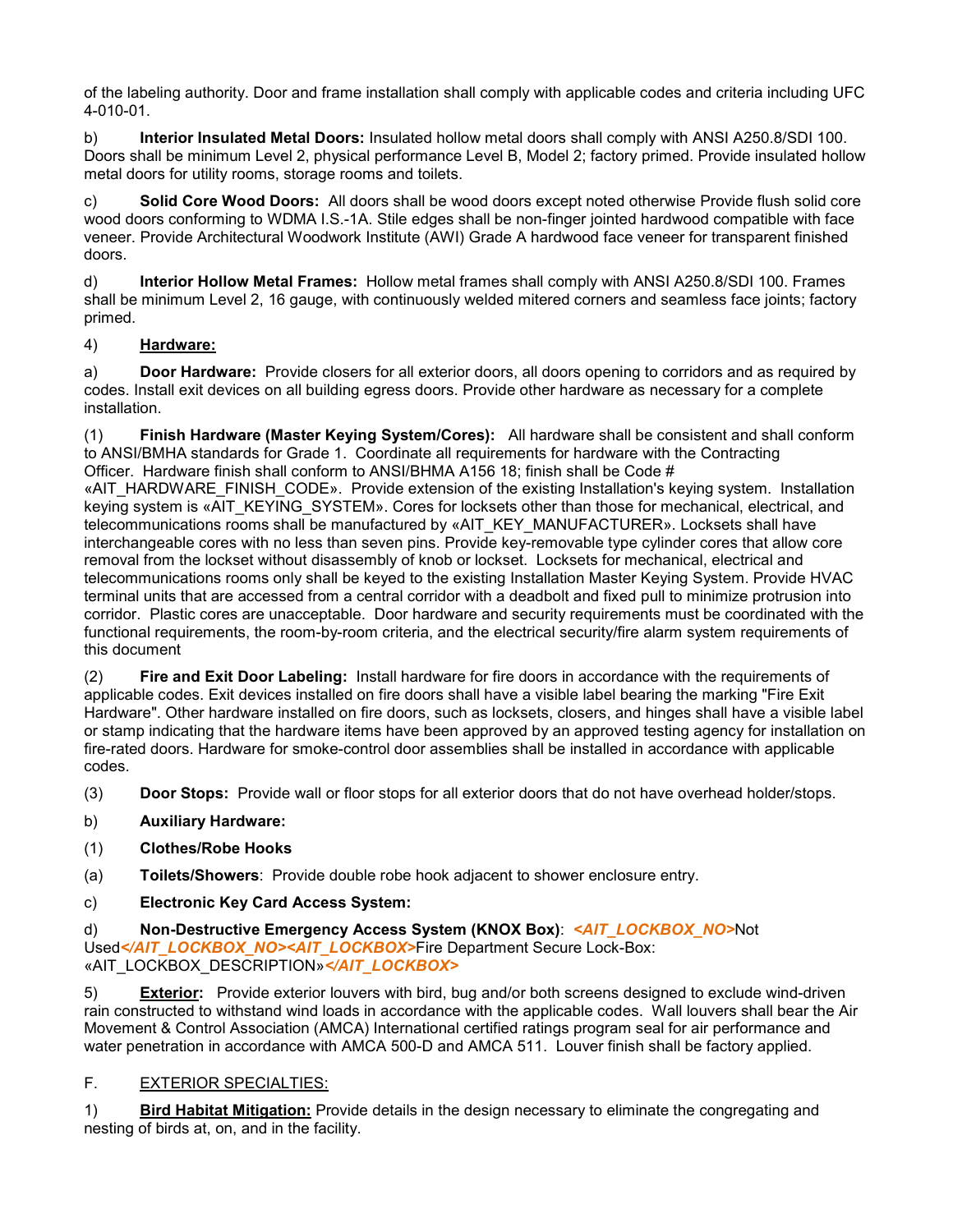# G. ACOUSTICAL REQUIREMENTS:

1) Design exterior walls and roof/floor/ceiling assemblies, doors, windows and interior partitions to provide for attenuation of external noise sources such as airfields in accordance with applicable criteria.

2) Sound conditions and levels for interior spaces, due to the operation of mechanical and electrical systems and devices, shall not exceed levels as recommended by ASHRAE handbook criteria.

H. THERMAL REQUIREMENTS: See Section 3.12 Energy Conservation Requirements.*<AITCOF>*

3.5.AITBCOF ARCHITECTURAL REQUIREMENTS – BARRACKS/COMPANY OPERATIONS FACILITY

#### I. OPENINGS

#### 1) **Doors and Frames**:

a) **Arms Vault:** Arms vault door shall incorporate a steel Dutch-door type day-gate with a steel issue shelf built into the lower leaf of the day-gate and shall comply with Appendix G of AR 190-11.

#### 2) **Hardware:**

# a) **Auxiliary Hardware:**

(1) **Door Latches**:Provide each sleeping unit entry closet door with a Function (F75), Grade 1 closet latch, and with padlock eyes so the occupant can provide his/her own padlock. One padlock eye shall be mortised into and screw attached flush with door edge on the latch side of the door and the second padlock eye shall be mortised and welded flush into the inside face of the door frame jamb. Fabricate padlock eye to accommodate padlock shackle up to 1/4" diameter. Padlock eye color shall match door frame color. Locate padlock eye at between 4'-6"' and 5'-6" AFF at the same height in all modules.

- (2) **Clothes/Robe Hooks**:
- (a) **Sleeping Unit Bathroom**: Provide one double robe hook on the inside face of bathroom door.
- (b) **PS Toilet/Shower**: Provide one robe hook in the shower dressing area.

# 3) **Glass and Glazing**:

a) **Mirrors:**

(1) Sleeping Unit: Provide a full length wall mirror measuring at least 16 to 24 inches wide by 72 inches long in bedroom.

J. VAULT REQUIREMENTS: Arms Vault shall comply with Appendix G of AR 190-11, Physical Security of Arms, Ammunition, and Explosives. Vendors shall be DAQ Level 3, Level 1 Certified.

3.5.AITBN *</AITCOF><AITBN>*ARCHITECTURAL REQUIREMENTS – BATTALION HEADQUARTERS (BNHQ)

#### A. ACOUSTICAL REQUIREMENTS:

1) **BN CO Office:** Provide sound insulation to meet a minimum STC rating of 49 at walls and a STC of 28 at doors.

2) **Chaplain Office & Assistant/Waiting Area:**Provide sound insulation to meet a minimum STC rating of 50 at walls doors.*</AITBN><AITBDE>*

3.5.AITBDE ARCHITECTURAL REQUIREMENTS – BRIGADE HEADQUARTERS (BDE HQ)

#### A. ACOUSTICAL REQUIREMENTS:

1) **BDE HQ Areas:** At all BDE HQ areas provide sound insulation to meet a minimum rating at doors, walls and floor/ceiling assemblies of STC 50.*</AITBDE><AITLEB>*

3.5.AITLEB ARCHITECTURAL REQUIREMENTS – LAWN EQUIPMENT BUILDING (LEB)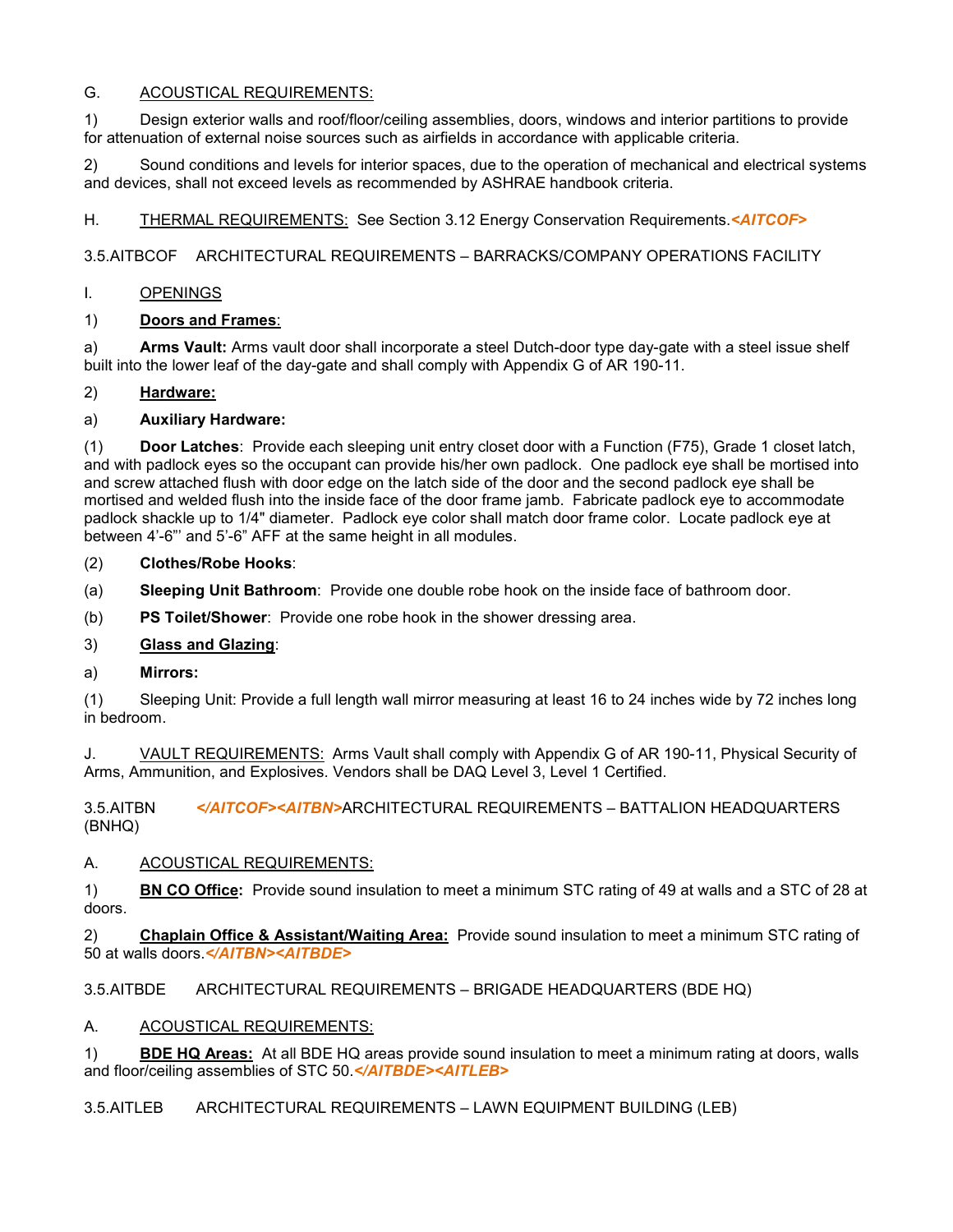# A. OPENINGS

1) **Doors and Frames:** Each overhead coiling door shall be lockable and a minimum of eight feet wide by seven feet high for access.*</AITLEB>*

# 3.5.1. FINISHES AND INTERIOR SPECIALTIES

A. GENERAL: Provide durable materials and furnishings that are easily maintained and replaced. Maximize use of daylighting. Provide interior surfaces that are easy to clean and light in color.

# B. FINISHES:

1) **Minimum Finish Requirements:** Designers are not limited to finishes listed in the following INTERIOR FINISHES table(s) and are encouraged to offer higher quality finishes. Wall, ceiling and floor finishes and movable partitions shall conform to the requirements of the IBC, NFPA and UFC 3-600-01 Fire Protection Engineering for Facilities. Where code requirements conflict, the most stringent code requirement shall apply.

a) **Walls:** All wall finish shall be minimum 5/8" painted gypsum board, except where stated otherwise. Use impact resistant gypsum board in corridors, storage rooms, stairwells and activity rooms and centralized laundries (if centralized laundries are required by RFP). Provide a Level 4 Finish in accordance with USG Handbook, latest edition.

b) **Ceilings:** All ceiling finishes shall be minimum 5/8" painted gypsum board, except where stated otherwise. Provide a Level 4 Finish in accordance with USG Handbook, latest edition.

(1) **Acoustical Ceiling Tiles (ACT):** Shall be 24"x 24" Acoustical tile panels of 5/8 inch minimum thickness. Type as indicated, Class A. Light reflectance shall exceed 75 percent, color, texture and finish shall be as indicated. When not indicated provide white, fissured texture acoustical panels with a beveled tegular edge. NRC not less than 0.60, CAC not less than 35.

(2) **Ceiling Grid**: Provide a 9/16" suspension system - Type as indicated. Color, texture and finish shall be as indicated. When not indicated provide white, hot-dipped galvanized steel, exposed tee grid with hold down clips for ceiling tiles.

c) **Floors:** Resilient Flooring shall be minimum 1/8 inch thick, conforming to ASTM F 1066, Class 2, through pattern tile, Composition 1, asbestos free, with color and pattern uniformly distributed throughout the thickness of the tile.

d) **Countertops:** Provide solid surfacing of either Solid Polymer or Solid Polyester Resin Composition to be used for countertops and backsplashes, 1/2-inch minimum thickness. Must meet ANSI/NEMA LD 3 and ASTM E 84. High-Pressure Laminate will not be allowed for countertops in restroom, toilet room, kitchen or break room applications. Provide countertops with waterfall front edge and integral coved backsplash, minimum 4" high.

e) **Window Stools:** Provide solid surfacing of either Solid Polymer or Solid Polyester Resin Composition 1/2-inch minimum thickness. Must meet ANSI/NEMA LD 3 and ASTM E 84."

2) **Minimum Paint Finish Requirements:** All paints used shall be listed on the "Approved product list" of the Master Painters Institute, (MPI). Follow application criteria recommended by MPI guide specifications for the substrate to be painted and the environmental conditions existing at the project site. Except factory pre-finished material, provide surfaces receiving paint with a minimum of one prime coat and two finish coats. Paints having a lead content over 0.06 percent by weight of nonvolatile content are unacceptable. Paints containing zincchromate, strontium-chromate, mercury or mercury compounds, confirmed or suspected human carcinogens shall not be used on this project.

a) **Exterior Surfaces:** Exterior paints and coating products shall be classified as containing low volatile organic compounds (VOCs) in accordance with MPI criteria. Application criteria shall be as recommended by MPI guide specifications. Provide an MPI Gloss Level 5 Finish (semi-gloss), unless otherwise specified.

b) **Interior Surfaces:** Interior paints and coating products shall contain a maximum level of 150 grams per liter (g/l) of VOCs for non-flat coatings and 50 g/l of VOCs for flat coatings. Provide an MPI Gloss Level 5 Finish (semi-gloss) in wet areas and a flat finish in all other areas.

#### C. INTERIOR SPECIALTIES:

1) **Visual Display Units/Cases:**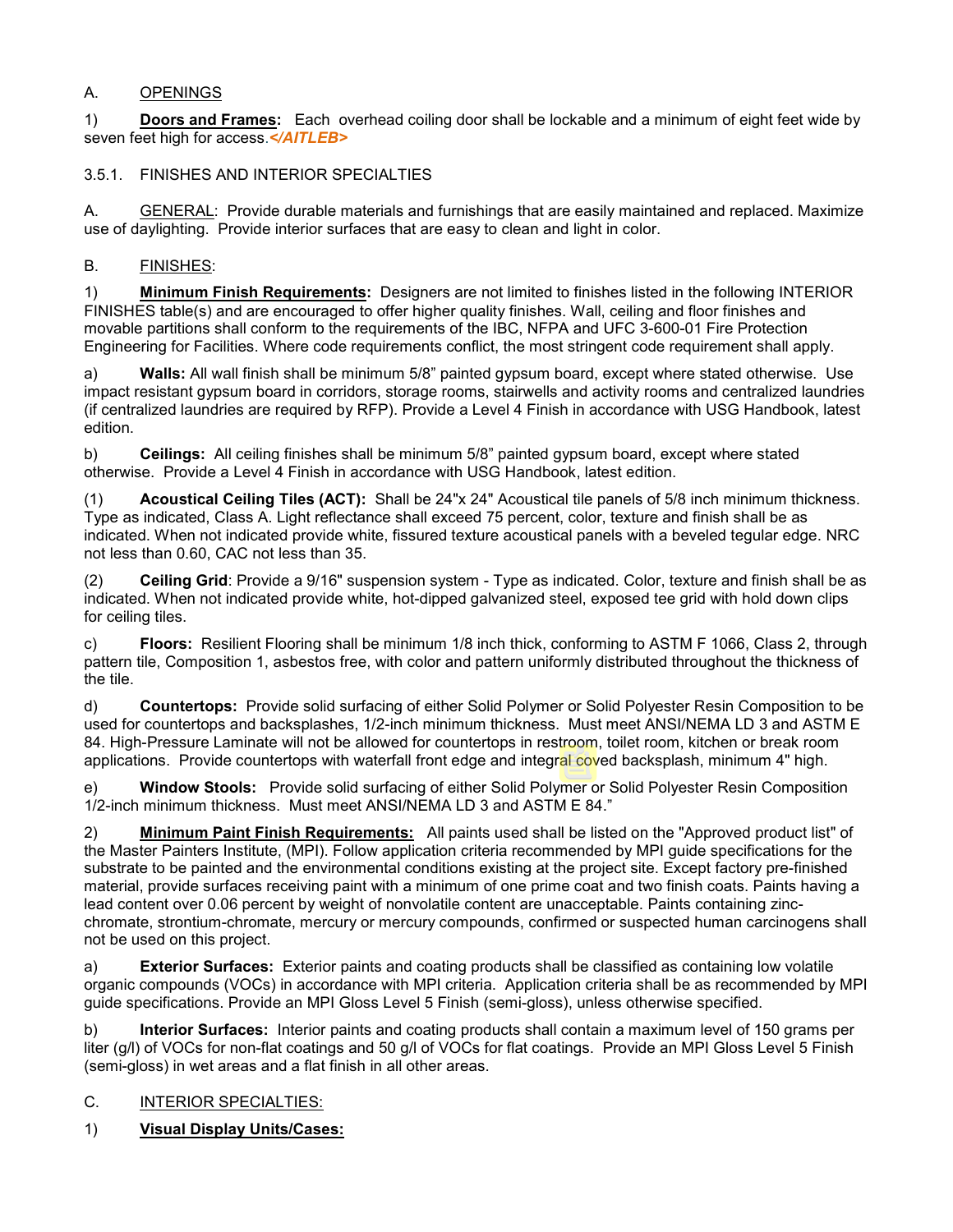a) **Bulletin Boards:** Where required, bulletin boards shall be 4 feet high and 6 feet wide with a header panel and lockable glazed doors.

2) **Toilet Accessories:** Furnish and install the items listed below and all other toilet accessories necessary for a complete and usable facility. All toilet accessories shall be Type 304 stainless steel with satin finish. Toilet accessories shall include the following:

### a) **Toilet/Shower(s):**

- (1) Glass Mirror/Shelf 18 inch by 24 inch glass mirror on stainless steel frame with shelf at each lavatory
- (2) Hands free liquid soap dispenser at each lavatory
- (3) Hands free paper towel dispenser adjacent to lavatory, one for every two
- (4) Waste receptacle recessed mounted at each lavatory/toilet area
- (5) Sanitary napkin disposal at each female toilet
- (6) Toilet paper dispenser lockable multiple roll at each toilet
- (7) Sanitary toilet seat cover dispenser at each toilet
- (8) Shower curtain rod, extra heavy duty at each shower
- (9) Shower curtain, white anti-bacterial nylon/vinyl fabric shower curtain at each shower
- (10) Soap dish in shower
- (11) Grab bars as required by ABA

#### 3) **Wall Protection:**

a) **Chair Rail:** Install chair rails in areas prone to hi-impact use, such as corridors and lobby seating areas.

b) **Corner Guards:** Provide surface mounted, high impact resistant, integral color, mechanically attached type resilient corner guards, extending from floor to ceiling for wall and column outside corners in high traffic areas. Furnish factory fabricated end closure for top and bottom of surface mounted corner guards.

#### 4) **Storage Shelving:**

a) **Janitor Closet:** Provide each janitor closet *with* a four holder mop rack and two 18 inch deep by 48 inch long heavy duty stainless steel shelves for storage of cleaning supplies.

5) **Fire Extinguishers, Cabinets & Mounting Brackets:** Furnish a list of installed fire extinguisher cabinets and mounting brackets (including location, size and type) to the Contracting Office Representative. Provide a list of all required portable fire extinguishers, with descriptions (location, size, type, etc.) and total number per type. See also Section 01 33 16, Attachment D, "SAMPLE FIRE PROTECTION AND LIFE SAFETY CODE REVIEW", paragraph 1.14. *<AITCOF>*

3.5.1.AITBCOF FINISHES AND INTERIOR SPECIALTIES – BARRACKS/COMPANY OPERATIONS FACILITIES

A. GENERAL: Design B/COF barracks area with a residential ambience. Design B/COF company operations area with an office ambience

# B. FINISHES:

- 1) **Excluded Finishes:**
- a) **Floors:** Carpet shall not be used as a floor finish in the B/COF.
- 2) **Finish Table:**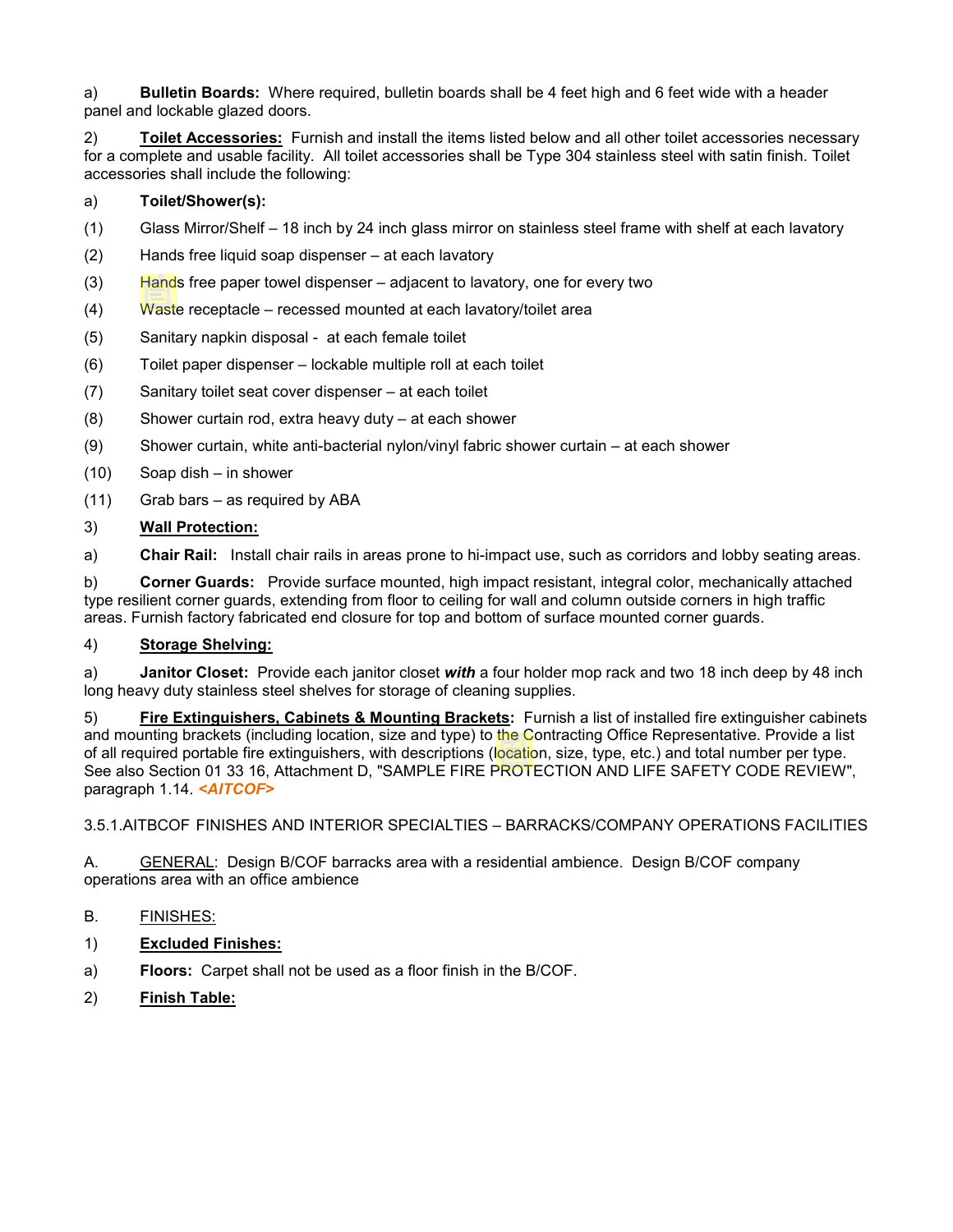| <b>BCOF MINIMUM INTERIOR FINISHES</b>                                                                                                                                                                                              |                    |                                       |               |                    |                 |                |                             |              |                                  |                                                                |              |                                                                |                        |                                                                         |                               |                                                 |                        |
|------------------------------------------------------------------------------------------------------------------------------------------------------------------------------------------------------------------------------------|--------------------|---------------------------------------|---------------|--------------------|-----------------|----------------|-----------------------------|--------------|----------------------------------|----------------------------------------------------------------|--------------|----------------------------------------------------------------|------------------------|-------------------------------------------------------------------------|-------------------------------|-------------------------------------------------|------------------------|
|                                                                                                                                                                                                                                    |                    |                                       | <b>FLOORS</b> |                    |                 |                | <b>BASE</b>                 |              |                                  |                                                                | <b>WALLS</b> |                                                                |                        |                                                                         | <b>CEILING</b>                |                                                 | <b>REMARKS</b>         |
|                                                                                                                                                                                                                                    |                    |                                       |               |                    |                 |                |                             |              |                                  |                                                                |              |                                                                |                        |                                                                         |                               |                                                 |                        |
|                                                                                                                                                                                                                                    | RESILIENT FLOORING | <b>QUARRY TILE</b><br>6R<br>PORCELAIN | CERAMIC TILE  | RECESSED ENTRY MAT | SEALED CONCRETE | RESILIENT BASE | QUARRY BASE<br>PORCELAIN OR | CERAMIC BASE | <b>GYPSUM WALL BOARD - PAINT</b> | CMU<br>GROUTED<br><b>FULLY</b><br>REINFORCED, I<br>OR_CONCRETE | CERAMIC TILE | SYSTEM,<br>FRONT<br>STORE<br>GLASS<br>INSULATED<br>LAMINATED 0 | GYPSUM WALLBOARD       | ন<br>$\times$<br>$\overline{\mathcal{C}}$<br>CEILING TILE<br>ACOUSTICAL | CONCRETE<br><b>REINFORCED</b> | STATED<br>MINIMUM HEIGHT 9' UNLESS<br>OTHERWISE |                        |
| <b>SLEEPING UNIT</b>                                                                                                                                                                                                               |                    |                                       |               |                    |                 |                |                             |              |                                  |                                                                |              |                                                                |                        |                                                                         |                               |                                                 |                        |
| <b>BEDROOM</b>                                                                                                                                                                                                                     | $\bullet$          |                                       |               |                    |                 | $\bullet$      |                             |              | $\bullet$                        |                                                                |              |                                                                | $\bullet$              |                                                                         |                               |                                                 |                        |
| <b>BATHROOM</b><br><b>ENTRY</b>                                                                                                                                                                                                    |                    |                                       | $\bullet$     |                    |                 |                |                             | ٠            | $\bullet$                        |                                                                | $\bullet$    |                                                                | $\bullet$              |                                                                         |                               |                                                 | <b>NOTES 1 &amp; 4</b> |
| <b>UTILITY ROOM</b>                                                                                                                                                                                                                | $\bullet$          |                                       |               |                    |                 | $\bullet$      |                             |              | $\bullet$                        |                                                                |              |                                                                | $\bullet$              |                                                                         |                               | $8' - 0''$<br>$8' - 0''$                        |                        |
| <b>LOBBY AND VESTIBULES</b>                                                                                                                                                                                                        |                    | $\bullet$                             |               | $\bullet$          | $\bullet$       | $\bullet$      | $\bullet$                   |              | $\bullet$<br>$\bullet$           |                                                                |              |                                                                | $\bullet$<br>$\bullet$ |                                                                         |                               |                                                 |                        |
| <b>STAIR</b>                                                                                                                                                                                                                       | $\bullet$          |                                       |               |                    | $\bullet$       | $\bullet$      |                             |              | $\bullet$                        |                                                                |              | $\bullet$                                                      | $\bullet$              |                                                                         |                               |                                                 | NOTE <sub>8</sub>      |
| <b>CORRIDORS</b>                                                                                                                                                                                                                   |                    | $\bullet$                             |               |                    |                 |                | $\bullet$                   |              | $\bullet$                        |                                                                |              |                                                                | $\bullet$              |                                                                         |                               |                                                 |                        |
| PS OFFICE                                                                                                                                                                                                                          | $\bullet$          |                                       |               |                    |                 | $\bullet$      |                             |              | $\bullet$                        |                                                                |              |                                                                |                        | $\bullet$                                                               |                               |                                                 |                        |
| PS TOILET                                                                                                                                                                                                                          |                    |                                       | $\bullet$     |                    |                 |                |                             | $\bullet$    | $\bullet$                        |                                                                | $\bullet$    |                                                                | $\bullet$              |                                                                         |                               |                                                 | <b>NOTES 1 &amp; 4</b> |
| <b>CQ STATION</b>                                                                                                                                                                                                                  |                    | $\bullet$                             |               |                    |                 |                | $\bullet$                   |              | $\bullet$                        |                                                                |              |                                                                | $\bullet$              |                                                                         |                               |                                                 |                        |
| COMPUTER LEARNING CENTER                                                                                                                                                                                                           | $\bullet$          |                                       |               |                    |                 | $\bullet$      |                             |              | $\bullet$                        |                                                                |              |                                                                |                        | $\bullet$                                                               |                               |                                                 | <b>NOTE 3 &amp; 9</b>  |
| DAY ROOM                                                                                                                                                                                                                           | $\bullet$          |                                       |               |                    |                 | $\bullet$      |                             |              | $\bullet$                        |                                                                |              |                                                                |                        | $\bullet$                                                               |                               |                                                 | <b>NOTE 3 &amp; 5</b>  |
| CENTRALIZED LAUNDRY                                                                                                                                                                                                                |                    | $\bullet$                             |               |                    |                 |                | $\bullet$                   |              | $\bullet$                        |                                                                |              |                                                                | $\bullet$              |                                                                         |                               |                                                 | NOTES <sub>4</sub>     |
| <b>LUGGAGE STORAGE</b>                                                                                                                                                                                                             | $\bullet$          |                                       |               |                    |                 | $\bullet$      |                             |              | $\bullet$                        |                                                                |              |                                                                |                        | $\bullet$                                                               |                               |                                                 |                        |
| <b>GENERAL STORAGE</b>                                                                                                                                                                                                             | $\bullet$          |                                       |               |                    |                 | $\bullet$      |                             |              | $\bullet$                        |                                                                |              |                                                                | $\bullet$              |                                                                         |                               |                                                 |                        |
| <b>JANITOR CLOSET</b>                                                                                                                                                                                                              |                    |                                       | $\bullet$     |                    |                 |                |                             | $\bullet$    | $\bullet$                        |                                                                | $\bullet$    |                                                                | $\bullet$              |                                                                         |                               |                                                 | NOTE <sub>2</sub>      |
| MECHANICAL                                                                                                                                                                                                                         |                    |                                       |               |                    | $\bullet$       | $\bullet$      |                             |              | $\bullet$                        |                                                                |              |                                                                | $\bullet$              |                                                                         |                               |                                                 | NOTES <sub>7</sub>     |
| <b>TELECOM</b>                                                                                                                                                                                                                     | $\bullet$          |                                       |               |                    |                 | $\bullet$      |                             |              | $\bullet$                        |                                                                |              |                                                                | $\bullet$              |                                                                         |                               | $10' - 0''$                                     | NOTE <sub>9</sub>      |
| <b>ELECTRICAL</b>                                                                                                                                                                                                                  |                    |                                       |               |                    | $\bullet$       | $\bullet$      |                             |              | $\bullet$                        |                                                                |              |                                                                | $\bullet$              |                                                                         |                               |                                                 |                        |
| CO                                                                                                                                                                                                                                 | $\bullet$          |                                       |               |                    |                 | $\bullet$      |                             |              | $\bullet$                        |                                                                |              |                                                                |                        | $\bullet$                                                               |                               |                                                 | NOTE <sub>6</sub>      |
| XO                                                                                                                                                                                                                                 | $\bullet$          |                                       |               |                    |                 | $\bullet$      |                             |              | $\bullet$                        |                                                                |              |                                                                |                        | ٠                                                                       |                               |                                                 |                        |
| <b>WAITING AREA</b>                                                                                                                                                                                                                |                    | $\bullet$                             |               |                    |                 | $\bullet$      |                             |              | $\bullet$                        |                                                                |              |                                                                |                        | $\bullet$                                                               |                               |                                                 |                        |
| OPS SGT                                                                                                                                                                                                                            | $\bullet$          |                                       |               |                    |                 | $\bullet$      |                             |              | $\bullet$                        |                                                                |              |                                                                |                        | $\bullet$                                                               |                               |                                                 |                        |
| 1ST SGT                                                                                                                                                                                                                            | $\bullet$          |                                       |               |                    |                 | $\bullet$      |                             |              | $\bullet$                        |                                                                |              |                                                                |                        | $\bullet$                                                               |                               |                                                 |                        |
| <b>MEN'S TOILET</b>                                                                                                                                                                                                                |                    |                                       | $\bullet$     |                    |                 |                |                             | $\bullet$    | $\bullet$                        |                                                                | $\bullet$    |                                                                | $\bullet$              |                                                                         |                               |                                                 | NOTES <sub>1</sub>     |
| <b>WOMEN'S TOILET</b>                                                                                                                                                                                                              |                    |                                       | $\bullet$     |                    |                 |                |                             | $\bullet$    | $\bullet$                        |                                                                | $\bullet$    |                                                                | $\bullet$              |                                                                         |                               |                                                 | NOTES <sub>1</sub>     |
| MULTI PURPOSE SPACE                                                                                                                                                                                                                | $\bullet$          |                                       |               |                    |                 | $\bullet$      |                             |              | $\bullet$                        |                                                                |              |                                                                |                        | $\bullet$                                                               |                               |                                                 | NOTE <sub>3</sub>      |
| <b>SCRUB ROOM</b>                                                                                                                                                                                                                  |                    |                                       |               |                    | ٠               | $\bullet$      |                             |              | $\bullet$                        |                                                                |              |                                                                | $\bullet$              |                                                                         |                               |                                                 |                        |
| <b>WEAPONS CLEANING</b>                                                                                                                                                                                                            |                    |                                       |               |                    | $\bullet$       | $\bullet$      |                             |              | $\bullet$                        |                                                                |              |                                                                | $\bullet$              |                                                                         |                               |                                                 |                        |
| <b>ARMS VAULT</b>                                                                                                                                                                                                                  |                    |                                       |               |                    | $\bullet$       | $\bullet$      |                             |              |                                  | $\bullet$                                                      |              |                                                                |                        |                                                                         | $\bullet$                     |                                                 |                        |
| <b>COMPANY SUPPLY</b>                                                                                                                                                                                                              | $\bullet$          |                                       |               |                    |                 | $\bullet$      |                             |              | $\bullet$                        |                                                                |              |                                                                | $\bullet$              |                                                                         |                               |                                                 |                        |
| <b>CAGED STORAGE</b>                                                                                                                                                                                                               | $\bullet$          |                                       |               |                    |                 | $\bullet$      |                             |              | $\bullet$                        |                                                                |              |                                                                | $\bullet$              |                                                                         |                               |                                                 |                        |
| PROFILE RECOVERY                                                                                                                                                                                                                   | $\bullet$          |                                       |               |                    |                 | $\bullet$      |                             |              | $\bullet$                        |                                                                |              |                                                                | $\bullet$              |                                                                         |                               |                                                 | NOTE <sub>3</sub>      |
| <b>COVERED ASSEMBLY AREA</b>                                                                                                                                                                                                       |                    |                                       |               |                    | $\bullet$       |                |                             |              |                                  |                                                                |              |                                                                |                        |                                                                         |                               |                                                 |                        |
| 1. ALL WET WALLS IN TOILET ROOMS SHALL HAVE A 4' HIGH CERAMIC TILE WAINSCOT. ALL SHOWERS SHALL HAVE FULL HEIGHT TILE<br>WALLS EXTENDING TO CEILING.<br>2. WALLS ADJACENT TO JANITOR SINK SHALL HAVE A 4' 0" HIGH CERAMIC WAINSCOT. |                    |                                       |               |                    |                 |                |                             |              |                                  |                                                                |              |                                                                |                        |                                                                         |                               |                                                 |                        |
| 3. USE SAME FINISHES IN ADJACENT CLOSET OR STORAGE ROOM.                                                                                                                                                                           |                    |                                       |               |                    |                 |                |                             |              |                                  |                                                                |              |                                                                |                        |                                                                         |                               |                                                 |                        |
|                                                                                                                                                                                                                                    |                    |                                       |               |                    |                 |                |                             |              |                                  |                                                                |              |                                                                |                        |                                                                         |                               |                                                 |                        |
| 4. ALL COUNTERS SHALL HAVE A MINIMUM OF 4" HIGH BACKSPLASH.<br>5. IN VENDING OR RECYCLABLES STORAGE AREA, MATCH FLOORING, WALL, AND CEILING FINISHES TO THOSE OF ADJACENT AREA.                                                    |                    |                                       |               |                    |                 |                |                             |              |                                  |                                                                |              |                                                                |                        |                                                                         |                               |                                                 |                        |
| 6. EXTEND PARTITIONS TO DECK.                                                                                                                                                                                                      |                    |                                       |               |                    |                 |                |                             |              |                                  |                                                                |              |                                                                |                        |                                                                         |                               |                                                 |                        |
|                                                                                                                                                                                                                                    |                    |                                       |               |                    |                 |                |                             |              |                                  |                                                                |              |                                                                |                        |                                                                         |                               |                                                 |                        |

7. CEILING MAY BE PAINTED EXPOSED STRUCTURE IF ALLOWED BY APPLICABLE CODE.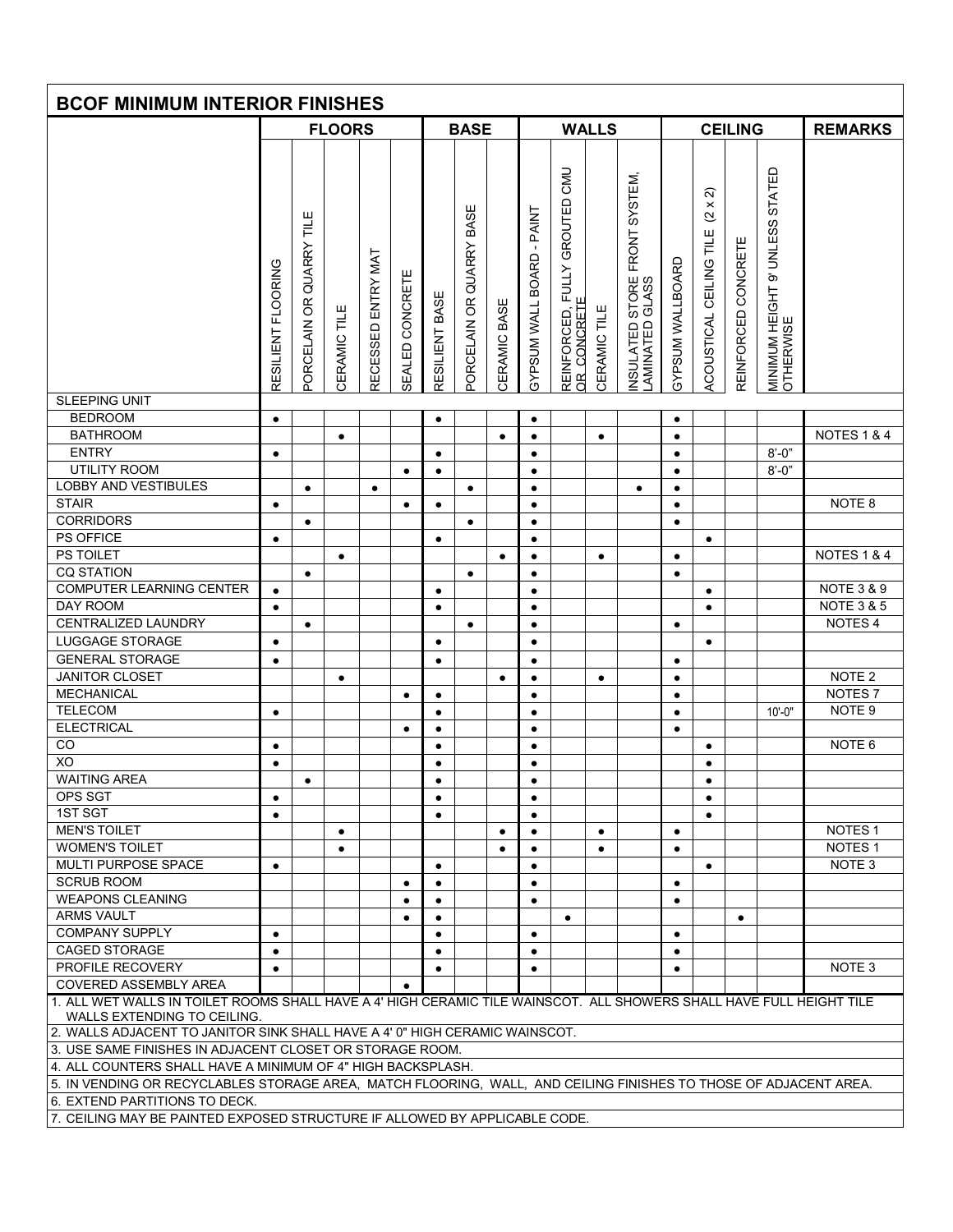| <b>BCOF MINIMUM INTERIOR FINISHES</b>                                                                                                                          |                              |                                                                        |                  |                              |                           |                   |                                                           |                |                                                 |                                                         |                     |                                                                                       |                            |                                                                                |                        |                                                                      |                |
|----------------------------------------------------------------------------------------------------------------------------------------------------------------|------------------------------|------------------------------------------------------------------------|------------------|------------------------------|---------------------------|-------------------|-----------------------------------------------------------|----------------|-------------------------------------------------|---------------------------------------------------------|---------------------|---------------------------------------------------------------------------------------|----------------------------|--------------------------------------------------------------------------------|------------------------|----------------------------------------------------------------------|----------------|
|                                                                                                                                                                |                              |                                                                        | <b>FLOORS</b>    |                              |                           |                   | <b>BASE</b>                                               |                |                                                 |                                                         | <b>WALLS</b>        |                                                                                       |                            |                                                                                | <b>CEILING</b>         |                                                                      | <b>REMARKS</b> |
| RISERS SHALL BE PAINTED STEEL. STAIR LANDINGS AND TREADS SHALL HAVE RESILIENT FLOORING OR SEALED CONCRETE.<br>8.<br>PROVIDE TREADS WITH SLIP RESISTANT NOSING. | <b>FLOORING</b><br>RESILIENT | ш<br>긑<br><b>RRY</b><br>⋜<br>ਫੋ<br>ЭŘ<br>$\frac{Z}{4}$<br><b>ORCEL</b> | 닏<br>1<br>ERAMIC | MAT<br>ENTRY<br>SSED<br>RECE | CONCRETE<br><b>SEALED</b> | BASE<br>RESILIENT | ш<br>ĀSI<br>മ്<br>QUARRY<br>OR.<br>$\frac{Z}{4}$<br>ORCEL | BASE<br>ERAMIC | PAINT<br>BOARD<br><b>WALL</b><br><b>MUSCIAS</b> | CMD<br>GROUTED<br>FULLY<br>CONCRETE<br>REINFORCED,<br>Œ | <b>CERAMIC TILE</b> | STEM,<br>≿<br><b>ERONT</b><br>ORE<br>ASS<br>ج<br>5<br>ಠ<br>SULATED<br>MINATED<br>NSUL | WALLBOARD<br><b>MUSHAS</b> | ন<br>$\times$<br>$\overline{\mathcal{C}}$<br>TILE<br>T<br>CEILING<br>COUSTICAL | CONCRETE<br>REINFORCED | STATED<br>S<br>w<br><b>UNLE</b><br>Ō,<br>MINIMUM HEIGHT<br>OTHERWISE |                |
| STATIC-DISSIPATIVE TILE SHALL BE USED<br>9.                                                                                                                    |                              |                                                                        |                  |                              |                           |                   |                                                           |                |                                                 |                                                         |                     |                                                                                       |                            |                                                                                |                        |                                                                      |                |

# C. **INTERIOR SPECIALTIES:**

1) **Signage & Directories:** All signage shall be mechanically attached.

a) **Room Signage:** At each sleeping unit, provide two room number and changeable two-line message strip signs, one on each side of entry door. Changeable message strip signs shall be of same construction as standard room signs to include a clear sleeve that will accept a paper or plastic insert with identifying changeable text. The insert shall be prepared typeset message photographically enlarged to size and mounted on paper card stock.

#### 2) **Visual Display Units/Cases:**

a) **Bulletin Boards:** In each B/COF provide one centrally located bulletin board per floor.

b) **Marker Boards:** Provide the Platoon classroom with 48 inch high dry-eraser marker boards along entire length of front and side walls.

#### 3) **Toilet Accessories:**

- a) **Sleeping Unit Bathroom:** Accessories shall include the following items:
- (1) Two heavy duty towel bars minimum 24 in wide each one at vanity and one at Shower area
- (2) Recessed Mirrored medicine cabinet min 18 x 24 inches at each lavatory
- (3) Soap dish in each shower
- (4) Combination soap dish/toothbrush holder at each lavatory
- (5) Toilet paper holder at each toilet
- (6) Shower curtain rod extra heavy duty at each shower
- (7) Shower curtain white anti-bacterial nylon/vinyl fabric at each shower
- b) **Drill Instructor Toilet/Shower:** Accessories shall include the following items:
- (1) Glass mirrors on stainless steel frame and shelf min 18 x 24 in at each lavatory
- (2) Hands free liquid soap dispenser at each lavatory
- (3) Hands free paper towel dispenser at each lavatory/toilet area
- (4) Waste receptacle recessed mounted at each lavatory/toilet area
- (5) Toilet paper dispenser lockable multiple roll at each toilet
- (6) Shower curtain rod extra heavy duty at each shower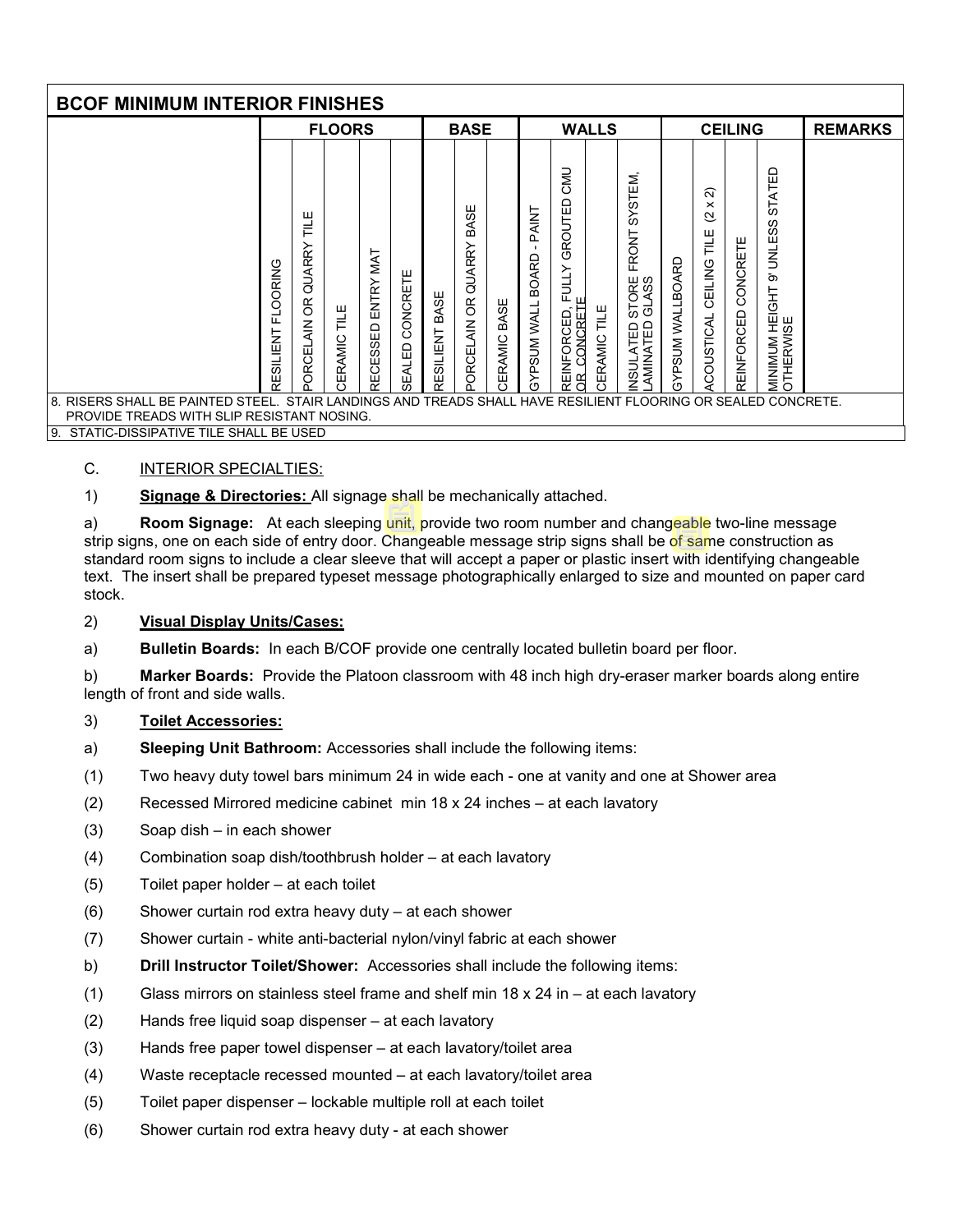- (7) Shower curtain white anti-bacterial nylon/vinyl fabric shower curtain
- (8) Soap dish in each shower

4) **Wall Protection:** Provide 8 foot (8') high wall guard panels with trimmings and a finish color that complements the interior finishes in the supply room and corridor adjacent to the supply room.

#### 5) **Partitions:**

a) **Platoon Classroom:** Provide ceiling hung operable partitions.

b) **Caged Storage:** Install a fixed, full height, security wire mesh partition with padlocked wire door.

#### 6) **Storage Shelving:**

a) **Sleeping Unit Closet:** Provide in each entry closet two 36 inch wide by 18 inch deep shelves set at 18 inches and 30 inches vertically above closet floor and capable of supporting a minimum of 15 pounds per linear foot.

b) **Computer Learning Center Storage:** Provide a minimum of six, 18 inch deep storage shelves, spaced at 12 inches on center vertically and capable of supporting a minimum of 20 pounds per linear foot. Total linear footage of storage shelves shall be three times the perimeter of the storage room.

c) **Day Room Storage:** Provide a minimum of six, 18 inch deep storage shelves, spaced at 12 inches on center vertically and capable of supporting a minimum of 20 pounds per linear foot. Total linear footage of storage shelves shall be three times the perimeter of the storage room.

d) **Caged Storage:** Install a minimum of six, 18 inch wide storage shelves, spaced at 15 inches on center vertically and capable of supporting a minimum of 20 pounds per linear foot. Permanently affix to slab. Total linear footage of storage shelves shall be three times the perimeter of the storage room.*</AITCOF><AITBN>*

3.5.1.AITBN FINISHES AND INTERIOR SPECIALTIES – BATTALION HEADQUARTERS (BNHQ)

A. GENERAL: Design headquarters building with an office ambience.

B. FINISHES:

#### 1) **Minimum Finish Requirements:**

a) **Floors:** Carpet shall be minimum of 2 yarn ply, modular tile conforming to ISO 2551, ASTM D 418, ASTM D 5793, ASTM D 5848, solution dyed, tufted, cut and loop pile, commercial 100% branded (federally registered trademark) nylon continuous filament.

#### 2) **Finish Table:**

| <b>BNHQ MINIMUM INTERIOR FINISHES</b> |                                 |                                             |                     |                    |                           |                     |                   |                                   |                 |                           |                |                                                                                             |                         |                                             |                                                                                    |                   |
|---------------------------------------|---------------------------------|---------------------------------------------|---------------------|--------------------|---------------------------|---------------------|-------------------|-----------------------------------|-----------------|---------------------------|----------------|---------------------------------------------------------------------------------------------|-------------------------|---------------------------------------------|------------------------------------------------------------------------------------|-------------------|
|                                       |                                 |                                             | <b>FLOORS</b>       |                    |                           |                     |                   | <b>BASE</b>                       |                 |                           | <b>WALLS</b>   |                                                                                             | <b>CEILING</b>          |                                             |                                                                                    | <b>REMARKS</b>    |
|                                       | <b>OORING</b><br>ᄄ<br>RESILIENT | Ш<br>≓<br><b>QUARRY</b><br>AIN OR<br>PORCEL | <u>CERAMIC TILE</u> | RECESSED ENTRY MAT | CONCRETE<br><b>SEALED</b> | ARPET<br>$\epsilon$ | BASE<br>RESILIENT | BASE<br>QUARRY<br>6R<br>PORCELAIN | BASE<br>CERAMIC | PAINT<br>GYPSUM WALLBOARD | <b>CERAMIC</b> | STEM,<br>Š,<br><b>RONT</b><br>正<br>ORE<br>ASS<br>ವ ಸ<br>NSULATED<br>AMINATED<br><b>USNI</b> | <b>GYPSUM WALLBOARD</b> | ล<br>(2 x)<br>TILE<br>CEILING<br>ACOUSTICAL | ဖ<br><b>UNLES</b><br>$-6.6$<br><b>OTHERWISE</b><br>MINIMUM HEIGHT<br>STATED OTHERW |                   |
| <b>MECHANICAL</b>                     |                                 |                                             |                     |                    | ٠                         |                     |                   |                                   |                 | ٠                         |                |                                                                                             | $\bullet$               |                                             |                                                                                    |                   |
| <b>ELECTRICAL</b>                     |                                 |                                             |                     |                    | ٠                         |                     | ٠                 |                                   |                 | ٠                         |                |                                                                                             | $\bullet$               |                                             |                                                                                    |                   |
| <b>TELECOMM</b>                       |                                 |                                             |                     |                    | $\bullet$                 |                     | $\bullet$         |                                   |                 | $\bullet$                 |                |                                                                                             | $\bullet$               |                                             | $10 - 0"$                                                                          | NOTE 4            |
| <b>JANITOR'S CLOSET</b>               |                                 |                                             | ٠                   |                    |                           |                     |                   |                                   | ٠               | ٠                         | $\bullet$      |                                                                                             | ٠                       |                                             |                                                                                    | NOTE <sub>2</sub> |
| <b>CLASSROOMS</b>                     | $\bullet$                       |                                             |                     |                    |                           |                     | ٠                 |                                   |                 | ٠                         |                |                                                                                             |                         | ٠                                           |                                                                                    |                   |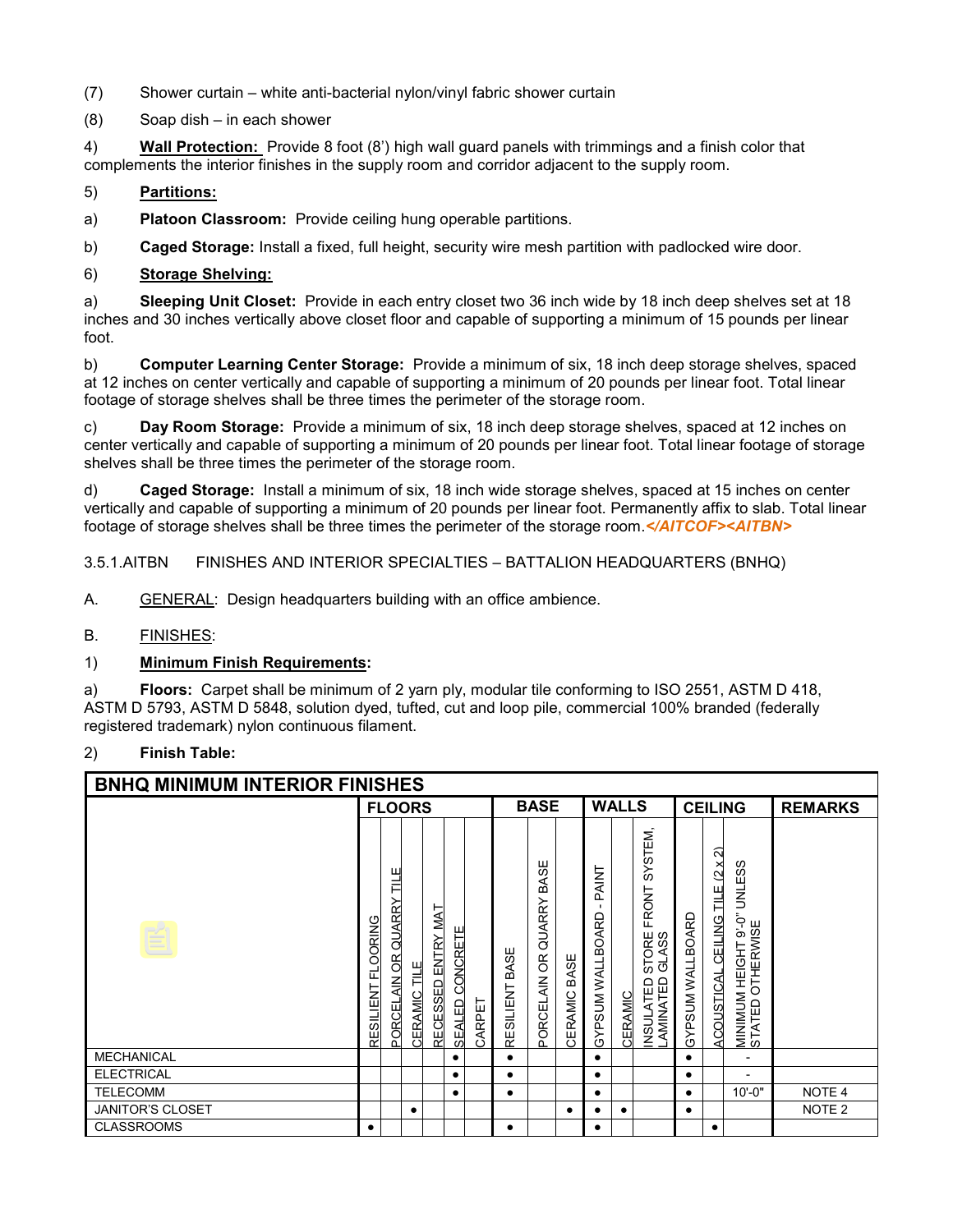| <b>BNHQ MINIMUM INTERIOR FINISHES</b>                                                                               |                    |                          |                     |                    |                 |           |                |                                |                 |                          |                |                                                                |                  |                                 |                                                 |                   |
|---------------------------------------------------------------------------------------------------------------------|--------------------|--------------------------|---------------------|--------------------|-----------------|-----------|----------------|--------------------------------|-----------------|--------------------------|----------------|----------------------------------------------------------------|------------------|---------------------------------|-------------------------------------------------|-------------------|
|                                                                                                                     |                    | <b>FLOORS</b>            |                     |                    |                 |           |                | <b>BASE</b>                    |                 |                          | <b>WALLS</b>   |                                                                |                  | <b>CEILING</b>                  |                                                 | <b>REMARKS</b>    |
|                                                                                                                     | RESILIENT FLOORING | PORCELAIN OR QUARRY TILE | <b>CERAMIC TILE</b> | RECESSED ENTRY MAT | SEALED CONCRETE | CARPET    | RESILIENT BASE | BASE<br>QUARRY<br>PORCELAIN OR | BASE<br>CERAMIC | GYPSUM WALLBOARD - PAINT | <b>CERAMIC</b> | SYSTEM,<br>FRONT<br>STORE<br>GLASS<br>INSULATED<br>LAMINATED 0 | GYPSUM WALLBOARD | ACOUSTICAL CEILING TILE (2 x 2) | MINIMUM HEIGHT 9'-0" UNLESS<br>STATED OTHERWISE |                   |
| <b>INSTRUCTOR WORKSPACE</b>                                                                                         | $\bullet$          |                          |                     |                    |                 |           | $\bullet$      |                                |                 | $\bullet$                |                |                                                                |                  | $\bullet$                       |                                                 |                   |
| <b>MEN'S TOILET</b>                                                                                                 |                    |                          | $\bullet$           |                    |                 |           |                |                                | $\bullet$       | $\bullet$                | $\bullet$      |                                                                | $\bullet$        |                                 |                                                 | NOTE <sub>2</sub> |
| <b>WOMEN'S TOILET</b>                                                                                               |                    |                          | $\bullet$           |                    |                 |           |                |                                | ٠               | ٠                        | ٠              |                                                                | $\bullet$        |                                 |                                                 | NOTE <sub>2</sub> |
| <b>VENDING</b>                                                                                                      | $\bullet$          |                          |                     |                    |                 |           | $\bullet$      |                                |                 | $\bullet$                |                |                                                                | $\bullet$        |                                 |                                                 | NOTES 1 & 3       |
| <b>CHAPLAIN</b>                                                                                                     |                    |                          |                     |                    |                 | $\bullet$ | $\bullet$      |                                |                 | $\bullet$                |                |                                                                |                  | $\bullet$                       |                                                 |                   |
| <b>CHAPLAIN ASSISTANT</b>                                                                                           | $\bullet$          |                          |                     |                    |                 |           | ٠              |                                |                 | $\bullet$                |                |                                                                |                  | $\bullet$                       |                                                 |                   |
| <b>LOBBY</b>                                                                                                        |                    | $\bullet$                |                     |                    |                 |           |                | ٠                              |                 | $\bullet$                |                |                                                                | $\bullet$        |                                 |                                                 |                   |
| <b>VESTIBULE</b>                                                                                                    |                    | $\bullet$                |                     | $\bullet$          |                 |           |                | $\bullet$                      |                 | $\bullet$                |                | $\bullet$                                                      | $\bullet$        |                                 |                                                 |                   |
| <b>CORRIDOR</b>                                                                                                     |                    | $\bullet$                |                     |                    |                 |           | $\bullet$      |                                |                 | $\bullet$                |                |                                                                | $\bullet$        | $\bullet$                       |                                                 |                   |
| STAFF DUTY/MESSAGE                                                                                                  | $\bullet$          |                          |                     |                    |                 |           | $\bullet$      |                                |                 | $\bullet$                |                |                                                                |                  | $\bullet$                       |                                                 |                   |
| S-2 OFFICE                                                                                                          | $\bullet$          |                          |                     |                    |                 |           | $\bullet$      |                                |                 | $\bullet$                |                |                                                                |                  | $\bullet$                       |                                                 |                   |
| <b>INTELLIGENCE WORK SPACES</b>                                                                                     | $\bullet$          |                          |                     |                    |                 |           | $\bullet$      |                                |                 | $\bullet$                |                |                                                                |                  | $\bullet$                       |                                                 |                   |
| CLASSIFIED DOCUMENT STORAGE                                                                                         | $\bullet$          |                          |                     |                    |                 |           | $\bullet$      |                                |                 | $\bullet$                |                |                                                                | $\bullet$        |                                 |                                                 |                   |
| S-3 OFFICE                                                                                                          | $\bullet$          |                          |                     |                    |                 |           | $\bullet$      |                                |                 | $\bullet$                |                |                                                                |                  | $\bullet$                       |                                                 |                   |
| TRAINING AND OPERATIONS WORK<br><b>SPACES</b>                                                                       | $\bullet$          |                          |                     |                    |                 |           | ٠              |                                |                 | ٠                        |                |                                                                |                  | ٠                               |                                                 |                   |
| S-4 OFFICE                                                                                                          | $\bullet$          |                          |                     |                    |                 |           | $\bullet$      |                                |                 | $\bullet$                |                |                                                                |                  | $\bullet$                       |                                                 |                   |
| SUPPLY AND LOGISTICS WORK SPACES                                                                                    | $\bullet$          |                          |                     |                    |                 |           | $\bullet$      |                                |                 | $\bullet$                |                |                                                                |                  | $\bullet$                       |                                                 |                   |
| PERSONNEL AND ADMINISTRATIVE<br><b>WORK SPACES</b>                                                                  | ٠                  |                          |                     |                    |                 |           | ٠              |                                |                 | ٠                        |                |                                                                |                  | ٠                               |                                                 |                   |
| S-1 OFFICE                                                                                                          | $\bullet$          |                          |                     |                    |                 |           | ٠              |                                |                 | ٠                        |                |                                                                |                  | $\bullet$                       |                                                 |                   |
| BN XO                                                                                                               |                    |                          |                     |                    |                 | $\bullet$ | $\bullet$      |                                |                 | $\bullet$                |                |                                                                |                  | $\bullet$                       |                                                 |                   |
| <b>SGT MJR</b>                                                                                                      |                    |                          |                     |                    |                 | $\bullet$ | $\bullet$      |                                |                 | ٠                        |                |                                                                |                  | $\bullet$                       |                                                 |                   |
| <b>BN CO</b>                                                                                                        |                    |                          |                     |                    |                 | $\bullet$ | $\bullet$      |                                |                 | $\bullet$                |                |                                                                |                  | ٠                               |                                                 | NOTE <sub>3</sub> |
| SUPPLY STORAGE<br>٠<br>٠<br>٠<br>٠                                                                                  |                    |                          |                     |                    |                 |           |                |                                |                 |                          |                |                                                                |                  |                                 |                                                 |                   |
| COFFEE BAR<br>$\bullet$<br>٠<br>٠                                                                                   |                    |                          |                     |                    |                 |           |                |                                |                 |                          |                |                                                                |                  |                                 |                                                 |                   |
| <b>CONFERENCE ROOM</b>                                                                                              | $\bullet$          |                          |                     |                    |                 |           |                |                                |                 |                          |                |                                                                |                  |                                 |                                                 | NOTE <sub>3</sub> |
| 1. IN VENDING OR RECYCLABLES STORAGE AREA, MATCH FLOORING, WALL, AND CEILING FINISHES TO THOSE OF ADJACENT<br>AREA. |                    |                          |                     |                    |                 |           |                |                                |                 |                          |                |                                                                |                  |                                 |                                                 |                   |
| 2. ALL WET WALLS SHALL HAVE A 4'-0" HIGH CERAMIC TILE WAINSCOT OR FULL HEIGHT TILE WALLS                            |                    |                          |                     |                    |                 |           |                |                                |                 |                          |                |                                                                |                  |                                 |                                                 |                   |
| 3. EXTEND PARTITIONS TO DECK.                                                                                       |                    |                          |                     |                    |                 |           |                |                                |                 |                          |                |                                                                |                  |                                 |                                                 |                   |
| 4. STATIC-DISSIPATIVE TILE SHALL BE USED                                                                            |                    |                          |                     |                    |                 |           |                |                                |                 |                          |                |                                                                |                  |                                 |                                                 |                   |

# C. **INTERIOR SPECIALTIES:**

# 1) **Visual Display Units/Cases**:

a) **Bulletin Boards:** Provide one bulletin board near the main entrance.*</AITBN><AITBDE>*

3.5.1.AITBDE FINISHES AND INTERIOR SPECIALTIES – BRIGADE HEADQUARTERS (BDE HQ)

- A. GENERAL: Design headquarters building with an office ambience.
- B. FINISHES: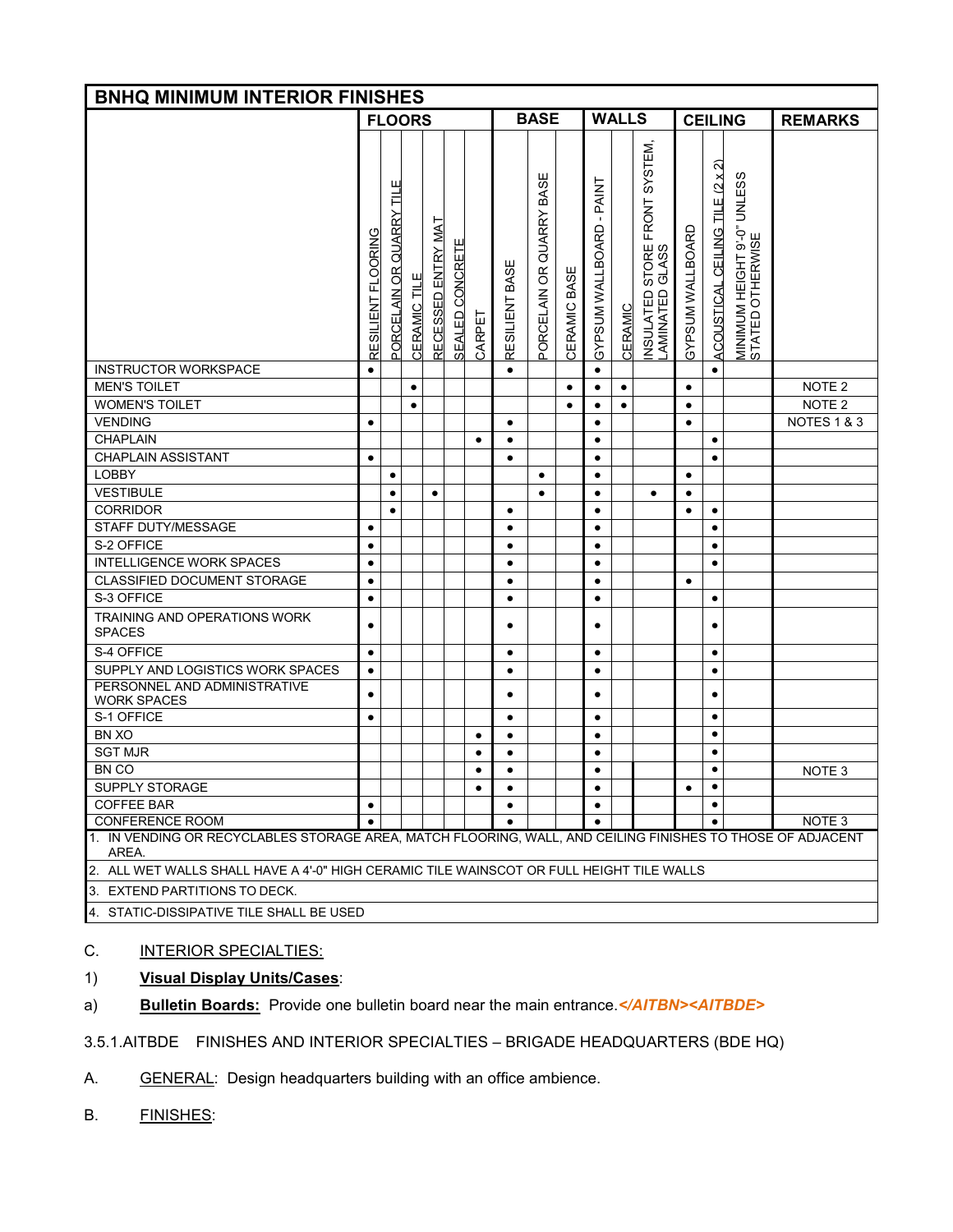# 1) **Minimum Finish Requirements**:

a) **Floors:** Carpet shall be minimum of 2 yarn ply, modular tile conforming to ISO 2551, ASTM D 418, ASTM D 5793, ASTM D 5848, solution dyed, tufted, cut and loop pile, commercial 100% branded (federally registered trademark) nylon continuous filament.

# 2) **Finish Table**:

| <b>BDE HQ INTERIOR FINISHES</b>                                                                                                                     |                                                                                                             |                             |                 |                    |                    |           |                |                               |              |                                   |              |                                                  |                         |                                                                       |                                                                  |                                |
|-----------------------------------------------------------------------------------------------------------------------------------------------------|-------------------------------------------------------------------------------------------------------------|-----------------------------|-----------------|--------------------|--------------------|-----------|----------------|-------------------------------|--------------|-----------------------------------|--------------|--------------------------------------------------|-------------------------|-----------------------------------------------------------------------|------------------------------------------------------------------|--------------------------------|
|                                                                                                                                                     |                                                                                                             | <b>FLOORS</b>               |                 |                    |                    |           | <b>BASE</b>    |                               |              |                                   | <b>WALLS</b> |                                                  |                         | <b>CEILING</b>                                                        |                                                                  | <b>REMARKS</b>                 |
|                                                                                                                                                     | <b>FLOORING</b><br>RESILIENT                                                                                | QUARRY TILE<br>PORCELAIN OR | TILE<br>CERAMIC | RECESSED ENTRY MAT | CONCRETE<br>SEALED | CARPET    | RESILIENT BASE | BASE<br>QUARRY<br>ORCELAIN OR | CERAMIC BASE | BOARD-PAINT<br><b>GYPSUM WALL</b> | CERAMIC TILE | INSULATED STORE FRONT<br>SYSTEM, LAMINATED GLASS | GYPSUM WALL BOARD-PAINT | $\widehat{\mathcal{N}}$<br>(2 x)<br>Ξ<br>CEILING<br><b>ACOUSTICAL</b> | <b>UNLESS</b><br>MINIMUM HEIGHT 9'-0"<br><u>STATED OTHERWISE</u> | <b>REFER TO</b><br><b>NOTE</b> |
| S-1 OFFICE                                                                                                                                          | $\bullet$                                                                                                   |                             |                 |                    |                    |           | $\bullet$      |                               |              | $\bullet$                         |              |                                                  |                         | $\bullet$                                                             |                                                                  |                                |
| PERSONNEL & ADMINISTRATIVE<br><b>WORKSPACES</b>                                                                                                     |                                                                                                             |                             |                 |                    |                    |           | $\bullet$      |                               |              | $\bullet$                         |              |                                                  |                         | ٠                                                                     |                                                                  |                                |
| STAFF DUTY/MESSAGE                                                                                                                                  | $\bullet$                                                                                                   |                             |                 |                    |                    |           | ٠              |                               |              | $\bullet$                         |              |                                                  |                         | $\bullet$                                                             |                                                                  | NOTE 4                         |
| <b>BDE XO/DEPUTY</b>                                                                                                                                |                                                                                                             |                             |                 |                    |                    | $\bullet$ | ٠              |                               |              | ٠                                 |              |                                                  |                         | ٠                                                                     |                                                                  |                                |
| <b>CMD SGT MAJ</b>                                                                                                                                  |                                                                                                             |                             |                 |                    |                    | $\bullet$ | $\bullet$      |                               |              | $\bullet$                         |              |                                                  |                         | $\bullet$                                                             |                                                                  |                                |
| BDE CO                                                                                                                                              |                                                                                                             |                             |                 |                    |                    | $\bullet$ | $\bullet$      |                               |              | $\bullet$                         |              |                                                  |                         | $\bullet$                                                             |                                                                  | NOTES 3 & 6                    |
| <b>COMMAND TOILET</b>                                                                                                                               |                                                                                                             |                             | $\bullet$       |                    |                    |           |                |                               | $\bullet$    | $\bullet$                         | $\bullet$    |                                                  | $\bullet$               |                                                                       |                                                                  | NOTE <sub>1</sub>              |
| <b>COFFEE BAR</b>                                                                                                                                   | $\bullet$                                                                                                   |                             |                 |                    |                    |           | $\bullet$      |                               |              | $\bullet$                         |              |                                                  |                         | $\bullet$                                                             |                                                                  | NOTE <sub>4</sub>              |
| <b>CONFERENCE ROOM</b>                                                                                                                              |                                                                                                             |                             |                 |                    |                    | $\bullet$ | $\bullet$      |                               |              | $\bullet$                         |              |                                                  |                         | $\bullet$                                                             |                                                                  | NOTE <sub>6</sub>              |
| <b>SUPPLY STORAGE</b>                                                                                                                               | $\bullet$                                                                                                   |                             |                 |                    |                    |           | $\bullet$      |                               |              | $\bullet$                         |              |                                                  |                         | $\bullet$                                                             |                                                                  |                                |
| S-2 OFFICE                                                                                                                                          | $\bullet$                                                                                                   |                             |                 |                    |                    |           | $\bullet$      |                               |              | $\bullet$                         |              |                                                  |                         | $\bullet$                                                             |                                                                  |                                |
| <b>INTELLIGENCE WORKSPACES</b>                                                                                                                      | $\bullet$                                                                                                   |                             |                 |                    |                    |           | $\bullet$      |                               |              | $\bullet$                         |              |                                                  |                         | $\bullet$                                                             |                                                                  |                                |
| DOCUMENT STORAGE                                                                                                                                    | ٠                                                                                                           |                             |                 |                    |                    |           | ٠              |                               |              | $\bullet$                         |              |                                                  |                         | $\bullet$                                                             |                                                                  |                                |
| <b>CHAPLAIN</b>                                                                                                                                     |                                                                                                             |                             |                 |                    |                    | $\bullet$ | $\bullet$      |                               |              | $\bullet$                         |              |                                                  |                         | $\bullet$                                                             |                                                                  | NOTE <sub>6</sub>              |
| <b>CHAPLAIN ASSISTANT</b>                                                                                                                           | ٠                                                                                                           |                             |                 |                    |                    |           | ٠              |                               |              | $\bullet$                         |              |                                                  |                         | $\bullet$                                                             |                                                                  | NOTE <sub>6</sub>              |
| S-3 OFFICE                                                                                                                                          | $\bullet$                                                                                                   |                             |                 |                    |                    |           | $\bullet$      |                               |              | $\bullet$                         |              |                                                  |                         | $\bullet$                                                             |                                                                  |                                |
| <b>TRAINING &amp; OPERATIONS</b><br><b>WORKSPACES</b>                                                                                               | $\bullet$                                                                                                   |                             |                 |                    |                    |           | ٠              |                               |              | $\bullet$                         |              |                                                  |                         | ٠                                                                     |                                                                  |                                |
| S-4 OFFICE                                                                                                                                          | $\bullet$                                                                                                   |                             |                 |                    |                    |           | $\bullet$      |                               |              | $\bullet$                         |              |                                                  |                         | $\bullet$                                                             |                                                                  |                                |
| <b>SUPPLY &amp; LOGISTICS</b><br>WORKSPACES                                                                                                         | $\bullet$                                                                                                   |                             |                 |                    |                    |           | $\bullet$      |                               |              | $\bullet$                         |              |                                                  |                         | $\bullet$                                                             |                                                                  |                                |
| <b>LOBBY</b>                                                                                                                                        |                                                                                                             | $\bullet$                   |                 |                    |                    |           |                | $\bullet$                     |              | $\bullet$                         |              |                                                  |                         | $\bullet$                                                             |                                                                  |                                |
| <b>VESTIBULES</b>                                                                                                                                   |                                                                                                             | $\bullet$                   |                 | $\bullet$          |                    |           |                | ٠                             |              | $\bullet$                         |              | $\bullet$                                        | $\bullet$               |                                                                       |                                                                  |                                |
| <b>CORRIDORS</b>                                                                                                                                    |                                                                                                             | ٠                           |                 |                    |                    |           |                | $\bullet$                     |              | $\bullet$                         |              |                                                  |                         | $\bullet$                                                             |                                                                  | NOTE <sub>5</sub>              |
| <b>MEN'S TOILET</b>                                                                                                                                 |                                                                                                             |                             | $\bullet$       |                    |                    |           |                |                               | $\bullet$    | $\bullet$                         | $\bullet$    |                                                  | $\bullet$               |                                                                       |                                                                  | <b>NOTES 1 &amp; 4</b>         |
| <b>WOMEN'S TOILET</b>                                                                                                                               |                                                                                                             |                             | $\bullet$       |                    |                    |           |                |                               | $\bullet$    | $\bullet$                         | $\bullet$    |                                                  | $\bullet$               |                                                                       |                                                                  | <b>NOTES 1 &amp; 4</b>         |
| <b>JANITOR CLOSET</b>                                                                                                                               |                                                                                                             |                             | $\bullet$       |                    |                    |           |                |                               | $\bullet$    | $\bullet$                         | $\bullet$    |                                                  | $\bullet$               |                                                                       |                                                                  | NOTE <sub>2</sub>              |
| <b>MECHANICAL</b>                                                                                                                                   |                                                                                                             |                             |                 |                    | ٠                  |           | ٠              |                               |              | ٠                                 |              |                                                  | ٠                       |                                                                       |                                                                  | NOTE 7                         |
| <b>ELECTRICAL</b>                                                                                                                                   |                                                                                                             |                             |                 |                    | $\bullet$          |           | $\bullet$      |                               |              | $\bullet$                         |              |                                                  | $\bullet$               |                                                                       |                                                                  |                                |
| <b>TELECOMM</b><br>NOTE <sub>8</sub><br>$\bullet$                                                                                                   |                                                                                                             |                             |                 |                    |                    |           |                |                               |              |                                   |              |                                                  |                         |                                                                       |                                                                  |                                |
| 1. ALL WET WALLS IN TOILET ROOMS SHALL HAVE A 4' HIGH CERAMIC TILE WAINSCOT. ALL SHOWERS SHALL HAVE FULL HEIGHT<br>TILE WALLS EXTENDING TO CEILING. |                                                                                                             |                             |                 |                    |                    |           |                |                               |              |                                   |              |                                                  |                         |                                                                       |                                                                  |                                |
| 2. WALLS ADJACENT TO JANITOR SINK SHALL HAVE A 4'-0" HIGH CERAMIC TILE WAINSCOT.                                                                    |                                                                                                             |                             |                 |                    |                    |           |                |                               |              |                                   |              |                                                  |                         |                                                                       |                                                                  |                                |
|                                                                                                                                                     | 3. USE SAME FINISHES IN ADJACENT CLOSET OR STORAGE ROOM.                                                    |                             |                 |                    |                    |           |                |                               |              |                                   |              |                                                  |                         |                                                                       |                                                                  |                                |
| 4. ALL COUNTERS SHALL HAVE A MINIMUM OF 4" HIGH BACKSPLASH.                                                                                         |                                                                                                             |                             |                 |                    |                    |           |                |                               |              |                                   |              |                                                  |                         |                                                                       |                                                                  |                                |
|                                                                                                                                                     |                                                                                                             |                             |                 |                    |                    |           |                |                               |              |                                   |              |                                                  |                         |                                                                       |                                                                  |                                |
| 6. EXTEND PARTITIONS TO DECK.                                                                                                                       | 5. IN VENDING OR RECYCLABLES STORAGE, MATCH FLOORING, WALL, AND CEILING FINISHES TO THOSE OF ADJACENT AREA. |                             |                 |                    |                    |           |                |                               |              |                                   |              |                                                  |                         |                                                                       |                                                                  |                                |
| 7. CEILING MAY BE PAINTED EXPOSED STRUCTURE IF ALLOWED BY APPLICABLE CODE.                                                                          |                                                                                                             |                             |                 |                    |                    |           |                |                               |              |                                   |              |                                                  |                         |                                                                       |                                                                  |                                |

8.STATIC-DISSIPATIVE TILE SHALL BE USED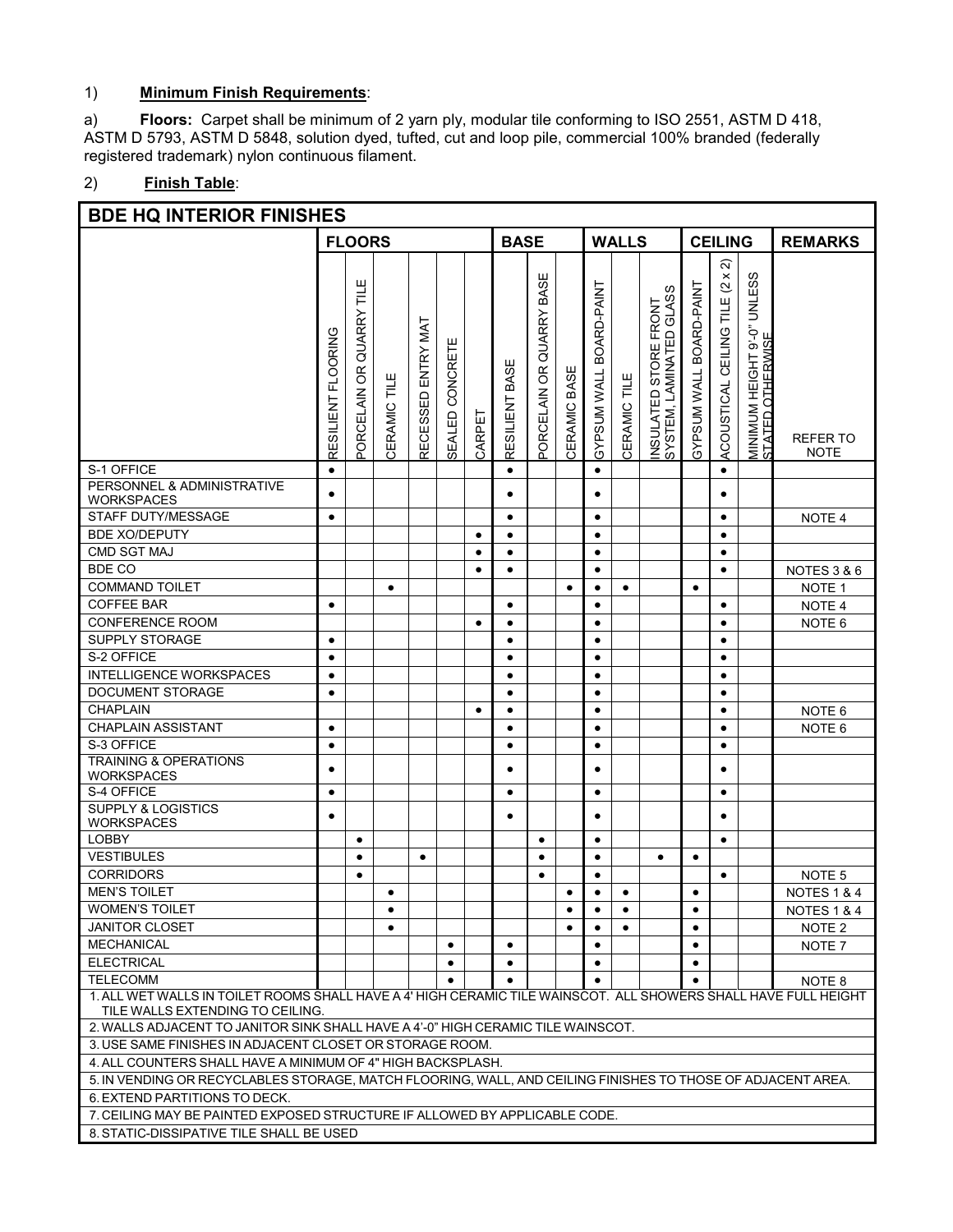### C. INTERIOR SPECIALTIES:

### 1) **Visual Display Units/Cases**:

a) **Bulletin Boards:** In the headquarters building provide one bulletin board near the main entrance. *</AITBDE><AITLEB>*

3.5.1.AITLEB FINISHES AND INTERIOR SPECIALTIES – LAWN EQUIPMENT BUILDING (LEB)

A. FINISHES:

#### 1) **Minimum Finish Requirements:**

- a) **Walls:** Walls shall be painted impact resistant gypsum wallboard.
- b) **Floors:** Floors shall be sealed concrete with a resilient base. *</AITLEB><AITCCP>*

3.5.1.AITCCP FINISHES AND INTERIOR SPECIALTIES – CENTRAL ENERGY PLANT (CCP)

A. FINISHES:

#### 1) **Minimum Finish Requirements:**

- a) **Walls:** Walls shall be painted impact resistant gypsum wallboard.
- b) **Floors:** Floors shall be sealed concrete with a resilient base. *</AITCCP>*
- 3.6. STRUCTURAL REQUIREMENTS
- A. GENERAL: Design and construct as a complete system in accordance with APPLICABLE CRITERIA.
- B. DESIGN LOADS: Note that the minimum live loads indicated do not include partition loads.
- 1) **Live Loads:** Design live loads shall be per the IBC but not less than the following minimums.
- a) **Elevated slabs** 60 pounds per square foot (psf)
- b) **Slab on grade** 150 psf
- c) **Centralized Laundry** 150 psf, but not less than actual equipment loads.

d) **Partitions**: Partition live loads of 15 pounds per square foot (psf) shall be added to all areas with a live load of 80 psf or less.

3.7. SEE PARAGRAPH 6.7 THERMAL PERFORMANCE – NOT USED

3.8. PLUMBING REQUIREMENTS

#### A. FIXTURE FLOW RATES:

1) **Janitor Closet's**: Sinks shall have a maximum flow rate of 2.0 gpm

2) **Water closets:** Water Closets shall be flush valve type providing 0.8 gallons per flush or dual flush with an equivalent average flush volume of 0.8 gallons per flush.

- 3) **Showers:** Showers shall have a maximum flow rate of 1.5 gpm
- 4) **Bathroom sinks:** Bathroom sinks shall have a maximum flow rate of .25 gpm
- B. DRAINS, INTERCEPTORS, SEPARATORS & CLEANOUTS:
- 1) **Toilets/Showers**: Provide flow drain in dressing area outside of shower.
- C. PLUMBING FIXTURES:
- 1) **Commercial Plumbing Fixtures**: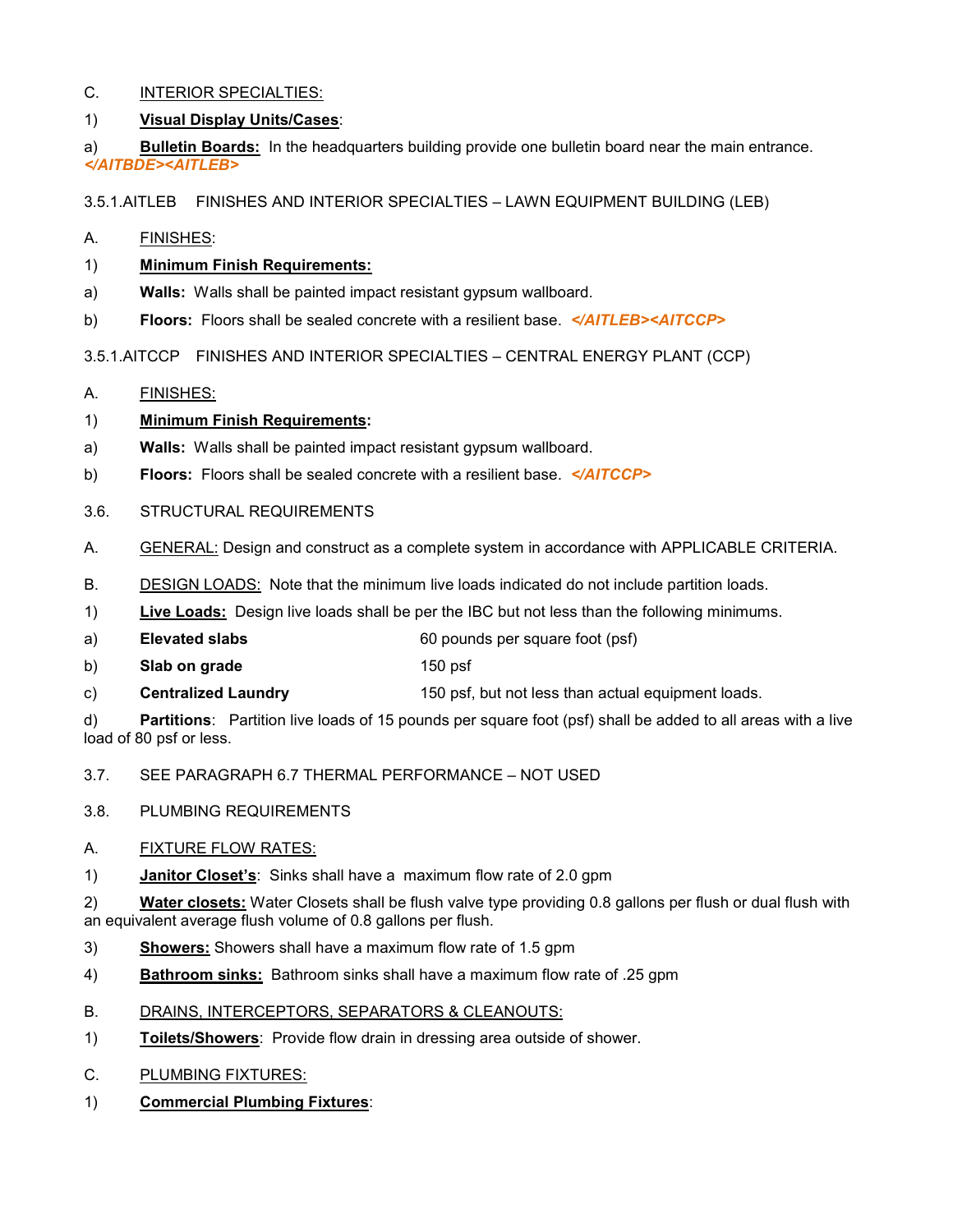a) **Mop Sinks:** Provide a 10 inch deep floor mounted stainless steel mop sink, with hot and cold service faucet in each janitor closet. *<AITCOF>*

3.8.AITBCOF PLUMBING REQUIREMENTS – BARRACKS/COMPANY OPERATIONS FACILITIES (B/COF)

# A. DOMESTIC WATER:

1) **Heating System:** Size domestic water heating system based on 20 gallons of 110 deg F hot water consumption per occupant during morning peak period. Peak period duration shall be 30 minutes (10 minute duration for shower and lavatory use per occupant per sleeping unit plus a 10 minute transition period). Base hot water storage capacity on 75% usable storage and a storage temperature of 140 deg F.

2) **Pipe Sizing:** Base domestic hot water pipe sizing on all showers flowing simultaneously at a rate of 2.0 gpm per shower. Size waste stacks, building waste drains, and lift stations with consideration of the increased flow rates as well. Domestic hot water distribution shall be at 120 deg F from a central system mixing valve. Design domestic hot water distribution piping to handle up to 180 deg F water temperatures.

# B. DRAINS, INTERCEPTORS, SEPARATORS & CLEANOUTS:

# 1) **Interceptors**:

a) **Sand Interceptors**: Provide Scrub Room and Boot wash drains with easily maintainable sand interceptors.

b) **Solids Interceptors:** Laundry facilities shall be considered commercial laundries with respect to the International Plumbing Code (IPC) and shall be provided with easily maintainable solids interceptor(s) in accordance with the IPC.

2) **Cleanouts:** If dryer vents are manifolded to a common exhaust, provide an easily accessible means of cleanout.

3) **Drains**:

a) **Boot wash:** Provide each Boot wash station with a grated drain assembly.

b) **Vending Area:** Provide water connections and floor drain for ice machine.

c) **Centralized Laundry:** Provide water and drain connections for all washers.

d) **Scrub Room:** Provide each Scrub Room with easily maintainable drains.

# C. PLUMBING FIXTURES:

#### 1) **Commercial Plumbing Fixtures**:

a) **Shower Heads:** Provide tamper resistant showerhead at an elevation of 6'-6" A.F.F. in Sleeping Unit Bathroom.

b) **Utility Sink:** Contractor to furnish and install a stainless steel utility sink in each Centralized Laundry Room.

c) **Boot wash:** Each boot wash station shall consist of two freeze-proof hydrants located adjacent to drain. Provide two spray nozzles on flexible hoses per hydrant.

d) **Scrub Room:** Each rinsing station shall include a combination laundry tray and deep laundry sink with hot and cold water, spray nozzle on flexible hose.

D. GAS PIPING: Provide natural gas connection, where gas is available to site, in centralized laundry rooms. *</AITCOF><AITCCP>*

3.8.AITCCP PLUMBING REQUIREMENTS – CENTRAL ENERGY PLAN (CCP)

A. GENERAL: Provide all necessary plumbing to allow for make-up water, maintenance, leakage and condensate drainage, blowdown drainage, and anything else necessary for a fully functional and maintainable CCP. *</AITCCP>*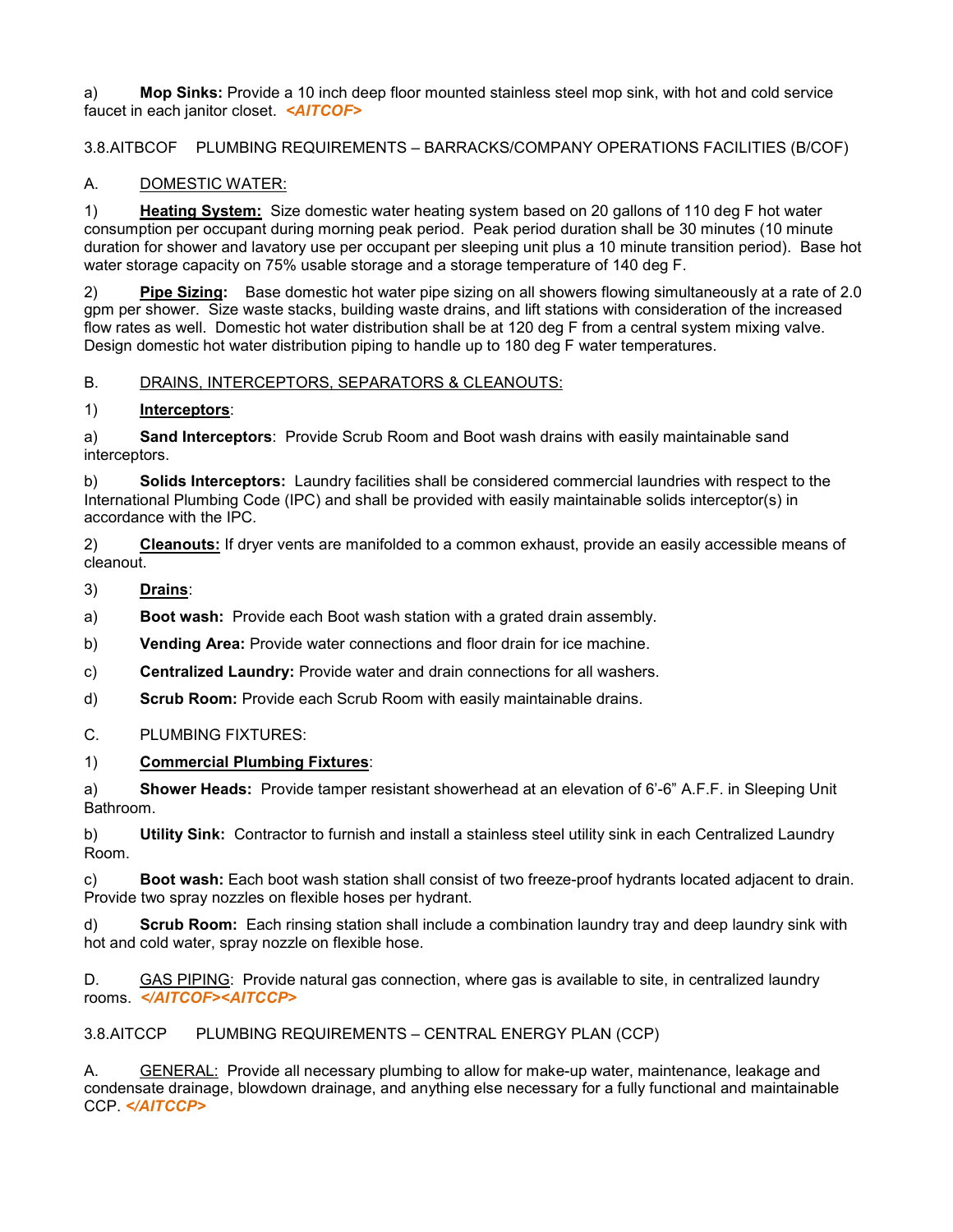### 3.9. COMMUNICATIONS AND SECURITY SYSTEMS

A. TELECOMMUNICATION SYSTEMS: Provide telecommunication outlets per the applicable criteria based on functional purpose of the space within the building and in accordance with other provisions of this RFP.

1) **Cabling, Patch Panels & Connectors:** Provide voice and data connection capability to all workstations.

2) **CATV:** All CATV outlet boxes, connectors, cabling, and cabinets shall conform to the Technical Criteria for I3A unless noted otherwise. All horizontal cabling shall be homerun from the CATV outlet to the nearest telecommunications room. See paragraph 6.0 PROJECT SPECIFIC REQUIREMENTS for possible additional requirements.

### B. SECURITY INFRASTRUCTURE/SYSTEMS:

1) **Intrusion Detection Systems (IDS):** IDS infrastructure shall consist of conduit, pull wire and outlet boxes. Outlet boxes are required for a control panel, balanced magnetic switch, motion sensor, and duress switch unless specified otherwise in paragraph 6.10. Coordinate system requirements with the Installation.

2) **Arms Vault:** Provide infrastructure for an IDS for each Arms Vault. DOD ICIDS III is required for each arms vault.

C. MASS NOTIFICATION SYSTEMS: Provide Mass notification system in accordance with UFC 4-021-01. *<AITCOF>*

3.9.AITBCOF COMMUNICATIONS AND SECURITY SYSTEMS – BARRACKS/COMPANY OPERATIONS FACILITIES (B/COF)

# A. TELECOMMUNICATION SYSTEMS:

# 1) **Cabling, Patch Panels & Connectors**:

a) **Computer Learning Center:** The required connection capability in computer learning centers is a minimum of one voice outlet per room and one data outlet per occupant.

b) **Sleeping Unit:** Provide each bedroom with three 8-pin modular jacks in separate outlets.

c) **Platoon Classroom:** Provide a dual (voice and data) 8-pin modular jack outlet at the front of each partitioned area in each multipurpose room.

d) **Covered Training Area:** Provide cabling/outlets for 3 telephones.

2) **CATV:** Provide CATV connectivity in all multipurpose spaces, day rooms, computer learning centers and private offices.

#### B. AUDIO/VISUAL SYSTEMS & INFRASTRUCTURE:

# 1) **Video Teleconferencing (VTC)**:

a) **Platoon Classroom:** Provide a dual (fiber optic and 8-pin modular) jack outlet for video teleconferencing connectivity in each partitioned area of the multipurpose room. *</AITCOF><AITBN>*

3.9.AITBN COMMUNCIATIONS AND SECURITY SYSTEMS – BATTALION HEADQUARTERS (BNHQ)

#### A. TELECOMMUNICATION SYSTEMS:

1) Cabling, Patch Panels & Connectors:

a) **Classrooms:** Provide a dual (voice and data) 8-pin modular jack outlet at the front of each partitioned area in each classroom.

2) **CATV:** Provide CATV connectivity in all conference rooms and private offices.

#### B. AUDIO/VISUAL SYSTEMS & INFRASTRUCTURE:

1) **Projectors:** Provide an empty 1" conduit (with pull wire) above the ceiling from each GFGI ceiling mounted projector location to a wall mounted outlet box at the front of each classroom and conference room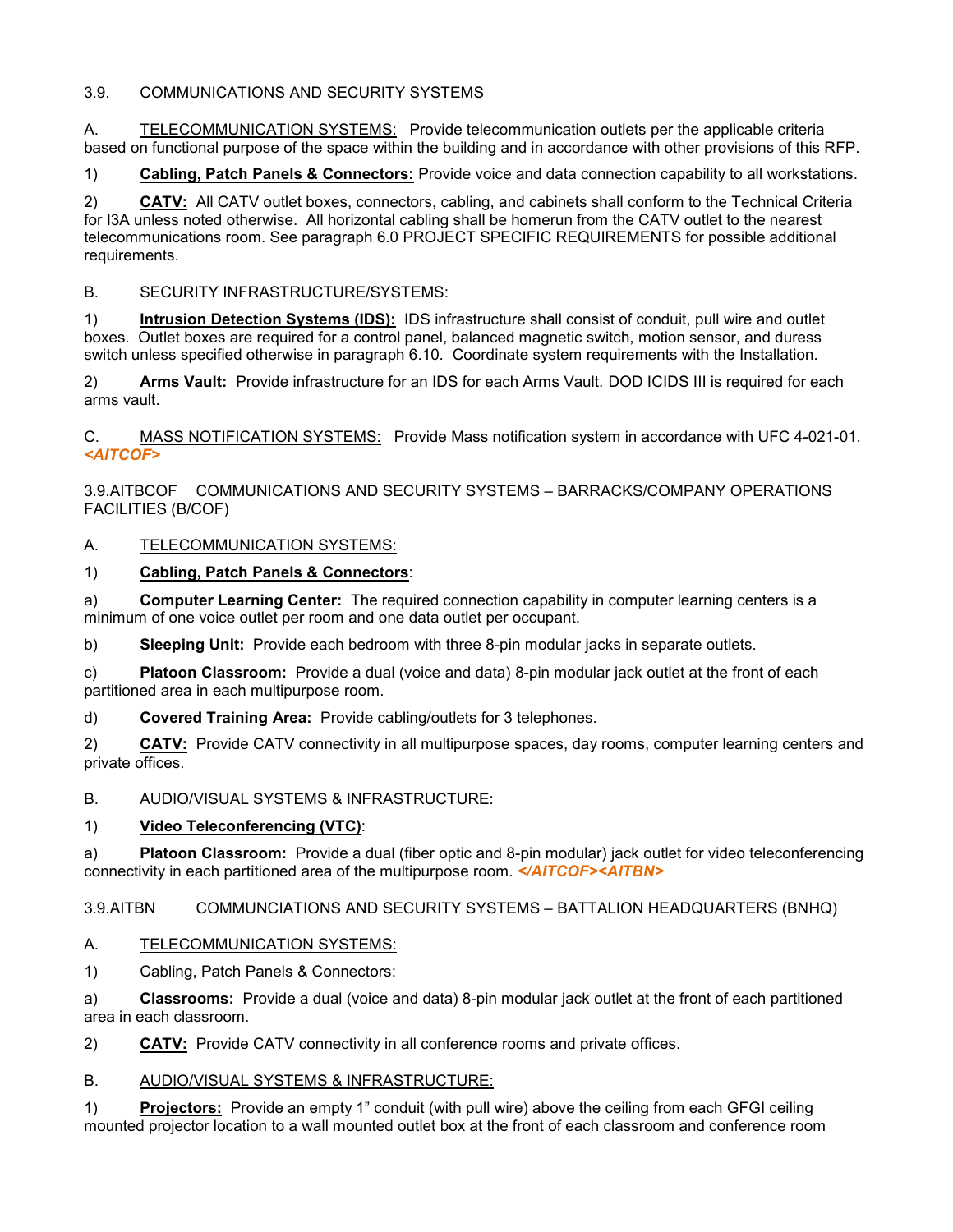2) **PA Systems:** Provide a zoned paging system throughout the facility and integrate with the telephone system. System may utilize mass notification amplifiers and speakers, but shall be overridden by the mass notification system if mass notification system is activated while the paging system is being utilized. System shall have a minimum capacity of eight zones. Zone facility per user requirements.

# 3) **Video Teleconferencing (VTC):**

a) **Conference Room:** Provide a dual (fiber optic and 8-pin modular) jack outlet for video teleconferencing connectivity in each conference room.

b) **Classrooms:** Provide a dual (fiber optic and 8-pin modular) jack outlet for video teleconferencing connectivity in each classroom.

# C. SECURITY INFRASTRUCTURE/SYSTEMS:

1) **Security Observation System Infrastructure:** Install infrastructure to support Government furnished equipment including cameras, door alarms, and motion sensors. These devices will be utilized at all exterior entrances with the exception of utility room entrances. Infrastructure shall consist of conduit, pull wire and outlet boxes per user requirements. Conduits shall be homerun from outlet boxes for equipment connection to duty officer room. (Security Equipment Not in Contract) *</AITBN><AITBDE>*

3.9.AITBDE COMMUNICATIONS AND SECURITY SYSTEMS – BRIGADE HEADQUARTERS (BDE HQ)

# A. TELECOMMUNICATION SYSTEMS:

1) **CATV:** Provide CATV connectivity in all conference rooms and private offices.

# B. AUDIO/VISUAL SYSTEMS & INFRASTRUCTURE:

1) **Projectors:** Provide an empty 1" conduit (with pull wire) above the ceiling from each GFGI ceiling mounted projector location to a wall mounted outlet box at the front of each conference room.

2) **PA Systems:** Provide a zoned paging system throughout the facility and integrate with the telephone system. System may utilize mass notification amplifiers and speakers, but shall be overridden by the mass notification system if mass notification system is activated while the paging system is being utilized. System shall have a minimum capacity of eight zones. Zone facility per user requirements.

3) **Video Teleconferencing (VTC):** Provide a dual (fiber optic and 8-pin modular) jack outlet for video teleconferencing connectivity in each conference room.

# C. SECURITY INFRASTRUCTURE/SYSTEMS:

1) **Security Observation System Infrastructure:** Install infrastructure to support Government furnished equipment including cameras, door alarms, and motion sensors. These devices will be utilized at all exterior entrances with the exception of utility room entrances. Infrastructure shall consist of conduit, pull wire and outlet boxes per user requirements. Conduits shall be homerun from outlet boxes for equipment connection to duty officer room. (Security Equipment Not in Contract)*</AITBDE>*

#### 3.10. ELECTRICAL REQUIREMENTS

A. GENERAL: Select electrical characteristics of the power system to provide a safe, efficient, and economical distribution of power based upon the size and types of loads to be served. Use distribution and utilization voltages of the highest level that is practical for the load to be served. Consider the effect of nonlinear loads such as computers, other electronic equipment and electronic ballasts and accommodate as necessary. Provide transient voltage surge protection for B/COF, BNHQ and BDE HQ.

B. POWER: Provide power for all installed equipment including government furnished contractor installed and all GFGI equipment. Power poles are not allowed.

# 1) **Outlets:**

a) Provide 125-volt duplex receptacles per NFPA 70 in conjunction with the proposed equipment and furniture layouts, and as per other stated requirements elsewhere in the RFP.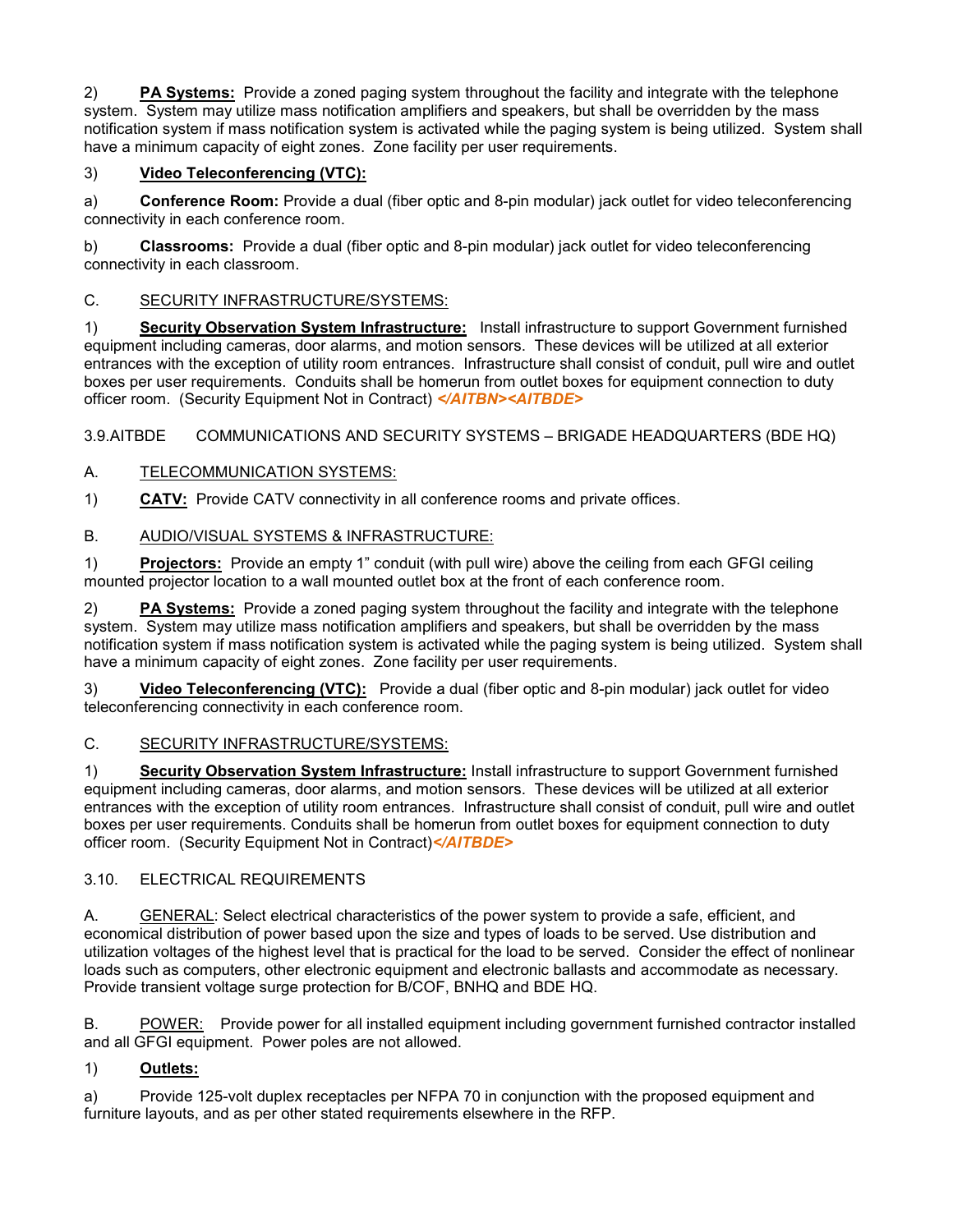b) In addition to receptacles required elsewhere in the RFP provide one 125-volt duplex receptacle per wall in all normally occupied spaces.

c) For housekeeping purposes provide a minimum of one 125-volt, duplex receptacle per corridor and a minimum of one 125-volt duplex receptacle on each wall within the lobby. No point along bottom of corridor or lobby walls shall be more than 25 feet from a receptacle.

d) Provide 125-volt duplex receptacles mounted adjacent to lavatories. Provide a minimum of one for every two adjacent lavatories. Each single lavatory shall also be provided a receptacle.

e) Provide a minimum of two 125-volt, duplex receptacles in each mechanical room in addition to NFPA 70 requirements. Provide a minimum of one 125-duplex receptacle in each electrical room.

f) **Vending Area:** Provide power receptacles for vending and ice machines.

# C. LIGHTING LEVELS, FIXTURES & CONTROLS:

1) Provide interior lighting controls in accordance with ASHRAE 90.1.

2) Local manual controls shall supplement automatic controls in offices, large open work spaces, and specialized areas such as, conference rooms, computer learning centers, multipurpose spaces and covered assembly areas.

3) Electronic ballasts for linear fluorescent lamps shall be the high efficiency programmed start type Provide lighting levels within +/- 10% of required lighting levels

4) Illuminate mechanical and electrical to a level of 30 foot-candles.

5) **Physical Training Areas:**If PT areas are required by the RFP, PT Running Track and Pit shall be illuminated to a minimum level of 3 foot-candles and shall be switch operated.

D. GROUNDING: Provide grounding in accordance with NFPA 70 and the Technical Criteria for I3A. In addition raised flooring shall be grounded to the building's primary grounding electrode.*<AITCOF>*

# 3.10.AITBCOF ELECTRICAL REQUIREMENTS – BARRACKS/COMPANY OPERATIONS FACILITIES (B/COF)

# A. POWER:

#### 1) **Outlets:**

a) **Reception/CQ Station:** Provide a 125-volt quadraplex receptacle on a dedicated circuit for the CQ station.

#### b) **Centralized Laundry:**

(1) Provide power receptacles for all washers, dryers and vending machines.

(2) In each B/COF, consider washers and dryers to be continuous loads and size all branch circuits, feeders and distribution equipment accordingly. Provide each appliance its own dedicated branch circuit. The use of demand factors at any point in the distribution system for sizing conductors and distribution equipment for these appliances is prohibited.

(3) Provide electrical service dryers regardless of whether or not electric dryers are to be used.

#### B. LIGHTING LEVELS, FIXTURES & CONTROLS:

1) **Arms Vault:** Provide an un-switched vandal resistant fixture with emergency ballast at each arms vault entrance.

2) **Covered Assembly Areas:** Illuminate covered training areas to a level of 15 foot-candles.

3) **Sleeping Unit:** Illuminate bedrooms to a level of 15 foot-candles.

4) **Lobby:** Illuminate lobby to a level of 10 foot-candles.

a) **Reception/CQ Station**: Illuminate CQ station within the first floor lobby to 30 foot-candles.

5) Illuminate arms vault, computer learning center, multipurpose space, company supply, day room, weapons cleaning to a level of 30 foot-candles. *</AITCOF><AITBN>*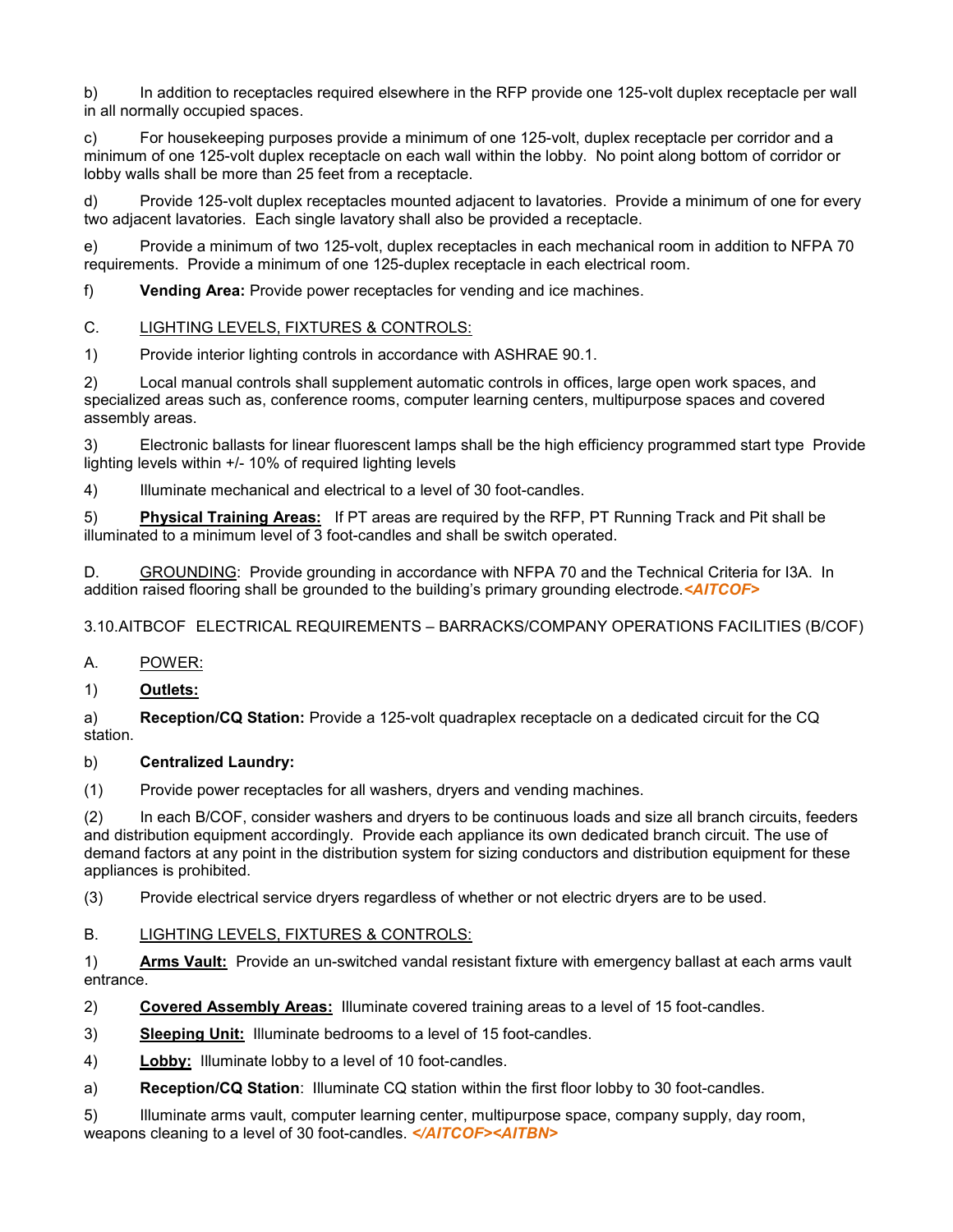# 3.10.AITBN ELECTRICAL REQUIREMENTS – BATTALION HEADQUARTERS (BNHQ)

### A. LIGHTING LEVELS, FIXTURES & CONTROLS:

- 1) **Supply Rooms:** Illuminate supply to a level of 30 foot-candles.
- 2) **Lobby:** Illuminate lobby to a level of 20 foot-candles.
- 3) Provide lighting compatible with security cameras and security requirements. *</AITBN><AITBDE>*

# 3.10.AITBDE ELECTRICAL REQUIREMENTS – BRIGADE HEADQUARTERS (BDE HQ)

#### A. LIGHTING LEVELS, FIXTURES & CONTROLS:

- 1) **Supply Rooms:** Illuminate supply rooms to a level of 30 foot-candles.
- 2) **Lobby:** Illuminate lobby to a level of 20 foot-candles.
- 3) Provide lighting compatible with security cameras and security requirements. *</AITBDE>*

3.11. HEATING VENTILATING AND AIR CONDITIONING (HVAC) REQUIREMENTS*<AITCOF>*

#### 3.11.AITBCOF HEATING, VENTILATING AND AIR-CONDITIONING (HVAC) REQUIREMENTS – BARRACKS/COMPANY OPERATIONS FACILITIES (B/COF)

#### A. HVAC DESIGN CRITERIA:

1) **Unit Location and Access:** Locate all sleeping unit HVAC in utility closets accessible only through a corridor access door. Access for maintenance shall not require entry into the sleeping unit. Locate air filters in duct mounted filter boxes within the utility closet. All sleeping unit HVAC units shall have piping and duct connections that allow quick and easy removal and replacement of individual units.

#### 2) **Ventilation:**

a) **Sleeping Units:** Positively ventilate each sleeping unit using dedicated outdoor air units. Dedicated outdoor air units (DOAUs) shall continuously supply dehumidified, tempered air ducted directly to each sleeping unit from DOAU. Supply air conditions from DOAU shall be between 68 and 75 degree F dry bulb and no greater than 48 degree F dew point. Supply quantity shall be 40 cfm per sleeping unit. (Note: This exceeds ASHRAE 62.1 but provides compliance with IMC chapter 4 and maintains slight building positive pressurization with respect to dwelling unit exhaust rate of 25 cfm). DOAU unit shall be direct expansion (DX) type and cooling/dehumidification shall be available 24/7/365. DOAU units shall be minimum 14 SEER (3.52 COP) and equipped with hot gas reheat and auxiliary heat/ reheat coil. Refer to chapter 6 for site specific constraints. The number of exhaust fans and DOAUs shall be the same, and exhaust fans and DOAUs shall be arranged for and shall include exhaust air energy recovery. Provide exhaust and DOAU systems with variable frequency drives (VFDs) and with a control logic that provides reduced ventilation rates during periods of low interior humidity and still meet minimum ASHRAE 62.1 requirements.

b) **Corridors:** Ventilate B/COF corridors per ASHRAE 62.1 by supply from the dedicated outdoor air unit(s).

3) **Exhaust**:

a) **Sleeping Units:** Sleeping unit exhaust shall be 25 cfm continuous through a bathroom exhaust.

b) **Centralized Laundry:** Provide vent connections for all dryers and exhaust to the exterior. Vent all dryers according to all applicable criteria and manufacturer's installation instructions

# B. TEMPERATURE CONTROLS:

1) **Sleeping Units:** Control sleeping unit room temperature through the direct digital control (DDC) system. Each sleeping unit shall have a heating/cooling unit. Occupant control will include on/off fan selection and an occupant temperature setpoint adjustment mechanism that allows +/- 2 degrees F of adjustment from the DDC programmed set points of 70 degrees F heating and 75 degrees F cooling. Additionally the DDC controls shall monitor each sleeping unit for sub-cooling. The DDC system shall record an alarm event if the space temperature drops below 71 degrees F (adjustable) when the outside air is greater than 85 degrees F (adjustable). Occupant control shall also include ability to select heating or cooling mode. HVAC system shall be able to provide for year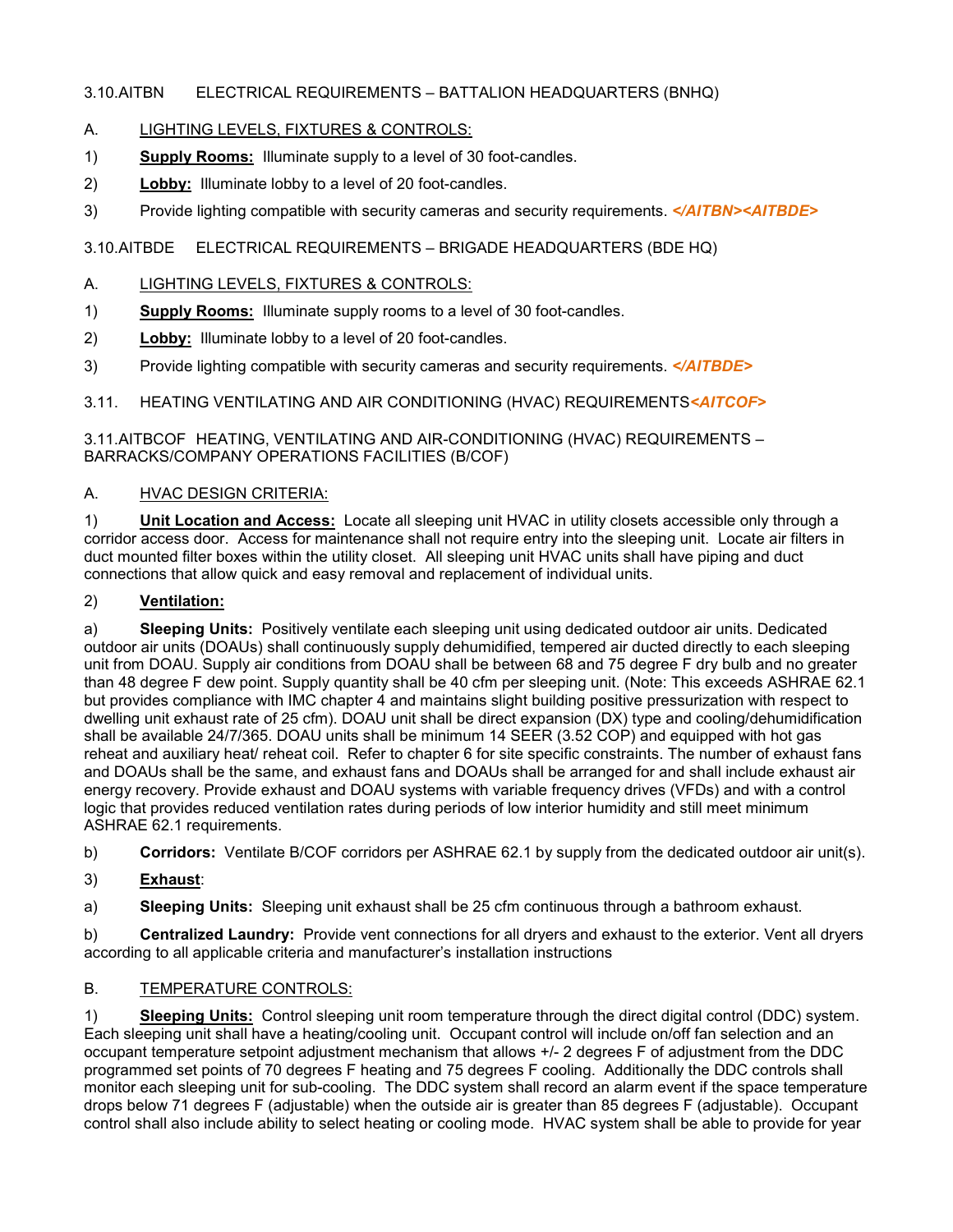round heating or cooling in individual sleeping units as selected by the occupants. Occupant controller shall not have any provisions for occupant adjustment beyond that stated in this paragraph. Any further adjustments beyond as described shall be by authorized personnel only.*</AITCOF><AITBN>*

3.11.AITBN HEATING, VENTILATING, AND AIR-CONDITIONING (HVAC) REQUIREMENTS – BATTALION HEADQUARTERS (BNHQ)

# A. HVAC DESIGN CRITERIA:

- 1) HVAC shall be designed per the latest UFC 3-410-01 Heating, Ventilating, and Air Conditioning System standard.
- 2) **Unit Location and Access:** Locate all HVAC air handling units in mechanical equipment rooms accessible through equipment room doors. Access for maintenance shall not require entry into the sleeping bays or classrooms. Locate air filters in duct or unit mounted filter boxes within the mechanical room. HVAC system selection shall be in accordance to ASHRAE 90.1. Chillers and cooling towers shall be located exterior to building in mechanical yard with applicable AT/FP requirements.

# 3) **Loads:**

c) Heating, mechanical ventilation and air-conditioning shall be in accordance with ASHRAE Standard 62; design supply air volumes in occupied spaces shall be not less than 0.8 cubic feet/minute/square foot (cfm/sq. ft). Heating and cooling load calculations shall allow for a minimum of 0.3 air changes per hour from incidental infiltration for all building spaces. For severe winter climatic areas incorporation of low intensity, gas-fired infrared heating systems may be considered for adjoining covered training or assembly areas.

d) HVAC design loads must include plug loads of 4 watts/sf in classrooms and 1.5 watts/sf in sleeping bays. HVAC design loads must also account for surge population in sleeping bays and classrooms.

4) **Ventilation:** The HVAC system shall provide continuous outside air ventilation to each space and centralized exhaust systems with heat recovery between exhaust and the incoming outside air.

e) **Storage & Electrical spaces:** Storage and electrical spaces must be ventilated to limit summer interior temperatures and minimally heated (45 deg F). Communications spaces require separate cooling (24 hour cooling if required by the Installation Directorate of Information Management (DOIM) or similar organization).

f) **Laundry rooms:** Laundry rooms must be provided with sufficient tempered makeup air either from transfer air via the air handling systems serving the sleeping bays or their own air handling systems.

g) Continuous ventilation air must be provided throughout each building for indoor air quality, building pressurization, and makeup of exhausted air. The overall building shall be positively pressurized by approximately 10% to exclude unplanned infiltration. Provide all ventilation air using one or more dedicated outdoor air units. Dedicated outdoor air units shall continuously supply dehumidified, tempered air to the building. Supply air conditions from the dedicated outdoor air unit(s) shall be between 70 and 75 degrees F dry bulb and no greater than 48 degrees F dew point. DOAU unit shall be direct expansion (DX) type and cooling/dehumidification shall be available 24/7/365. DOAU units shall be minimum 14 SEER (3.52 COP) and equipped with hot gas reheat and auxiliary heat/ reheat coil.

5) **Exhaust:** Provide exhaust airflows and people ventilation as required by ASHRAE Standard 62. Exhaust calculations shall include all dryers on at same time (200 cubic feet/min./dryer) and exhaust for shower, drying areas and toilet exhaust, etc.

h) In sleeping areas, provide either 15 cubic feet/min./person or 10% of supply airflow for building pressurization plus makeup air for all exhausts, whichever is greater.

i) Exhausted dryers to the exterior. Do not manifold dryer exhaust vents. Dryer vent material shall be hard ducted.

# 6) **Ductwork:**

For purposes of prevention of respiratory illness, supply and return air in sleeping bays must be arranged to prevent air movement across multiple bunks. Supply and return air must be ducted to air distribution devices located between every other bunk.

k) Design ductwork in sleeping bays to prevent placement or concealment of contraband. Round ductwork is recommended.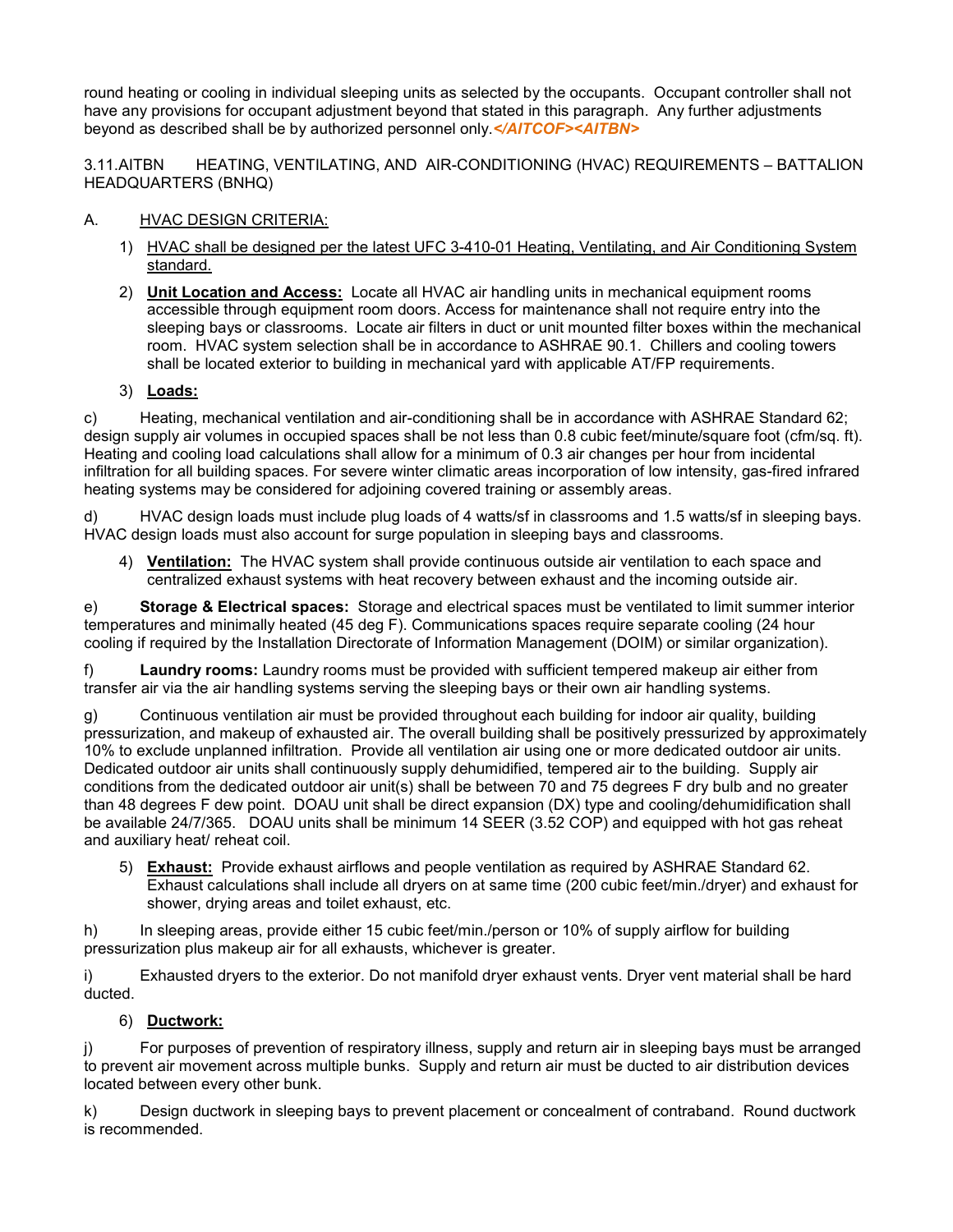#### B. TEMPERATURE CONTROLS:

- 7) Due to possible fluctuations in trainee populations, HVAC controls must incorporate controls software and hardware to facilitate building or space shutdown or reduced utilization at various times during the year. During unoccupied times buildings or spaces must continue to be minimally heated (55 deg F), cooled (85 deg F dry bulb, 55 deg dew point) and ventilated (0.06 cfm/sf) to conserve energy, preclude molding problems, etc.
- 8) **Sleeping Bay:** Provide two separate controls in each sleeping bay such that a longitudinal privacy partition may be installed to divide the bay.
- C. ZONING:
	- 9) **Sleeping Bay:** Design ductwork and controls to provide two separate zones within each sleeping bay such that a longitudinal privacy partition may be installed to divide the bay.
	- 10) **Storage and Laundry:** Storage and laundry spaces may be served by single zone heating and ventilating fan coil and/or forced air systems, respectively.*</BTCOF><BTBN>*

#### **HEATING, VENTILATING & AIR-CONDITIONING – BATTALION HEADQUARTERS (BNHQ)**

- D. HVAC DESIGN CRITERIA: Air handling units shall run continuously during occupied hours.
	- 11) **Unit Location and Access:** Locate all air handling units in mechanical rooms accessible only through an exterior door. Locate air filters in the mechanical room.
	- 12) **Ventilation:** Similarly, outdoor ventilation air required by ASHRAE 62.1 shall be continuous during occupied hours.

E. ZONING: Zone each conference room and classroom separately. Other space zoning shall be based on exterior envelope exposures. Where VAV systems are used, limit individual zones to a maximum of 2,500 cfm.*</BTBN><BTCCP>*

#### 3.11.AITCCP **HEATING, VENTILATING & AIR-CONDITIONING – CENTRAL ENERGY PLANT (CCP)**

#### F. CENTRAL ENERGY PLANT:

- 13) Design the Central Energy Plant to support the peak block load of all connected buildings. Provide low temperature hot water if heating is provided for domestic water or building heat. Distributed steam or high temperature hot water shall not be used except in climate zones 6 and 7. Central plants providing heat source/heat sink for water source heat pumps are acceptable system types.
- 14) Ventilate the CCP in accordance with ASHRAE 55 and ASHRAE 15. Provide space heat for freeze protection. No space within the CCP shall be air conditioned.
- 15) Provide multiple units for major equipment components such as chillers, boilers, pumps, and cooling towers so that no more than 50% capacity is lost in the event of a single failure. However, backup or spare capacity is not authorized. System design shall be in accordance with ASHRAE Handbooks.
- 16) Enclose equipment located outside in a screened equipment yard. Consider sound/noise in the selection of equipment. All hydronic systems shall have provisions for chemical treatment. Open loop systems shall incorporate continuous, automatic water treatment. Incorporate required AT/FP design for all exterior located HVAC equipment.

#### 3.12.AITBCOF ENERGY CONSERVATION REQUIREMENTS – BARRACKS/COMPANY OPERATIONS FACILITIES (B/COF)

A. LOAD & SET-POINT SCHEDULES: The following facility schedules must be used in all facility energy simulations for purposes of documenting compliance with energy performance requirement. The peak values indicated for each schedule shall be used for the baseline energy calculation. The hourly peak fraction values for various load components for each schedule shall be used for both the baseline and proposed design energy calculations.

#### 1) **AIT B/COF Common Area Internal Load Schedules**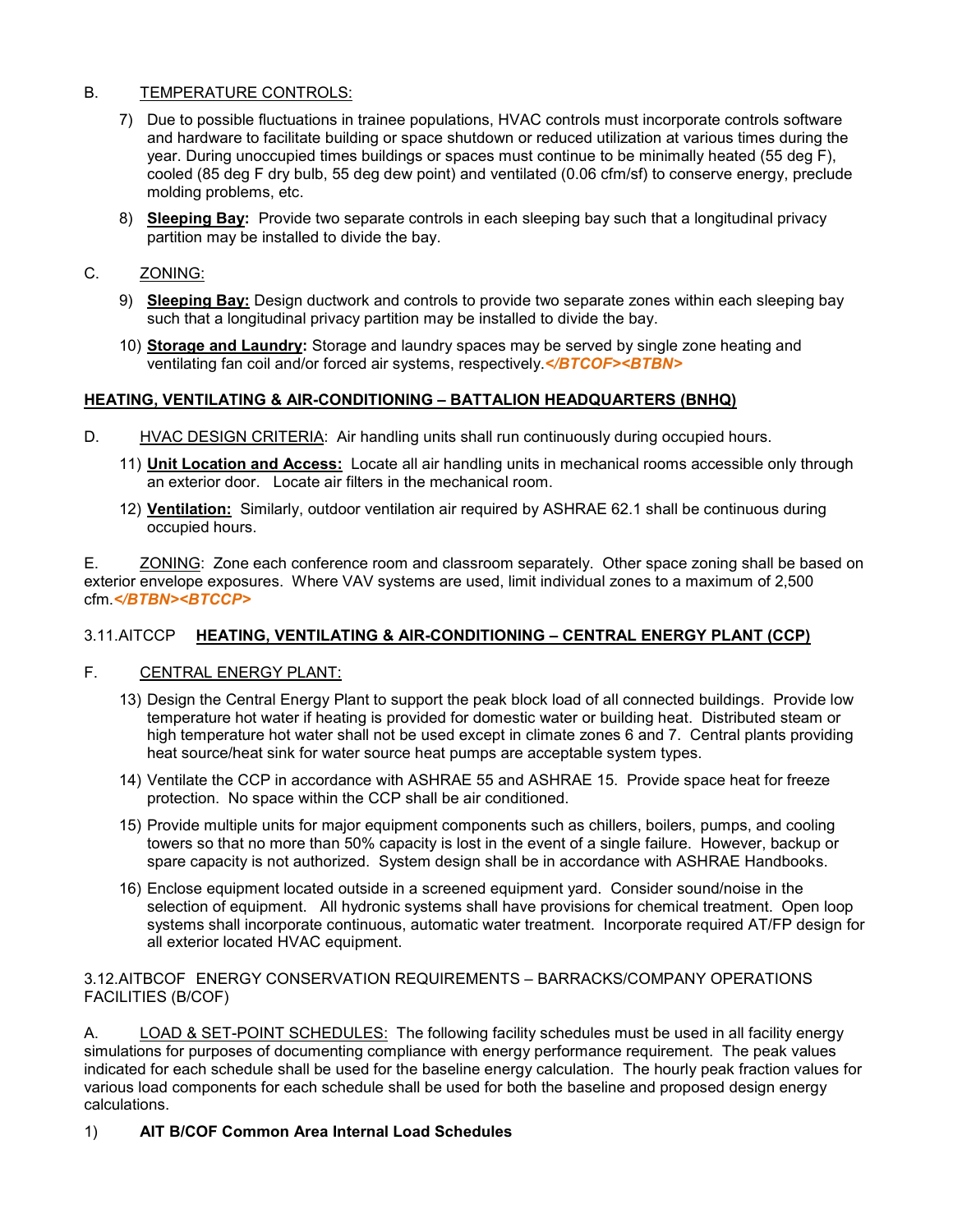| Hr                                      |                                                                          | Occupancy |      |      | Lighting |      |      | <b>Washer/Dryer Use</b> |      | <b>Washer SHW</b> |                             |      |  |  |
|-----------------------------------------|--------------------------------------------------------------------------|-----------|------|------|----------|------|------|-------------------------|------|-------------------|-----------------------------|------|--|--|
|                                         | Wk                                                                       | Sat       | Sun  | Wk   | Sat      | Sun  | Wk   | Sat                     | Sun  | Wk                | Sat                         | Sun  |  |  |
| $1-6$                                   | 0.00                                                                     | 0.00      | 0.00 | 0.30 | 0.30     | 0.30 | 0.00 | 0.00                    | 0.00 | 0.00              | 0.00                        | 0.00 |  |  |
| $7 - 10$                                | 0.20                                                                     | 0.20      | 0.20 | 0.30 | 0.30     | 0.30 | 0.00 | 0.00                    | 0.00 | 0.00              | 0.00                        | 0.00 |  |  |
| $11 - 18$                               | 0.00                                                                     | 0.00      | 0.00 | 0.30 | 0.30     | 0.30 | 0.00 | 0.00                    | 0.00 | 0.00              | 0.00                        | 0.00 |  |  |
| 19                                      | 0.00                                                                     | 0.00      | 0.00 | 0.80 | 0.80     | 0.80 | 0.00 | 0.00                    | 0.00 | 0.00              | 0.00                        | 0.00 |  |  |
| $20 - 21$                               | 0.20                                                                     | 0.20      | 0.20 | 0.80 | 0.80     | 0.80 | 0.50 | 0.50                    | 0.50 | 0.50              | 0.50                        | 0.50 |  |  |
| 22-23                                   | 0.40                                                                     | 0.40      | 0.40 | 0.80 | 0.80     | 0.80 | 1.00 | 1.00                    | 1.00 | 1.00              | 1.00                        | 1.00 |  |  |
| 24                                      | 0.20                                                                     | 0.20      | 0.20 | 0.80 | 0.80     | 0.80 | 0.50 | 0.50                    | 0.50 | 0.50              | 0.50                        | 0.50 |  |  |
| Peak<br>1.0 W/ft <sup>2</sup><br>57 occ |                                                                          |           |      |      |          |      |      | 147 kW                  |      |                   | 1140 gal/hr $@$<br>110 (°F) |      |  |  |
|                                         | (Peak values are total for common areas combined per 300 person company) |           |      |      |          |      |      |                         |      |                   |                             |      |  |  |

# 2) **AIT B/COF Sleeping Unit Internal Load Schedules**

| Hr        |      | Occupancy  |      | Lighting |              |      |      | <b>Plug Loads</b>     |      | <b>Service Hot Water</b> |           |      |  |  |
|-----------|------|------------|------|----------|--------------|------|------|-----------------------|------|--------------------------|-----------|------|--|--|
|           | Wk   | Sat        | Sun  | Wk       | Sat          | Sun  | Wk   | Sat                   | Sun  | Wk                       | Sat       | Sun  |  |  |
| $1 - 5$   | 0.80 | 0.75       | 0.75 | 0.20     | 0.20         | 0.20 | 0.20 | 0.20                  | 0.20 | 0.00                     | 0.00      | 0.00 |  |  |
| 6         | 0.70 | 0.65       | 0.75 | 0.40     | 0.30         | 0.20 | 0.20 | 0.20                  | 0.20 | 0.10                     | 0.10      | 0.10 |  |  |
| 7         | 0.60 | 0.60       | 0.70 | 0.70     | 0.50         | 0.30 | 0.40 | 0.35                  | 0.20 | 0.40                     | 0.40      | 0.40 |  |  |
| 8         | 0.50 | 0.50       | 1.00 | 0.50     | 0.50         | 0.50 | 0.40 | 0.40                  | 0.40 | 0.20                     | 0.20      | 0.20 |  |  |
| 9         | 0.25 | 0.25       | 0.00 | 0.20     | 0.20         | 0.20 | 0.30 | 0.40                  | 0.40 | 0.00                     | 0.00      | 0.00 |  |  |
| $10 - 17$ | 0.20 | 0.20       | 0.20 | 0.20     | 0.20         | 0.20 | 0.30 | 0.30                  | 0.30 | 0.00                     | 0.00      | 0.00 |  |  |
| 18        | 0.30 | 0.30       | 0.30 | 0.50     | 0.50         | 0.50 | 0.50 | 0.50                  | 0.50 | 0.10                     | 0.10      | 0.10 |  |  |
| 19        | 0.50 | 0.30       | 0.30 | 0.70     | 0.70         | 0.70 | 0.50 | 0.50                  | 0.50 | 0.10                     | 0.10      | 0.10 |  |  |
| 20        | 0.50 | 0.50       | 0.50 | 0.70     | 0.70         | 0.70 | 0.60 | 0.50                  | 0.50 | 0.10                     | 0.10      | 0.10 |  |  |
| 21        | 0.70 | 0.50       | 0.50 | 0.70     | 0.70         | 0.70 | 0.60 | 0.50                  | 0.50 | 0.00                     | 0.00      | 0.00 |  |  |
| 22        | 0.70 | 0.50       | 0.50 | 0.50     | 0.50         | 0.50 | 0.50 | 0.50                  | 0.50 | 0.00                     | 0.00      | 0.00 |  |  |
| 23        | 0.80 | 0.75       | 0.75 | 0.40     | 0.40         | 0.40 | 0.40 | 0.50                  | 0.50 | 0.00                     | 0.00      | 0.00 |  |  |
| 24        | 0.80 | 0.75       | 0.75 | 0.20     | 0.20         | 0.20 | 0.20 | 0.20                  | 0.20 | 0.00                     | 0.00      | 0.00 |  |  |
| Peak      |      | 3 occ/unit |      |          | 1.1 W/ft $2$ |      |      | 1.7 W/ft <sup>2</sup> |      |                          | 40 gal/hr |      |  |  |

# 3) **AIT B/COF Sleeping Unit Thermostat Set-Point Schedules**

| Hr       |    | Heating $(°F)$ |     |    | Cooling (°F) |     |
|----------|----|----------------|-----|----|--------------|-----|
|          | Wk | Sat            | Sun | Wk | Sat          | Sun |
| $1 - 24$ | 68 | 68             | 68  | 75 | b            | '5  |

# 4) **AIT B/COF Unoccupied Zones (i.e. stairwells, mechanical rooms) Thermostat Set-Point Schedules**

| Hr       |    | Heating $(°F)$ |     |
|----------|----|----------------|-----|
|          | Mk | Sat            | Sun |
| $1 - 24$ | 55 | 55             | 55  |

#### *</AITCOF>*

3.12. FIRE PROTECTION REQUIREMENTS

A. FIRE DETECTION AND ALARM SYSTEMS: The fire alarm system installation shall be supervised by a National Institute for Certification of Engineering Technologies (NICET) 3 (minimum) technician.

1) **Software:** All software, software locks, special tools and any other proprietary equipment required to maintain, add devices to or delete devices from the system, or test the Fire Alarm system shall become property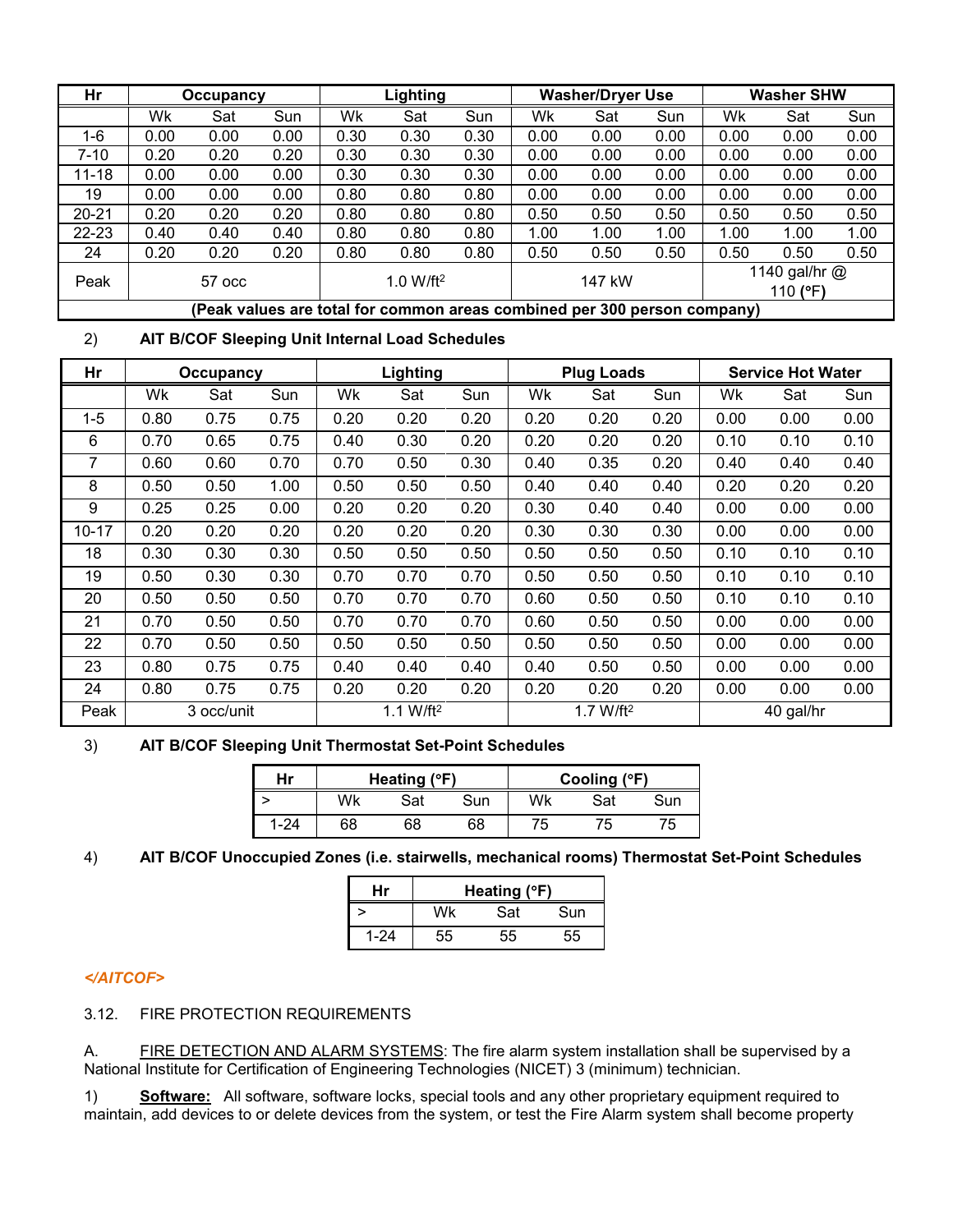of the Government and shall be furnished to the Contracting Officer's Representative prior to final inspection of the system.

B. FIRE SUPPRESSION SYSTEMS: Design fire suppression in accordance with the latest edition of UFC 3-600-01. *<AITCOF>*

3.13.AITBCOF FIRE PROTECTION REQUIREMENTS – BARRACKS/COMPANY OPERATIONS FACILITIES

A. FIRE SUPPRESSION SYSTEMS:

1) **Fire Sprinkler Systems:** The B/COF shall be classified as mission essential and shall be provided with sprinkler protection regardless of other criteria or code provisions. Protect the facility throughout by a complete automatic sprinkler system.

B. FIRE DETECTION AND ALARM SYSTEMS: Fire alarm systems shall be addressable type with addressable devices. Coordinate the type, function and location of the fire alarm annunciator with the local authority having jurisdiction.

1) **Smoke Detectors:** Proved smoke detectors in all bedrooms. *<AIT\_SMOKE1>* Smoke detectors in bedrooms shall be monitored. Tampering with a smoke detector shall send a trouble signal. Trouble signals shall be transmitted to the fire department.*</AIT\_SMOKE1><AIT\_SMOKE2>* Smoke alarm signals shall not be transmitted to the fire department.</AIT\_SMOKE2><AIT\_SMOKE3> Smoke alarm signals shall be transmitted as a supervisory signal to the fire department. </AIT\_SMOKE3><AIT\_SMOKE4> Smoke alarm signals shall be transmitted as an alarm signal to the fire department. </AIT\_SMOKE4></AITCOF>

3.13. SEE PARAGRAPH 6.14 SUSTAINABLE DESIGN – NOT USED

#### **A. Sustainable design: THE FACILITY SHALL BE DESIGNED AND constructed in consideration of mandated High Performance Sustainable Building guidance and LEED standards applicable to systems and material selection.**

3.14.

- 3.15. SEE PARAGRAPH 6.15 ENVIRONMENTAL NOT USED
- 3.16. SEE PARAGRAPH 6.16 PERMITS NOT USED
- 3.17. SEE PARAGRAPH 6.17 DEMOLITION NOT USED`
- 3.18. SEE PARAGRAPH 6.18 ADDITIONAL FACILITIES NOT USED
- 3.19. EQUIPMENT AND FURNITURE REQUIREMENTS
- 3.19.1. FURNISHINGS
- A. FURNITURE LIST/CHARTS:
- 1) **Furniture List:**

a) **Toilet/Showers:** Provide one built-in 18 inch deep by 36 inch long teak wooden beach adjacent to the shower stall. Mount benches on powder-coated steel pedestals permanently anchored to the floor.

b) **Recyclables Storage:** Provide the necessary number of bins for metal/plastic/glass/paper/ cardboard items. Items may be combined to reduce the number of bins if approved by the installation and user. If the installation has a single stream recycling system, provide a minimum of two bins to cover all items.

c) **All furnishings:** Sustainably sourced furniture and furnishings shall be provided to improve indoor environmental quality.

B. CASEWORK: Provide cabinets complying with Architectural Woodwork Institute Quality Standards.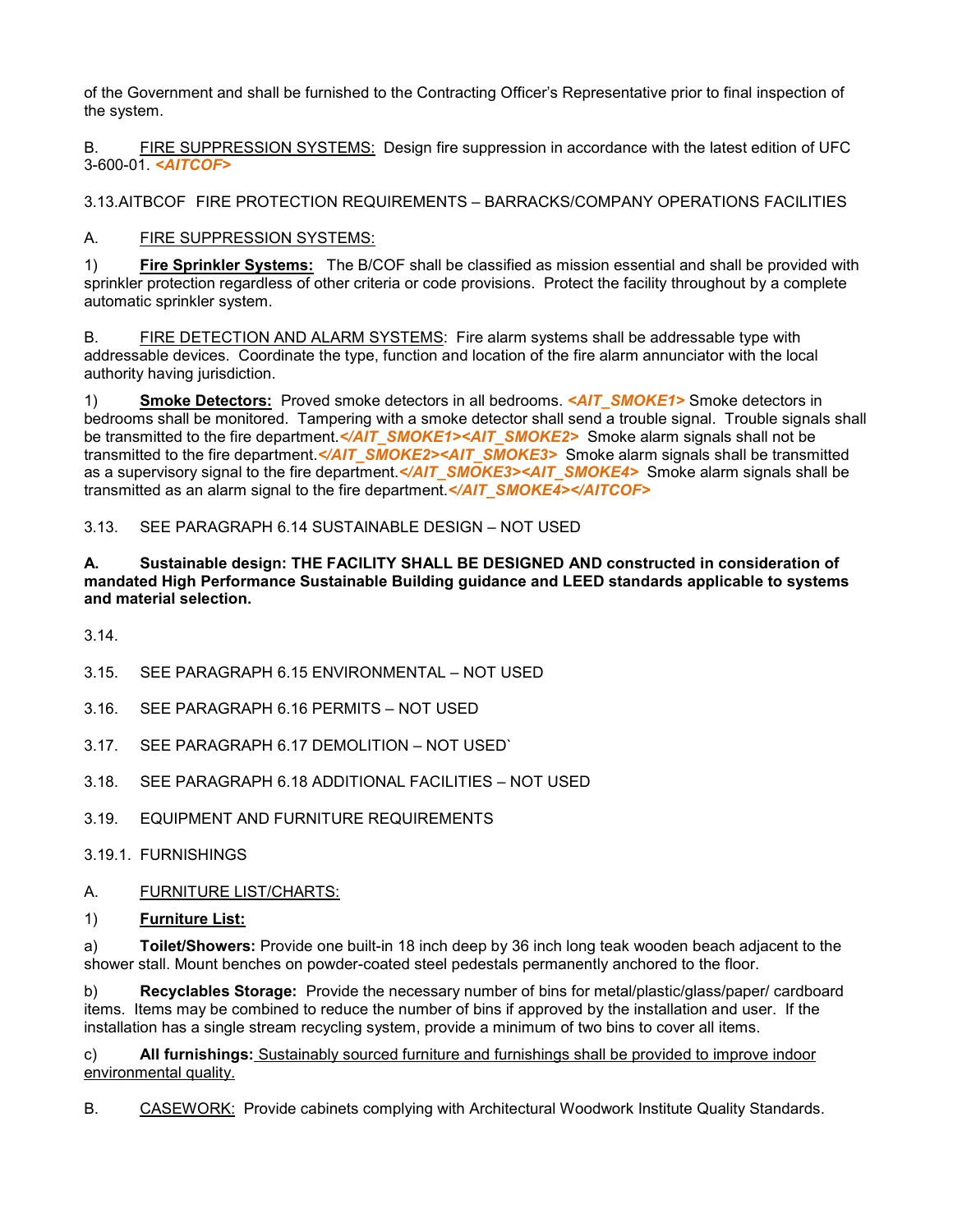C. WINDOW TREATMENTS: Provide horizontal mini blinds at all exterior windows. Maintain uniformity of window covering color and material to the maximum extent possible throughout each building.*<AITCOF>*

# 3.19.1.AITBCOF FURNISHINGS – BARRACKS/COMPANY OPERATIONS FACILITIES (B/COF)

# A. FURNITURE LIST/CHARTS:

# 1) **Furniture Chart:**

|                                    | <b>B/COF FURNITURE CHART</b>                     |                                                                                                                                                                                    |
|------------------------------------|--------------------------------------------------|------------------------------------------------------------------------------------------------------------------------------------------------------------------------------------|
| <b>Description</b>                 | <b>Comments</b>                                  | <b>Furniture Required</b>                                                                                                                                                          |
| Commander (CO)                     | Private Office                                   | U-shaped executive desk with two pedestals, hutch,<br>one 4-drawer lateral file, two quest chairs, one<br>executive chair                                                          |
| Executive Officer (XO)             | <b>Private Office</b>                            | L-shaped double pedestal desk unit, hutch, one 4-<br>drawer lateral file, two guest chairs, one task chair                                                                         |
| Office 1 (1 <sup>ST</sup> SGT)     | Private Office                                   | L-shaped double pedestal desk unit, hutch, two 4-<br>drawer lateral files, two guest chairs, one executive<br>chair                                                                |
| Office 2 (OPS SGT)                 | Private Office                                   | L-shaped double pedestal desk unit, hutch, two 4-<br>drawer lateral files, two guest chairs, one task chair                                                                        |
| PS Office                          | 48 NSF Open Workstations,<br><b>Waiting Area</b> | Three systems furniture workstations with work<br>surfaces, file pedestals, and overhead storage, three<br>task chairs, four guest chairs                                          |
| <b>Waiting Area</b>                | 48 NSF Open Workstations,<br><b>Waiting Area</b> | Two systems furniture workstations with work<br>surfaces, file pedestals, and overhead storage, two<br>task chairs, two guest chairs, three waiting area<br>chairs, one side table |
| <b>Computer Learning</b><br>Center | Classroom                                        | 24 computer carrels, one storage cabinet, 24 task<br>chairs                                                                                                                        |
| Multi-Purpose                      | Classroom                                        | 100 tablet-arm chair desks,                                                                                                                                                        |
| <b>Company Supply</b>              | Storage                                          | One task chair, 19 heavy-duty shelving units, one 36<br>x 72 table                                                                                                                 |
| Lobby-1st floor                    | CQ and Building Reception<br>Area                | One task chair & six guest chairs                                                                                                                                                  |
| Profile Recovery                   | <b>Exercise Room</b>                             | Exercise equipment                                                                                                                                                                 |
| Day Room                           |                                                  | 7-seat upholstered arrangement with side tables, 36"<br>round table with four guest chairs, entertainment<br>system storage, pool table and/or table tennis                        |
| Lobby - 2nd/3rd floor              | <b>Waiting Area</b>                              | 7-seat upholstered arrangement with side tables                                                                                                                                    |
| <b>Sleeping Module</b>             | Dormitory Room                                   | Two beds, two nightstands, two desks with hutch, two<br>desk chairs, two lamps                                                                                                     |

#### B. CASEWORK:

C. WINDOW TREATMENTS: Provide room darkening mini blinds in B/COF barracks areas. *</AITCOF><AITBN>*

3.19.1.AITBN FURNISHINGS – BATTALION HEADQUARTERS (BNHQ)

- A. FURNITURE LIST/CHARTS
- 1) **Furniture Chart:**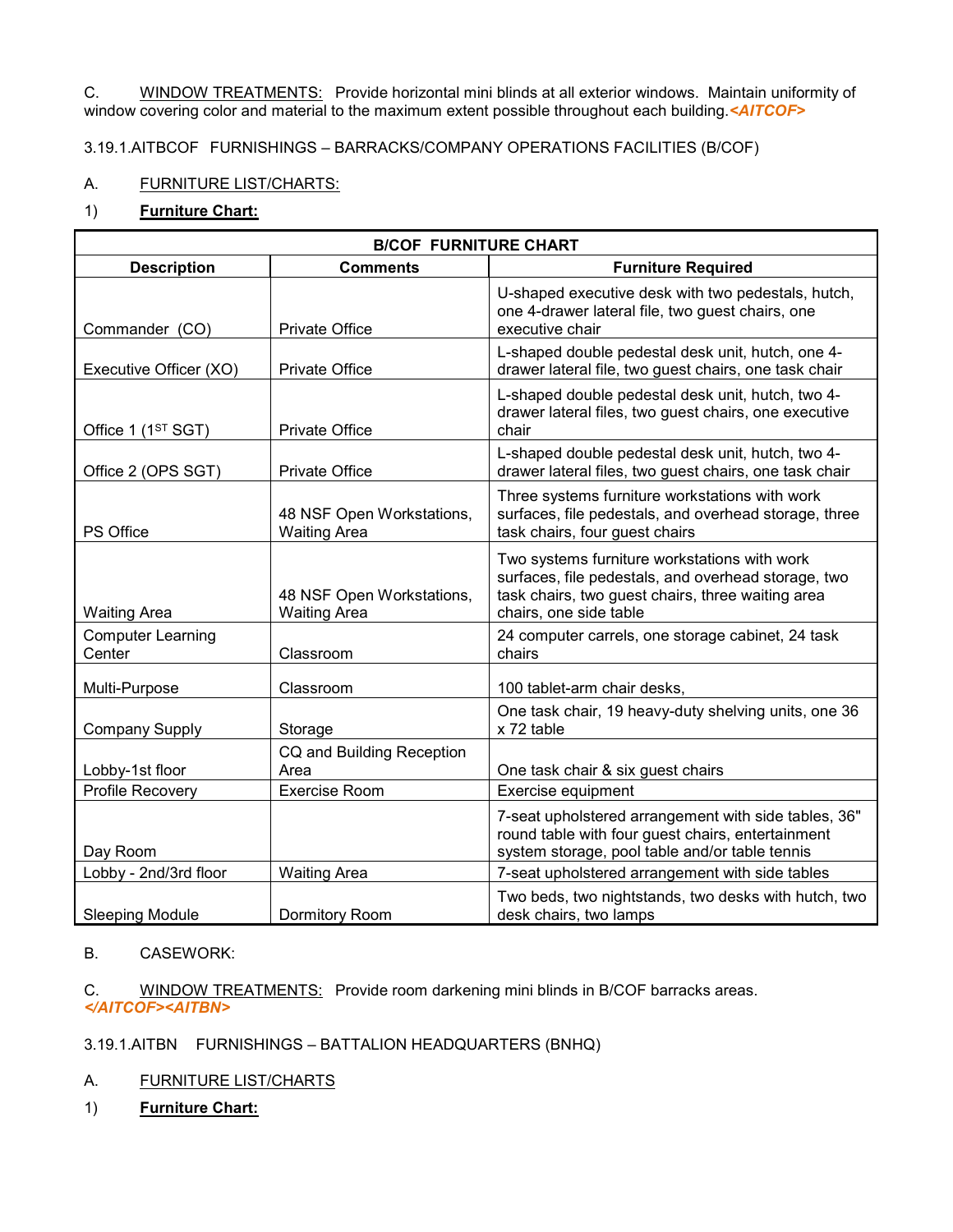|                                                        |                                  | <b>BNHQ FURNITURE CHART</b>                                                                                                                                                                                                     |
|--------------------------------------------------------|----------------------------------|---------------------------------------------------------------------------------------------------------------------------------------------------------------------------------------------------------------------------------|
| <b>Description</b>                                     | <b>Comments</b>                  | <b>Furniture Required</b>                                                                                                                                                                                                       |
| <b>Battalion</b><br>Commander                          | <b>Private Office</b>            | L-shaped executive desk with two pedestals, two 4-drawer<br>lateral files, one conference table, four conference chairs, two<br>guest chairs, one executive chair                                                               |
| <b>Executive Office</b><br>(BNXO, CSM)                 | Private Office                   | L-shaped executive desk with two pedestals, one double<br>pedestal credenza, hutch, two 4-drawer lateral files, two guest<br>chairs, one managerial chair                                                                       |
| Office 1 (S-1, S-2, S-<br>$3, S-4)$                    | <b>Private Office</b>            | L-shaped executive desk with two pedestals, one double<br>pedestal credenza, hutch, one 4-drawer lateral file, two guest<br>chairs, one managerial chair                                                                        |
| Office 2 (Chaplain)                                    | <b>Private Office</b>            | L-shaped executive desk with two pedestals, one double<br>pedestal credenza, hutch, one 4-drawer lateral file, one guest<br>chair, one 3-seat upholstered arrangement, one managerial<br>chair                                  |
| Office 3 (Chaplain<br>Asst)                            | Office                           | L-shaped desk with two pedestals, two 4-drawer lateral files,<br>two guest chairs, one task chair                                                                                                                               |
| Personnel and<br>Admin                                 | 48 NSF Open Workstations         | Nine (9) Systems furniture workstations with work surface, file<br>pedestals, and overhead storage, two 4-drawer lateral files per<br>workstation, one guest chair and one task chair per<br>workstation                        |
| Training and<br><b>Operations Area</b>                 | 48 NSF Open Workstations         | Three (3) Systems furniture workstations with work surface,<br>file pedestals, and overhead storage, two 4-drawer lateral files<br>per workstation, one guest chair and one task chair per<br>workstation                       |
| <b>Supply and Logistics</b>                            | 48 NSF Open Workstations         | Two (2) Systems furniture workstations with work surface, file<br>pedestals, and overhead storage, two 4-drawer lateral files per<br>workstation, one guest chair and one task chair per<br>workstation                         |
| <b>Instructor Work</b><br>Space                        | 48 NSF Open Workstations         | Three (3) Systems furniture workstations with work surface,<br>file pedestals, and overhead storage, two 4-drawer lateral files<br>per workstation, one guest chair and one task chair per<br>workstation                       |
| Intelligence Area                                      | 48 NSF Open Workstations         | Three (3) Systems furniture workstations with work surface,<br>file pedestals, and overhead storage, two 4-drawer lateral files<br>per workstation, one guest chair and one task chair per<br>workstation, four 4-drawer safes. |
| <b>Executive Reception</b><br>(Personnel and<br>Admin) | <b>Reception Desk</b>            | Reception furniture workstation with work surfaces,<br>transaction top, file pedestals, and overhead storage, one task<br>chair, four reception chairs, one side table                                                          |
| Classroom                                              | Multi-Purpose                    | 200 tablet-arm chair desks, movable partitions to divide large<br>classroom space into three equally-sized spaces                                                                                                               |
| Conference Room                                        | <b>Commander's Conference Rm</b> | Boat-shape12 eight side chairs, one small storage credenza                                                                                                                                                                      |
| Lobby                                                  | <b>Waiting Area</b>              | Six guest chairs, two side tables                                                                                                                                                                                               |
| <b>Staff Duty/Message</b>                              | <b>Reception Desk</b>            | One task chair, one 4-drawer lateral file                                                                                                                                                                                       |
| <b>Supply Storage</b>                                  | Storage                          | Two lockable storage cabinets                                                                                                                                                                                                   |

# *</AITBN><AITBDE>*

# 3.19.1.AITBDE FURNISHINGS – BRIGADE HEADQUARTERS (BDE HQ)

# A. FURNITURE LIST/CHARTS:

1) **Furniture Chart:**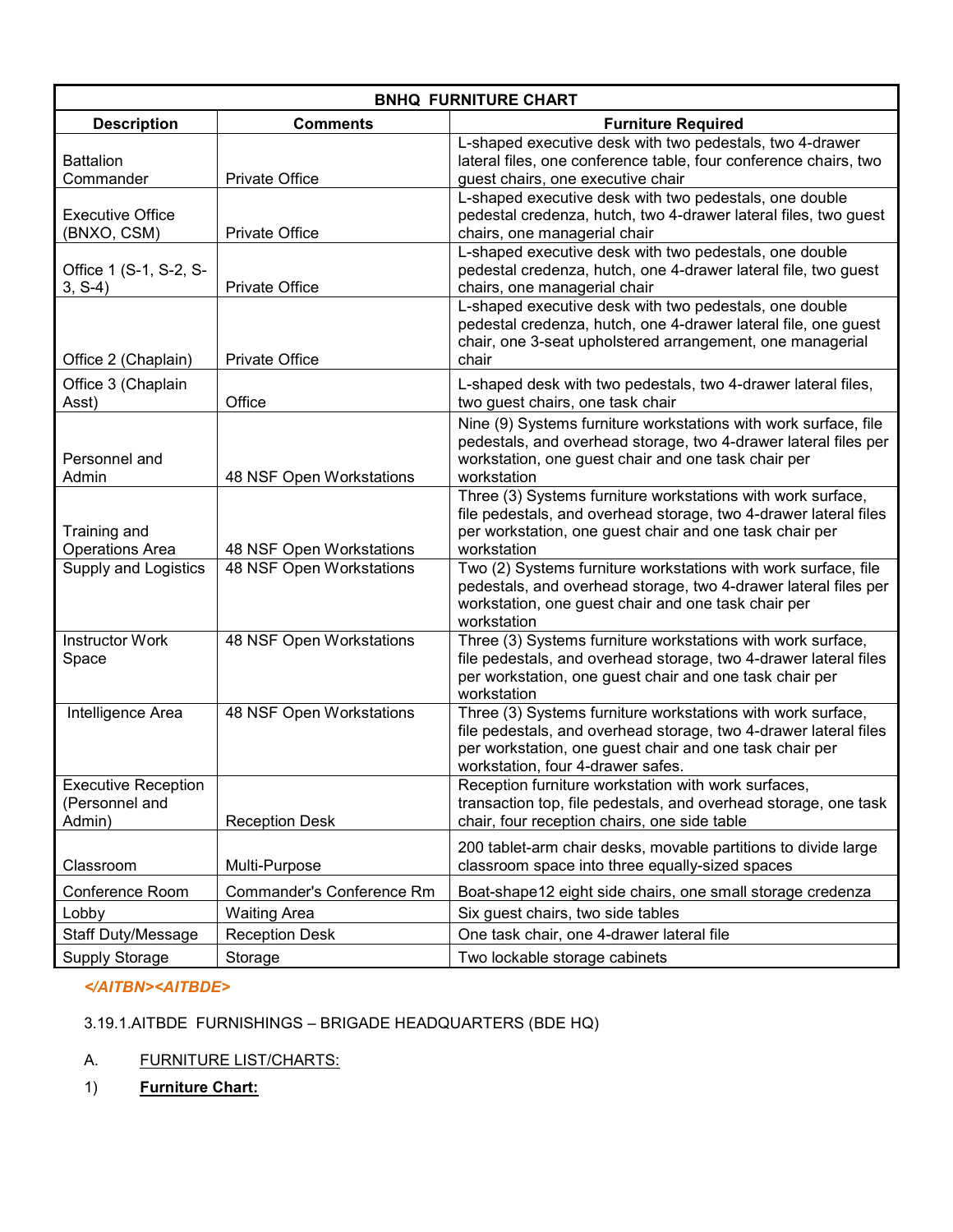|                                                                                                                  | <b>BDE HQ FURNITURE CHART</b>         |                                                                                                                                                                           |
|------------------------------------------------------------------------------------------------------------------|---------------------------------------|---------------------------------------------------------------------------------------------------------------------------------------------------------------------------|
| <b>Description</b>                                                                                               | <b>Comments</b>                       | <b>Furniture Required</b>                                                                                                                                                 |
| <b>Senior Executive Office</b><br>(CO)                                                                           | <b>Private Office</b>                 | L-shaped executive desk with two pedestals, two 4-<br>drawer lateral files, one conference table, four<br>conference chairs, two guest chairs, one executive<br>chair     |
| Executive Office (BDEXO,<br>CMD SGT MAJ)                                                                         | <b>Private Office</b>                 | L-shaped executive desk with two pedestals, one 4-<br>drawer lateral file, one book case, two guest chairs,<br>one managerial chair                                       |
| Office 1 (S-1, S-2, S-3, S-<br>4)                                                                                | <b>Private Office</b>                 | L-shaped executive desk with two pedestals, one<br>double pedestal credenza, hutch, one 4-drawer lateral<br>file, two guest chairs, one managerial chair                  |
| Office 2 (Chaplain)                                                                                              | Private Office                        | L-shaped executive desk with two pedestals, hutch,<br>one 4-drawer lateral file, two guest chairs, one 2-seat<br>upholstered arrangement, one managerial chair            |
| Office 3 (Chaplain Asst)                                                                                         | Office                                | L-shaped desk with two pedestals, two 4-drawer lateral<br>files, two guest chairs, one task chair                                                                         |
| <b>Open Workstations</b><br>(Personnel and Admin,<br>Training and Ops, Supply<br>and Logistics,<br>Intelligence) | 48 NSF Open Workstations              | Systems furniture workstation with work surfaces, file<br>pedestals, and overhead storage, two 4-drawer lateral<br>files per workstation, one guest chair, one task chair |
| <b>Executive Reception</b><br>(P&A)                                                                              | <b>Reception Desk</b>                 | Reception furniture workstation with work surfaces,<br>transaction top, file pedestals, and overhead storage,<br>one task chair, six reception chairs, two side table     |
| Conference Room                                                                                                  | <b>Commander's Conference</b><br>Room | Boat-shaped conference table, 14 conference chairs,<br>one small storage credenza, eight side chairs                                                                      |
| Lobby                                                                                                            | <b>Waiting Area</b>                   | 13 guest chairs, five side tables                                                                                                                                         |
| <b>Staff Duty/Message</b>                                                                                        | <b>Reception Desk</b>                 | One task chair, one 4-drawer lateral file                                                                                                                                 |
| Document Storage                                                                                                 | Storage                               | Five lockable storage cabinets                                                                                                                                            |
| <b>Supply Storage</b>                                                                                            | Storage                               | Three lockable storage cabinets                                                                                                                                           |

# *</AITBDE>*

3.19.2. EQUIPMENT

# A. AUDIO/VISUAL EQUIPMENT:

1) **Projectors**:

a) **Projection Screens**: Screens will be GFGI power operated 8'-0" x 6'-0" ceiling flush mounted projection screens at front of the classroom. Projection screens shall be flame retardant, mildew resistant, and white matte with black masking borders.

b) **Projector Mounting System:** A low profile ceiling mounted projector mount system with each projection screen will be GFGI. Ceiling mount shall consist of a steel ball joint and universal projector bracket. Ceiling mount shall project a maximum 6 inches below finished ceiling height, and shall securely attach to ceiling and structure above. Steel ball joint shall attach to the universal projector bracket with twist-lock engagement. Mount shall provide up to 30° roll or pitch adjustment and 360° yaw adjustment at ball joint. Two setscrews lock ball joint in position. Projector mount shall be capable of supporting a 26 pound load.

#### B. RESIDENTIAL APPLIANCES:

#### 1) **Command Suite**: